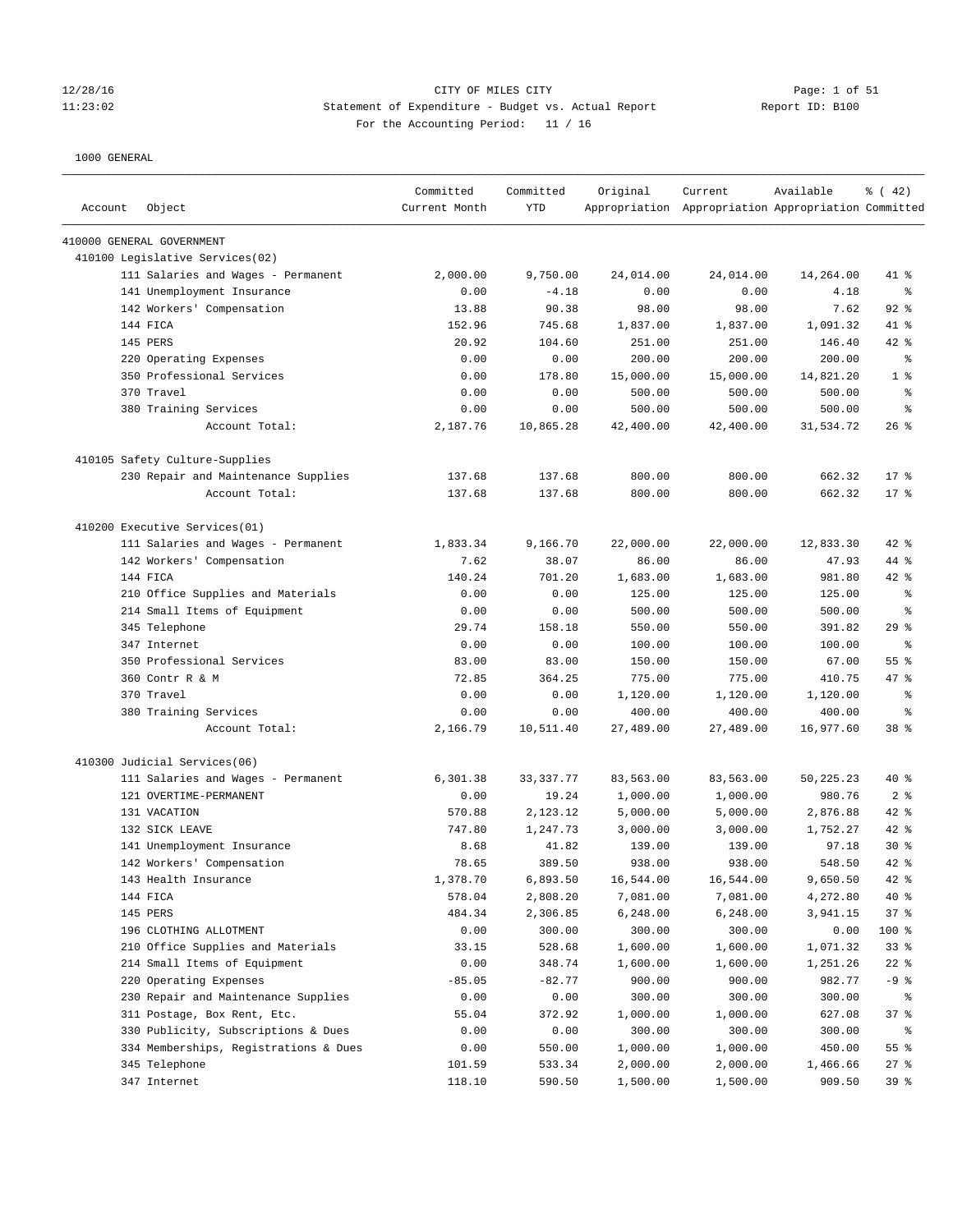### 12/28/16 CITY OF MILES CITY Page: 2 of 51 11:23:02 Statement of Expenditure - Budget vs. Actual Report Report ID: B100 For the Accounting Period: 11 / 16

|         |                                                                 | Committed         | Committed       | Original            | Current                                             | Available              | $\frac{1}{6}$ ( 42)      |
|---------|-----------------------------------------------------------------|-------------------|-----------------|---------------------|-----------------------------------------------------|------------------------|--------------------------|
| Account | Object                                                          | Current Month     | YTD             |                     | Appropriation Appropriation Appropriation Committed |                        |                          |
|         | 350 Professional Services                                       | 0.00              | 0.00            | 1,000.00            | 1,000.00                                            | 1,000.00               | န့                       |
|         | 360 Contr R & M                                                 | 182.00            | 182.00          | 2,000.00            | 2,000.00                                            | 1,818.00               | 9%                       |
|         | 370 Travel                                                      | 0.00              | 1,543.92        | 3,500.00            | 3,500.00                                            | 1,956.08               | 44 %                     |
|         | 380 Training Services                                           | 0.00              | 0.00            | 200.00              | 200.00                                              | 200.00                 | န့                       |
|         | 382 Books                                                       | 0.00              | 0.00            | 600.00              | 600.00                                              | 600.00                 | န္                       |
|         | 394 Jury and Witness Fees                                       | 0.00              | 208.00          | 0.00                | 0.00                                                | $-208.00$              | န္                       |
|         | 530 Rent                                                        | 0.00              | 0.00            | 500.00              | 500.00                                              | 500.00                 | န္                       |
|         | Account Total:                                                  | 10,553.30         | 54, 243.06      | 141,813.00          | 141,813.00                                          | 87,569.94              | 38 <sup>8</sup>          |
|         | 410500 Financial Services(03)                                   |                   |                 |                     |                                                     |                        |                          |
|         | 111 Salaries and Wages - Permanent                              | 9,567.50          | 44,965.91       | 119,530.00          | 119,530.00                                          | 74,564.09              | 38 %                     |
|         | 131 VACATION                                                    | 845.42            | 3,894.15        | 2,200.00            | 2,200.00                                            | $-1,694.15$            | $177$ %                  |
|         | 132 SICK LEAVE                                                  | 340.08            | 1,070.95        | 700.00              | 700.00                                              | $-370.95$              | 153 %                    |
|         | 133 OTHER LEAVE PAY                                             | 0.00              | 90.35           | 10,043.00           | 10,043.00                                           | 9,952.65               | 1 <sup>8</sup>           |
|         | 141 Unemployment Insurance                                      | 16.13             | 75.97           | 210.00              | 210.00                                              | 134.03                 | 36%                      |
|         | 142 Workers' Compensation                                       | 132.02            | 620.65          | 1,685.00            | 1,685.00                                            | 1,064.35               | 37%                      |
|         | 143 Health Insurance                                            | 2,033.61          | 10,202.46       | 24,817.00           | 24,817.00                                           | 14,614.54              | 41 %                     |
|         | 144 FICA                                                        | 822.62            | 3,875.50        | 10,712.00           | 10,712.00                                           | 6,836.50               | 36%                      |
|         | 145 PERS                                                        | 900.06            | 4,186.85        | 11,721.00           | 11,721.00                                           | 7,534.15               | 36%                      |
|         | 196 CLOTHING ALLOTMENT                                          | 0.00              | 637.50          | 450.00              | 450.00                                              | $-187.50$              | 142 %                    |
|         | 210 Office Supplies and Materials                               | 0.00              | 74.88           | 2,000.00            | 2,000.00                                            | 1,925.12               | 4%                       |
|         | 214 Small Items of Equipment                                    | 0.00              | 107.40          | 2,550.00            | 2,550.00                                            | 2,442.60               | 4%                       |
|         | 220 Operating Expenses                                          | 214.79            | 1,031.25        | 2,600.00            | 3,041.00                                            | 2,009.75               | $34$ $%$                 |
|         | 311 Postage, Box Rent, Etc.                                     | 805.82            | 2,745.81        | 3,600.00            | 3,600.00                                            | 854.19                 | 76 %                     |
|         | 320 Printing, Duplicating, Typing &                             | 0.00              | 68.54           | 100.00              | 100.00                                              | 31.46                  | 69 %                     |
|         | 330 Publicity, Subscriptions & Dues                             | 179.33            | 1,470.27        | 2,200.00            | 2,200.00                                            | 729.73                 | 67 %                     |
|         | 334 Memberships, Registrations & Dues                           | 0.00              | 2,925.30        | 3,000.00            | 3,000.00                                            | 74.70                  | 98 %                     |
|         | 345 Telephone                                                   | 51.36             | 266.20          | 750.00              | 750.00                                              | 483.80                 | 35%                      |
|         | 347 Internet                                                    | 19.54             | 97.66           | 250.00              | 250.00                                              | 152.34                 | 39 %                     |
|         | 350 Professional Services                                       | 6,751.11          | 10,072.69       | 25,000.00           | 38,460.00                                           | 28,387.31              | 26%                      |
|         | 360 Contr R & M                                                 | 291.39            | 7,336.31        | 20,700.00           | 20,700.00                                           | 13,363.69              | 35 <sup>8</sup>          |
|         | 370 Travel                                                      | 0.00              | 84.24           | 2,000.00            | 2,000.00                                            | 1,915.76               | $4\degree$               |
|         | 380 Training Services                                           | 0.00              | 0.00            | 1,400.00            | 1,400.00                                            | 1,400.00               | ႜ                        |
|         | 382 Books                                                       | 0.00              | 0.00            | 200.00              | 200.00                                              | 200.00                 | န့                       |
|         | 390 Other Purchased Services (Recorded                          | 0.00              | 0.00            | 300.00              | 300.00                                              | 300.00                 | န္                       |
|         | 513 Liability                                                   | 0.00              | 22,495.63       | 22,496.00           | 22,496.00                                           | 0.37                   | $100$ %                  |
|         | 521 Surety Bonds for Officials & Employees                      | 0.00              | 750.00          | 750.00              | 750.00                                              | 0.00                   | $100$ %                  |
|         | 555 Bank Service Charges                                        | 0.00              | 0.00            | 100.00              | 100.00                                              | 100.00                 | g                        |
|         | Account Total:                                                  | 22,970.78         | 119,146.47      | 272,064.00          | 285,965.00                                          | 166,818.53             | $42$ %                   |
|         |                                                                 |                   |                 |                     |                                                     |                        |                          |
|         | 410540 City Treasurer(09)<br>111 Salaries and Wages - Permanent | 1,833.34          | 9,166.70        | 22,000.00           | 22,000.00                                           | 12,833.30              | $42$ %                   |
|         | 142 Workers' Compensation                                       | 7.62              | 38.06           | 86.00               | 86.00                                               | 47.94                  | 44 %                     |
|         |                                                                 |                   | 0.00            | 8,272.00            |                                                     |                        |                          |
|         | 143 Health Insurance<br>144 FICA                                | 0.00<br>140.24    | 701.20          | 1,683.00            | 8,272.00<br>1,683.00                                | 8,272.00<br>981.80     | $\frac{6}{6}$<br>42 %    |
|         |                                                                 |                   |                 |                     |                                                     |                        |                          |
|         | 145 PERS                                                        | 153.46            | 767.30          | 1,842.00            | 1,842.00                                            | 1,074.70               | 42 %                     |
|         | 345 Telephone<br>350 Professional Services                      | 3.55              | 27.15           | 0.00                | 0.00                                                | $-27.15$               | နွ                       |
|         | 360 Contr R & M                                                 | 83.00             | 83.00<br>369.70 | 550.00              | 550.00                                              | 467.00                 | 15 <sub>8</sub><br>289 % |
|         | Account Total:                                                  | 73.94<br>2,295.15 | 11, 153. 11     | 128.00<br>34,561.00 | 128.00<br>34,561.00                                 | $-241.70$<br>23,407.89 | $32$ $%$                 |
|         |                                                                 |                   |                 |                     |                                                     |                        |                          |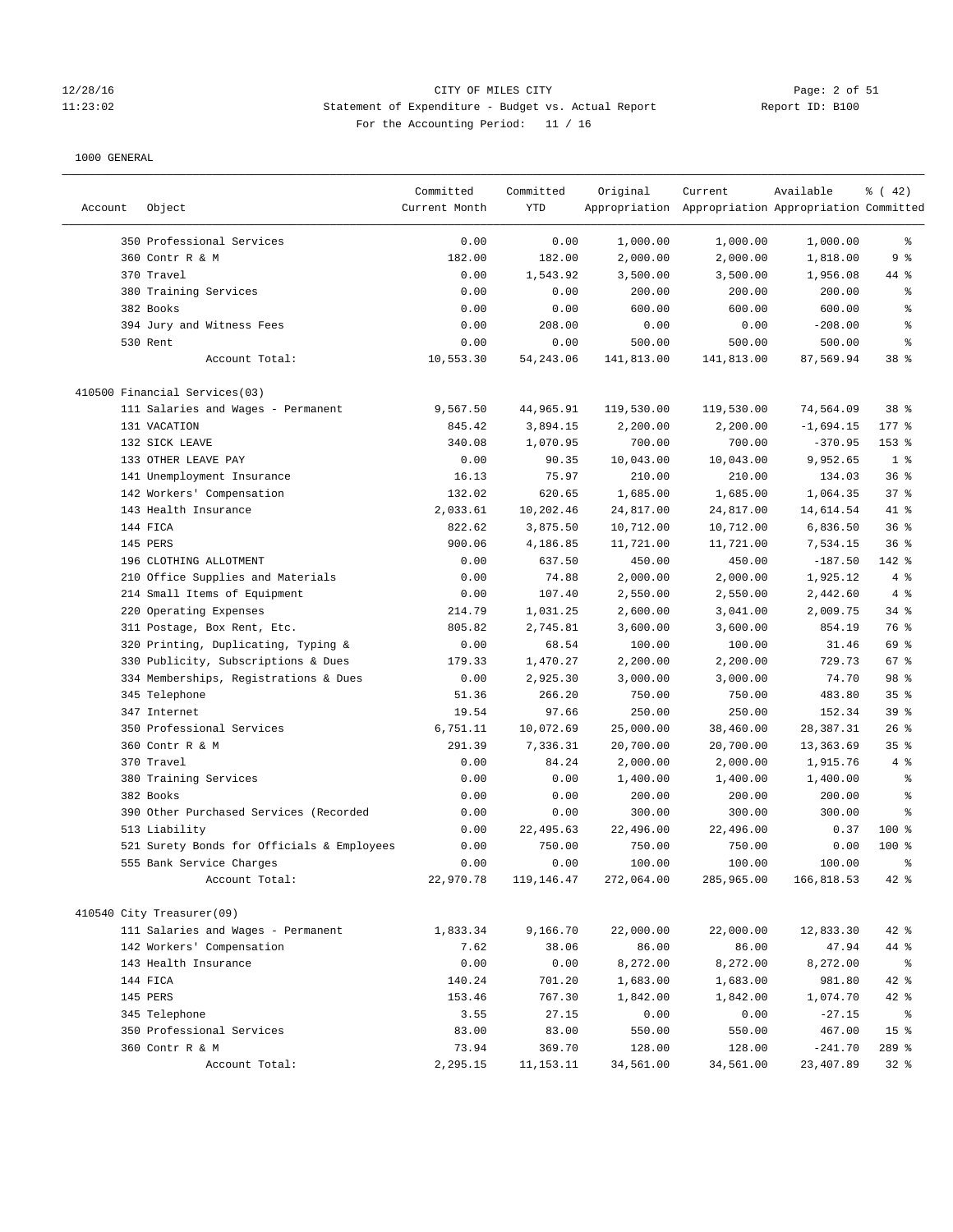### 12/28/16 CITY OF MILES CITY Page: 3 of 51 11:23:02 Statement of Expenditure - Budget vs. Actual Report Report ID: B100 For the Accounting Period: 11 / 16

| Account          | Object                                             | Committed<br>Current Month | Committed<br>YTD | Original   | Current<br>Appropriation Appropriation Appropriation Committed | Available | $\frac{3}{6}$ ( 42) |
|------------------|----------------------------------------------------|----------------------------|------------------|------------|----------------------------------------------------------------|-----------|---------------------|
| 410600 Elections |                                                    |                            |                  |            |                                                                |           |                     |
|                  | <b>300 PURCHASED SERVICES</b>                      | 0.00                       | 0.00             | 6,772.00   | 6,772.00                                                       | 6,772.00  | နွ                  |
|                  | Account Total:                                     | 0.00                       | 0.00             | 6,772.00   | 6,772.00                                                       | 6,772.00  | ి                   |
|                  |                                                    |                            |                  |            |                                                                |           |                     |
|                  | 411020 Community Services & Planning               |                            |                  |            |                                                                |           |                     |
|                  | 111 Salaries and Wages - Permanent                 | 2,747.73                   | 15,235.92        | 38,228.00  | 38,716.00                                                      | 23,480.08 | 39 %                |
|                  | 121 OVERTIME-PERMANENT                             | 5.65                       | 59.21            | 500.00     | 500.00                                                         | 440.79    | $12*$               |
|                  | 131 VACATION                                       | 317.49                     | 1,623.61         | 4,000.00   | 4,000.00                                                       | 2,376.39  | 41 %                |
|                  | 132 SICK LEAVE                                     | 323.15                     | 557.27           | 2,000.00   | 2,000.00                                                       | 1,442.73  | $28$ %              |
|                  | 133 OTHER LEAVE PAY                                | 308.10                     | 1,064.13         | 3,529.00   | 3,529.00                                                       | 2,464.87  | $30*$               |
|                  | 141 Unemployment Insurance                         | 5.49                       | 27.93            | 72.00      | 72.00                                                          | 44.07     | 39 %                |
|                  | 142 Workers' Compensation                          | 18.22                      | 91.12            | 227.00     | 234.00                                                         | 142.88    | 39 %                |
|                  | 143 Health Insurance                               | 751.47                     | 3,757.28         | 9,017.00   | 9,017.00                                                       | 5,259.72  | 42 %                |
|                  | 144 FICA                                           | 283.21                     | 1,430.71         | 3,692.00   | 3,729.00                                                       | 2,298.29  | 38 %                |
|                  | 145 PERS                                           | 309.86                     | 1,551.81         | 4,039.00   | 4,080.00                                                       | 2,528.19  | 38 %                |
|                  | 196 CLOTHING ALLOTMENT                             | 0.00                       | 163.50           | 314.00     | 314.00                                                         | 150.50    | $52$ $%$            |
|                  | 210 Office Supplies and Materials                  | 0.00                       | 0.00             | 800.00     | 800.00                                                         | 800.00    | နွ                  |
|                  | 214 Small Items of Equipment                       | 0.00                       | 0.00             | 800.00     | 800.00                                                         | 800.00    | နွ                  |
|                  | 220 Operating Expenses                             | 14.99                      | 63.04            | 200.00     | 200.00                                                         | 136.96    | 32%                 |
|                  | 311 Postage, Box Rent, Etc.                        | 0.93                       | 166.11           | 250.00     | 250.00                                                         | 83.89     | 66 %                |
|                  | 320 Printing, Duplicating, Typing &                | 0.00                       | 0.00             | 1,000.00   | 1,000.00                                                       | 1,000.00  | နွ                  |
|                  | 327 Map Printing                                   | 0.00                       | 0.00             | 100.00     | 100.00                                                         | 100.00    | နွ                  |
|                  | 330 Publicity, Subscriptions & Dues                | 402.30                     | 402.30           | 1,500.00   | 1,500.00                                                       | 1,097.70  | $27$ %              |
|                  | 331 Publication of Formal & Legal Notices          | 0.00                       | 78.00            | 300.00     | 300.00                                                         | 222.00    | 26%                 |
|                  | 334 Memberships, Registrations & Dues              | 0.00                       | 0.00             | 200.00     | 200.00                                                         | 200.00    | $\epsilon$          |
|                  | 345 Telephone                                      | 76.40                      | 391.40           | 900.00     | 900.00                                                         | 508.60    | $43$ %              |
|                  | 347 Internet                                       | 0.00                       | 0.00             | 100.00     | 100.00                                                         | 100.00    | ႜ                   |
|                  | 350 Professional Services                          | 758.83                     | 16,279.50        | 63,611.00  | 63,611.00                                                      | 47,331.50 | 26%                 |
|                  | 360 Contr R & M                                    | 72.85                      | 364.25           | 1,819.00   | 1,819.00                                                       | 1,454.75  | $20*$               |
|                  | 370 Travel                                         | 974.78                     | 799.23           | 1,500.00   | 1,500.00                                                       | 700.77    | 53%                 |
|                  | 380 Training Services                              | 0.00                       | $-119.80$        | 1,200.00   | 1,200.00                                                       | 1,319.80  | $-10$ %             |
|                  | 382 Books                                          | 7.50                       | 47.45            | 150.00     | 150.00                                                         | 102.55    | $32$ $%$            |
|                  | Account Total:                                     | 7,378.95                   | 44,033.97        | 140,048.00 | 140,621.00                                                     | 96,587.03 | $31$ %              |
|                  |                                                    |                            |                  |            |                                                                |           |                     |
|                  | 411100 Legal Services(04)                          | 9,375.49                   | 41,230.31        | 98,830.00  | 98,830.00                                                      | 57,599.69 | 42 %                |
|                  | 111 Salaries and Wages - Permanent<br>131 VACATION | 900.00                     | 1,822.40         | 3,000.00   | 3,000.00                                                       | 1,177.60  | 61 %                |
|                  | 132 SICK LEAVE                                     | 0.00                       | 358.67           | 1,500.00   | 1,500.00                                                       | 1,141.33  | $24$ %              |
|                  | 133 OTHER LEAVE PAY                                |                            |                  |            |                                                                |           |                     |
|                  |                                                    | 96.72                      | 96.72            | 0.00       | 0.00                                                           | $-96.72$  | $\frac{6}{6}$       |
|                  | 141 Unemployment Insurance                         | 15.56                      | 65.37<br>267.40  | 160.00     | 160.00                                                         | 94.63     | 41 %                |
|                  | 142 Workers' Compensation                          | 62.56                      |                  | 624.00     | 624.00                                                         | 356.60    | 43%                 |
|                  | 143 Health Insurance                               | 689.70                     | 2,758.78         | 8,272.00   | 8,272.00                                                       | 5,513.22  | 33%                 |
|                  | 144 FICA                                           | 787.96                     | 3,306.56         | 8,070.00   | 8,070.00                                                       | 4,763.44  | 41 %                |
|                  | 145 PERS                                           | 868.15                     | 3,641.64         | 8,829.00   | 8,829.00                                                       | 5,187.36  | 41 %                |
|                  | 196 CLOTHING ALLOTMENT                             | 0.00                       | 75.00            | 100.00     | 100.00                                                         | 25.00     | 75 %                |
|                  | 210 Office Supplies and Materials                  | 0.00                       | 292.42           | 500.00     | 500.00                                                         | 207.58    | 58 %                |
|                  | 214 Small Items of Equipment                       | 0.00                       | 209.94           | 425.00     | 425.00                                                         | 215.06    | 49 %                |
|                  | 220 Operating Expenses                             | 85.05                      | 1,192.12         | 1,500.00   | 1,500.00                                                       | 307.88    | 79 %                |
|                  | 311 Postage, Box Rent, Etc.                        | 22.71                      | 159.32           | 600.00     | 600.00                                                         | 440.68    | $27$ %              |
|                  | 345 Telephone                                      | 3.47                       | 26.75            | 120.00     | 120.00                                                         | 93.25     | $22$ %              |
|                  | 350 Professional Services                          | 266.00                     | 904.70           | 10,500.00  | 10,500.00                                                      | 9,595.30  | 9%                  |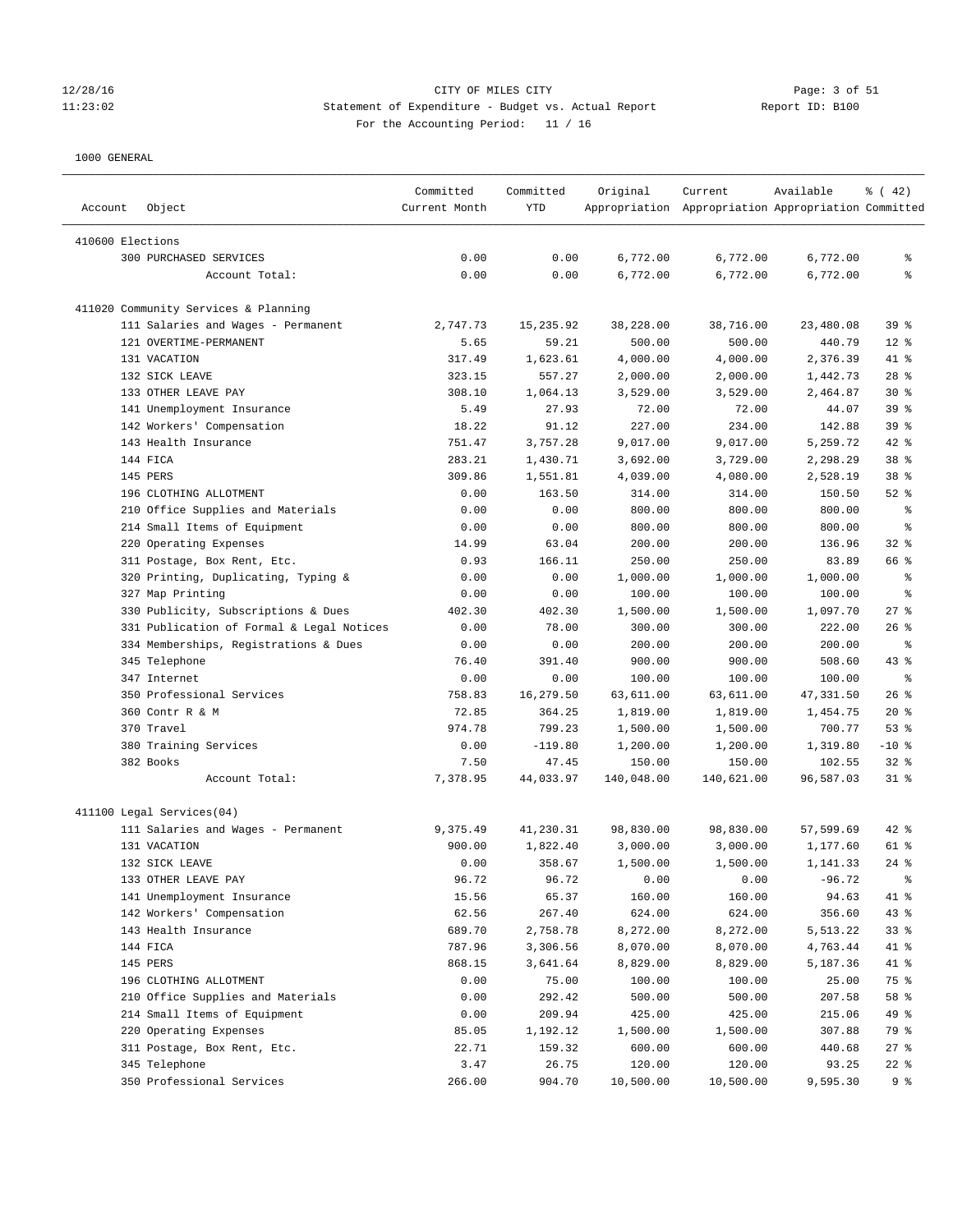# Page: 4 of 51<br>11:23:02 Statement of Expenditure - Budget vs. Actual Report 11:23:02 11:23:02 Statement of Expenditure - Budget vs. Actual Report Report ID: B100 For the Accounting Period: 11 / 16

————————————————————————————————————————————————————————————————————————————————————————————————————————————————————————————————————

|                                            | Committed     | Committed  | Original   | Current                                             | Available     | % (42)                   |
|--------------------------------------------|---------------|------------|------------|-----------------------------------------------------|---------------|--------------------------|
| Object<br>Account                          | Current Month | <b>YTD</b> |            | Appropriation Appropriation Appropriation Committed |               |                          |
| 360 Contr R & M                            | 0.00          | 0.00       | 100.00     | 100.00                                              | 100.00        | န့                       |
| 370 Travel                                 | 0.00          | 0.00       | 550.00     | 550.00                                              | 550.00        | နွ                       |
| Account Total:                             | 13, 173. 37   | 56,408.10  | 143,680.00 | 143,680.00                                          | 87,271.90     | 39%                      |
| 411101 Labor Negotiations                  |               |            |            |                                                     |               |                          |
| 350 Professional Services                  | 87.50         | 918.75     | 10,000.00  | 10,000.00                                           | 9,081.25      | 9 <sub>8</sub>           |
| Account Total:                             | 87.50         | 918.75     | 10,000.00  | 10,000.00                                           | 9,081.25      | 9%                       |
| 411230 City Hall                           |               |            |            |                                                     |               |                          |
| 214 Small Items of Equipment               | 0.00          | 0.00       | 400.00     | 400.00                                              | 400.00        | $\,{}^{\circ}\!\!\delta$ |
| 220 Operating Expenses                     | 57.00         | 1,018.93   | 2,500.00   | 2,500.00                                            | 1,481.07      | 41 %                     |
| 230 Repair and Maintenance Supplies        | 0.00          | 1,393.00   | 1,500.00   | 1,500.00                                            | 107.00        | 93%                      |
| 341 Electric Utility Services              | 273.28        | 2,522.41   | 6,000.00   | 6,000.00                                            | 3,477.59      | 42 %                     |
| 342 Water Utility Services                 | 54.61         | 270.95     | 750.00     | 750.00                                              | 479.05        | 36%                      |
| 343 Sewer Utility Services                 | 65.31         | 323.99     | 370.00     | 370.00                                              | 46.01         | 88 %                     |
| 344 Gas Utility Service                    | 98.04         | 254.60     | 3,750.00   | 3,750.00                                            | 3,495.40      | 7 %                      |
| 346 Garbage Service                        | 0.00          | 94.82      | 200.00     | 200.00                                              | 105.18        | 47 %                     |
| 360 Contr R & M                            | 600.00        | 3,400.00   | 14,500.00  | 14,500.00                                           | 11,100.00     | $23$ %                   |
| 400 BUILDING MATERIALS                     | 0.00          | 0.00       | 3,000.00   | 3,000.00                                            | 3,000.00      | နွ                       |
| 511 Insurance on Buildings                 | 0.00          | 2,216.42   | 2,217.00   | 2,217.00                                            | 0.58          | 100 %                    |
| Account Total:                             | 1,148.24      | 11,495.12  | 35,187.00  | 35,187.00                                           | 23,691.88     | $33$ $%$                 |
| 411840 Program Assistant                   |               |            |            |                                                     |               |                          |
| 111 Salaries and Wages - Permanent         | 2,470.74      | 10,685.52  | 32,790.00  | 32,790.00                                           | 22,104.48     | $33$ $%$                 |
| 131 VACATION                               | 0.00          | 1,386.59   | 468.00     | 468.00                                              | $-918.59$     | $296$ %                  |
| 132 SICK LEAVE                             | 15.24         | 874.59     | 467.00     | 467.00                                              | $-407.59$     | 187 %                    |
| 133 OTHER LEAVE PAY                        | 151.74        | 219.93     | 2,539.00   | 2,539.00                                            | 2,319.07      | 9%                       |
| 141 Unemployment Insurance                 | 3.98          | 20.02      | 54.00      | 54.00                                               | 33.98         | 37%                      |
| 142 Workers' Compensation                  | 32.37         | 162.97     | 436.00     | 436.00                                              | 273.03        | 37%                      |
| 143 Health Insurance                       | 686.36        | 3,431.73   | 8,272.00   | 8,272.00                                            | 4,840.27      | 41 %                     |
| 144 FICA                                   | 201.79        | 1,018.00   | 2,774.00   | 2,774.00                                            | 1,756.00      | 37%                      |
| 145 PERS                                   | 220.78        | 1,102.07   | 3,035.00   | 3,035.00                                            | 1,932.93      | 36%                      |
| 196 CLOTHING ALLOTMENT                     | 0.00          | 140.25     | 141.00     | 141.00                                              | 0.75          | 99 %                     |
| 220 Operating Expenses                     | 0.00          | 0.00       | 2,169.00   | 2,169.00                                            | 2,169.00      | $\epsilon$               |
| 350 Professional Services                  | 47.97         | 219.69     | 2,487.00   | 2,487.00                                            | 2,267.31      | 9%                       |
| 360 Contr R & M                            | 0.00          | 145.70     | 194.00     | 194.00                                              | 48.30         | 75 %                     |
| Account Total:                             | 3,830.97      | 19,407.06  | 55,826.00  | 55,826.00                                           | 36, 418.94    | 35%                      |
| Account Group Total:                       | 65,930.49     | 338,320.00 | 910,640.00 | 925,114.00                                          | 586,794.00    | 37%                      |
| 420000 PUBLIC SAFETY                       |               |            |            |                                                     |               |                          |
| 420140 Crime Control and Investigation(05) |               |            |            |                                                     |               |                          |
| 111 Salaries and Wages - Permanent         | 52, 475.53    | 265,993.38 | 765,127.00 | 765,127.00                                          | 499,133.62    | 35%                      |
| 121 OVERTIME-PERMANENT                     | 13,515.14     | 35,640.52  | 21,500.00  | 21,500.00                                           | $-14, 140.52$ | $166$ %                  |
| 131 VACATION                               | 9,325.11      | 34,416.92  | 30,000.00  | 30,000.00                                           | $-4,416.92$   | 115 %                    |
| 132 SICK LEAVE                             | 1,808.09      | 17,896.98  | 7,500.00   | 7,500.00                                            | $-10,396.98$  | $239$ $%$                |
| 133 OTHER LEAVE PAY                        | 465.46        | 10,792.72  | 28,840.00  | 28,840.00                                           | 18,047.28     | 37%                      |
| 134 HOLIDAY PAY                            | 744.45        | 8,611.48   | 21,500.00  | 21,500.00                                           | 12,888.52     | 40 %                     |
| 141 Unemployment Insurance                 | 118.33        | 569.92     | 1,388.00   | 1,388.00                                            | 818.08        | 41 %                     |
| 142 Workers' Compensation                  | 3,495.00      | 17,660.43  | 42,022.00  | 42,022.00                                           | 24,361.57     | $42$ %                   |
| 143 Health Insurance                       | 10,664.47     | 50,507.79  | 140,627.00 | 140,627.00                                          | 90,119.21     | 36%                      |
| 144 FICA                                   | 1,130.72      | 5,473.22   | 13,744.00  | 13,744.00                                           | 8,270.78      | $40*$                    |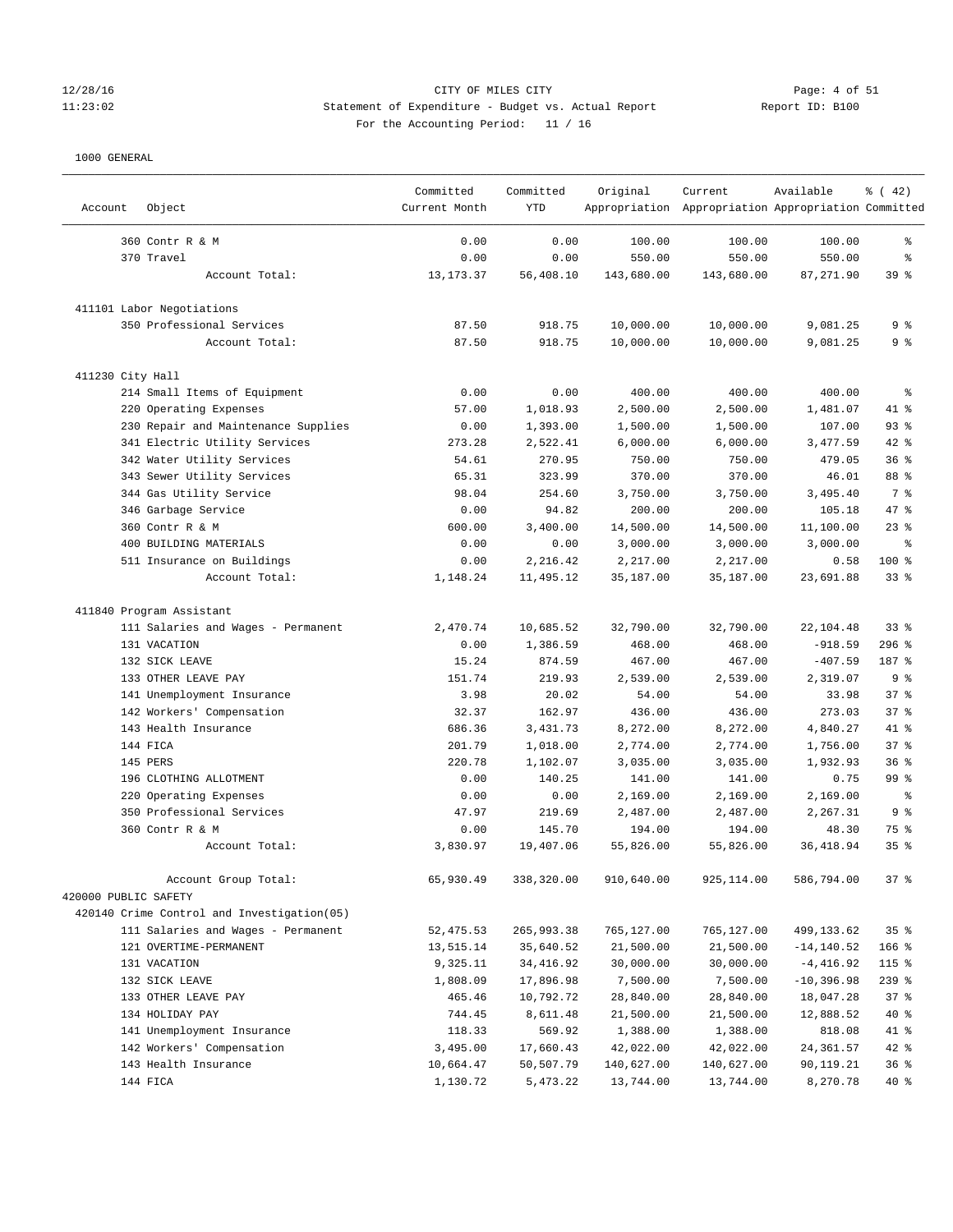### 12/28/16 CITY OF MILES CITY Page: 5 of 51 11:23:02 Statement of Expenditure - Budget vs. Actual Report Report ID: B100 For the Accounting Period: 11 / 16

| Account | Object                                   | Committed<br>Current Month | Committed<br>YTD | Original                | Current<br>Appropriation Appropriation Appropriation Committed | Available   | $\frac{1}{6}$ ( 42) |
|---------|------------------------------------------|----------------------------|------------------|-------------------------|----------------------------------------------------------------|-------------|---------------------|
|         | 146 Police Pension                       | 14, 165. 26                | 49,032.99        | 127,992.00              | 127,992.00                                                     | 78,959.01   | 38 <sup>8</sup>     |
|         | 196 CLOTHING ALLOTMENT                   | 540.00                     | 6,595.00         | 12,960.00               | 12,960.00                                                      | 6,365.00    | $51$ %              |
|         | 210 Office Supplies and Materials        | 588.69                     | 2,326.26         | 7,000.00                | 7,000.00                                                       | 4,673.74    | 33%                 |
|         | 214 Small Items of Equipment             | 1,191.09                   | 1,307.59         | 11,500.00               | 11,500.00                                                      | 10,192.41   | $11$ %              |
|         | 220 Operating Expenses                   | 2,882.16                   | 8,384.02         | 13,125.00               | 13,125.00                                                      | 4,740.98    | 64 %                |
|         | 226 Clothing and Uniforms                | 83.62                      | 1,027.34         | 500.00                  | 500.00                                                         | $-527.34$   | $205$ %             |
|         | 227 Firearm Supplies                     | 0.00                       | 0.00             | 4,800.00                | 4,800.00                                                       | 4,800.00    | နွ                  |
|         | 230 Repair and Maintenance Supplies      | 188.63                     | 3,822.67         | 10,000.00               | 10,000.00                                                      | 6,177.33    | 38 <sup>8</sup>     |
|         | 231 Gas, Oil, Diesel Fuel, Grease, etc.  | 2,130.49                   | 7,963.14         | 38,000.00               | 38,000.00                                                      | 30,036.86   | $21$ %              |
|         | 311 Postage, Box Rent, Etc.              | 42.82                      | 366.60           | 1,000.00                | 1,000.00                                                       | 633.40      | 37%                 |
|         | 330 Publicity, Subscriptions & Dues      | 0.00                       | 504.00           | 300.00                  | 300.00                                                         | $-204.00$   | $168$ %             |
|         | 334 Memberships, Registrations & Dues    | 0.00                       | 182.00           | 2,708.00                | 2,708.00                                                       | 2,526.00    | 7 %                 |
|         | 345 Telephone                            | 311.94                     | 1,569.10         | 4,500.00                | 4,500.00                                                       | 2,930.90    | 35%                 |
|         | 347 Internet                             | 65.66                      | 328.30           | 800.00                  | 800.00                                                         | 471.70      | 41 %                |
|         | 350 Professional Services                | 1,974.53                   | 8,487.75         | 20,000.00               | 20,000.00                                                      | 11,512.25   | 42 %                |
|         | 360 Contr R & M                          | 27.00                      | 162.00           | 400.00                  | 400.00                                                         | 238.00      | 41 %                |
|         | 366 R&M Vehicles - Police/Animal Control | 537.49                     | 3,485.91         | 18,000.00               | 18,000.00                                                      | 14,514.09   | 19 <sup>°</sup>     |
|         | 370 Travel                               | 145.00                     | 1,061.00         | 4,500.00                | 4,500.00                                                       | 3,439.00    | $24$ %              |
|         | 380 Training Services                    | 0.00                       | 2,771.00         | 9,000.00                | 9,000.00                                                       | 6,229.00    | $31$ %              |
|         | 512 Insurance on Vehicles & Equipment    | 0.00                       | 1,268.83         | 1,269.00                | 1,269.00                                                       | 0.17        | 100 %               |
|         | 700 Grants, Contributions & Indemnities  | 0.00                       | 4,000.00         | 4,000.00                | 4,000.00                                                       | 0.00        | $100$ %             |
|         | 791 Shop With A Cop                      | 0.00                       | 0.00             | 5,000.00                | 5,000.00                                                       | 5,000.00    | နွ                  |
|         | 940 Machinery & Equipment                | 0.00                       | 0.00             | 40,000.00               | 40,000.00                                                      | 40,000.00   | နွ                  |
|         | Account Total:                           | 118,616.68                 |                  | 552,208.86 1,409,602.00 | 1,409,602.00                                                   | 857, 393.14 | 39%                 |
|         | 420144 School Resource Officer           |                            |                  |                         |                                                                |             |                     |
|         | 142 Workers' Compensation                | 0.00                       | 6.28             | 0.00                    | 0.00                                                           | $-6.28$     | နွ                  |
|         | Account Total:                           | 0.00                       | 6.28             | 0.00                    | 0.00                                                           | $-6.28$     | ి                   |
|         | 420160 Communications-Dispatch           |                            |                  |                         |                                                                |             |                     |
|         | 111 Salaries and Wages - Permanent       | 14,483.28                  | 74,419.26        | 233,652.00              | 233,652.00                                                     | 159,232.74  | $32$ $%$            |
|         | 121 OVERTIME-PERMANENT                   | 3,153.90                   | 9,923.65         | 7,000.00                | 7,000.00                                                       | $-2,923.65$ | 142 %               |
|         | 131 VACATION                             | 800.64                     | 5,608.46         | 12,000.00               | 12,000.00                                                      | 6,391.54    | $47$ %              |
|         | 132 SICK LEAVE                           | 537.33                     | 4,113.82         | 4,500.00                | 4,500.00                                                       | 386.18      | $91$ %              |
|         | 133 OTHER LEAVE PAY                      | 1,026.46                   | 1,777.44         | 6, 207.00               | 6,207.00                                                       | 4,429.56    | 29%                 |
|         | 134 HOLIDAY PAY                          | 0.00                       | 2,892.45         | 12,620.00               | 12,620.00                                                      | 9,727.55    | $23$ $%$            |
|         | 141 Unemployment Insurance               | 30.01                      | 149.06           | 429.00                  | 429.00                                                         | 279.94      | 35%                 |
|         | 142 Workers' Compensation                | 885.12                     | 4,653.22         | 13,664.00               | 13,664.00                                                      | 9,010.78    | $34*$               |
|         | 143 Health Insurance                     | 2,763.00                   | 15,058.93        | 49,633.00               | 49,633.00                                                      | 34,574.07   | $30*$               |
|         | 144 FICA                                 | 1,526.27                   | 7,581.73         | 21,869.00               | 21,869.00                                                      | 14,287.27   | 35%                 |
|         | 145 PERS                                 | 1,674.14                   | 8,264.13         | 23,927.00               | 23,927.00                                                      | 15,662.87   | 35%                 |
|         | 146 Police Pension                       | 0.00                       | $-76.63$         | 0.00                    | 0.00                                                           | 76.63       | ႜ                   |
|         | 196 CLOTHING ALLOTMENT                   | 0.00                       | 625.00           | 2,000.00                | 2,000.00                                                       | 1,375.00    | $31$ %              |
|         | 210 Office Supplies and Materials        | 86.28                      | 461.62           | 3,500.00                | 3,500.00                                                       | 3,038.38    | 13 <sup>°</sup>     |
|         | 214 Small Items of Equipment             | 0.00                       | 0.00             | 4,500.00                | 4,500.00                                                       | 4,500.00    | ಿ                   |
|         | 220 Operating Expenses                   | 0.00                       | 23.88            | 2,000.00                | 2,000.00                                                       | 1,976.12    | 1 <sup>8</sup>      |
|         | 231 Gas, Oil, Diesel Fuel, Grease, etc.  | 0.00                       | 0.00             | 600.00                  | 600.00                                                         | 600.00      | ႜ                   |
|         | 311 Postage, Box Rent, Etc.              | 0.00                       | 34.65            | 75.00                   | 75.00                                                          | 40.35       | 46 %                |
|         | 320 Printing, Duplicating, Typing &      | 0.00                       | 0.00             | 300.00                  | 300.00                                                         | 300.00      | ိစ                  |
|         | 330 Publicity, Subscriptions & Dues      | 0.00                       | 0.00             | 100.00                  | 100.00                                                         | 100.00      | ိစ                  |
|         | 334 Memberships, Registrations & Dues    | 65.00                      | 65.00            | 400.00                  | 400.00                                                         | 335.00      | 16 <sup>°</sup>     |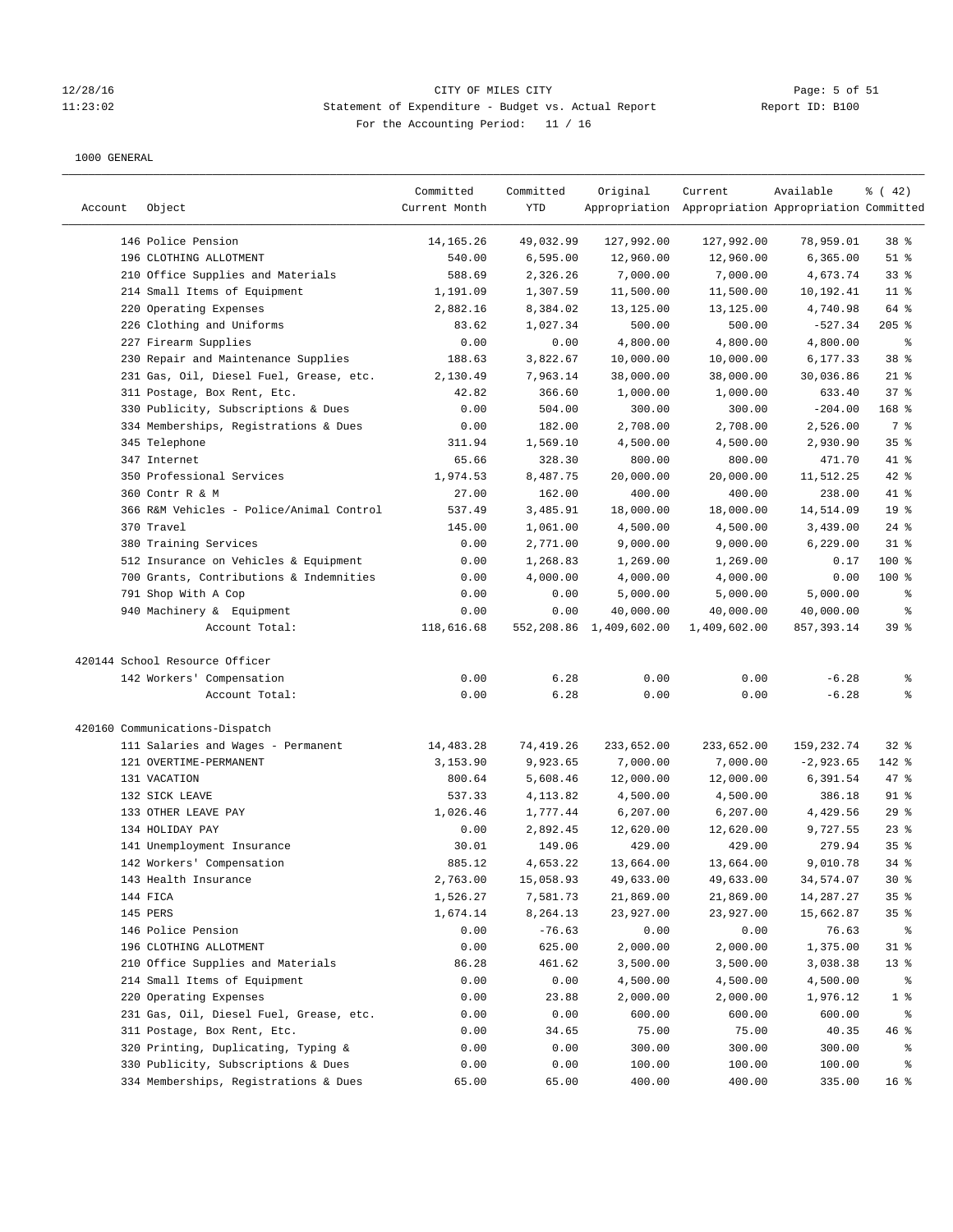### 12/28/16 CITY OF MILES CITY Page: 6 of 51 11:23:02 Statement of Expenditure - Budget vs. Actual Report Report ID: B100 For the Accounting Period: 11 / 16

| Account | Object                                                                 | Committed<br>Current Month | Committed<br>YTD     | Original             | Current<br>Appropriation Appropriation Appropriation Committed | Available            | $\frac{1}{6}$ ( 42) |
|---------|------------------------------------------------------------------------|----------------------------|----------------------|----------------------|----------------------------------------------------------------|----------------------|---------------------|
|         | 345 Telephone                                                          | 310.04                     | 1,559.60             | 5,100.00             | 5,100.00                                                       | 3,540.40             | $31$ %              |
|         | 350 Professional Services                                              | 664.00                     | 664.00               | 10,000.00            | 10,000.00                                                      | 9,336.00             | 7 %                 |
|         | 360 Contr R & M                                                        | 0.00                       | 0.00                 | 100.00               | 100.00                                                         | 100.00               | ႜ                   |
|         | 370 Travel                                                             | 195.31                     | 1,042.02             | 1,000.00             | 1,000.00                                                       | $-42.02$             | $104$ %             |
|         | 380 Training Services                                                  | 0.00                       | 660.00               | 2,000.00             | 2,000.00                                                       | 1,340.00             | 33%                 |
|         | Account Total:                                                         | 28,200.78                  | 139,501.29           | 417,176.00           | 417,176.00                                                     | 277,674.71           | $33$ $%$            |
|         | 420460 Fire Suppression(07)                                            |                            |                      |                      |                                                                |                      |                     |
|         | 111 Salaries and Wages - Permanent                                     | 39,893.99                  | 193,270.33           | 401,006.00           | 401,006.00                                                     | 207,735.67           | 48 %                |
|         | 112 SALARIES AND WAGES - PART PAID                                     | 0.00                       | 2,035.00             | 15,000.00            | 15,000.00                                                      | 12,965.00            | $14$ %              |
|         | 121 OVERTIME-PERMANENT                                                 | 4,506.38                   | 17,842.38            | 25,000.00            | 25,000.00                                                      | 7,157.62             | 71 %                |
|         | 131 VACATION                                                           | 1,150.45                   | 10,255.79            | 16,000.00            | 16,000.00                                                      | 5,744.21             | 64 %                |
|         | 132 SICK LEAVE                                                         | 1,400.68                   | 2,771.95             | 15,000.00            | 15,000.00                                                      | 12,228.05            | 18 %                |
|         | 133 OTHER LEAVE PAY                                                    | 363.57                     | 539.30               | 4,000.00             | 4,000.00                                                       | 3,460.70             | $13$ %              |
|         | 134 HOLIDAY PAY                                                        | 2,434.07                   | 5,636.24             | 10,000.00            | 10,000.00                                                      | 4,363.76             | 56%                 |
|         | 141 Unemployment Insurance                                             | 74.57                      | 348.51               | 707.00               | 707.00                                                         | 358.49               | 49 %                |
|         | 142 Workers' Compensation                                              | 1,856.67                   | 8,759.75             | 15,840.00            | 15,840.00                                                      | 7,080.25             | 55%                 |
|         | 143 Health Insurance                                                   | 6,487.21                   | 31,443.24            | 77,428.00            | 77,428.00                                                      | 45,984.76            | $41$ %              |
|         | 144 FICA                                                               | 719.49                     | 3,485.81             | 6,830.00             | 6,830.00                                                       | 3,344.19             | $51$ %              |
|         | 147 Firemen's Pension                                                  | 5,435.15                   | 26, 175. 22          | 68,108.00            | 68,108.00                                                      | 41,932.78            | 38 <sup>8</sup>     |
|         | 210 Office Supplies and Materials                                      | 169.50                     | 550.02               | 28,398.00            | 28,398.00                                                      | 27,847.98            | 2 <sup>8</sup>      |
|         | 211 Clothing Allotment                                                 | 0.00                       | 1,800.00             | 7,120.00             | 7,120.00                                                       | 5,320.00             | $25$ %              |
|         | 214 Small Items of Equipment                                           | 1,168.82                   | 2,509.54             | 12,358.00            | 13,952.00                                                      | 11,442.46            | 18 %                |
|         | 217 Small Item Equ/Inspector                                           | 59.00                      | 59.00                | 250.00               | 250.00                                                         | 191.00               | $24$ %              |
|         | 220 Operating Expenses                                                 | 327.10                     | 1,996.72             | 10,595.00            | 10,595.00                                                      | 8,598.28             | 19 <sup>°</sup>     |
|         | 223 Operating Exp/Inspector                                            | 0.00                       | 0.00                 | 2,500.00             | 2,500.00                                                       | 2,500.00             | ್ಠಿ                 |
|         | 226 Clothing and Uniforms                                              | 333.87                     | 618.31               | 8,000.00             | 8,000.00                                                       | 7,381.69             | 8 %                 |
|         | 230 Repair and Maintenance Supplies                                    | 27.77                      | 1,017.29             | 6,500.00             | 6,500.00                                                       | 5,482.71             | 16 <sup>8</sup>     |
|         | 231 Gas, Oil, Diesel Fuel, Grease, etc.                                | 1,009.95                   | 2,918.36             | 8,000.00             | 8,000.00                                                       | 5,081.64             | 36%                 |
|         | 241 Consumable Tools                                                   | $-38.36$                   | $-38.36$             | 2,000.00             | 2,000.00                                                       | 2,038.36             | $-2$ %              |
|         | 311 Postage, Box Rent, Etc.                                            | 0.00                       | 0.00                 | 75.00                | 75.00                                                          | 75.00                | ್ಠಿ                 |
|         | 320 Printing, Duplicating, Typing &                                    | 0.00                       | 0.00                 | 100.00               | 100.00                                                         | 100.00               | ್ಠಿ                 |
|         | 330 Publicity, Subscriptions & Dues                                    | 125.00                     | 175.00               | 200.00               | 200.00                                                         | 25.00                | 88 %                |
|         |                                                                        |                            |                      |                      |                                                                |                      | 65 %                |
|         | 334 Memberships, Registrations & Dues<br>341 Electric Utility Services | 0.00<br>213.73             | 1,300.00<br>1,747.01 | 2,000.00<br>4,500.00 | 2,000.00<br>4,500.00                                           | 700.00<br>2,752.99   | 39%                 |
|         | 342 Water Utility Services                                             | 31.13                      | 157.70               | 450.00               | 450.00                                                         | 292.30               | 35%                 |
|         | 343 Sewer Utility Services                                             | 37.23                      | 184.68               | 300.00               | 300.00                                                         | 115.32               | 62 %                |
|         | 344 Gas Utility Service                                                | 63.58                      | 127.63               | 2,400.00             |                                                                | 2,272.37             | 5 <sup>8</sup>      |
|         |                                                                        |                            |                      |                      | 2,400.00                                                       |                      |                     |
|         | 345 Telephone                                                          | 160.85                     | 1,048.20             | 2,000.00             | 2,000.00                                                       | 951.80               | $52$ $%$            |
|         | 346 Garbage Service                                                    | 62.75<br>135.60            | 830.77               | 750.00               | 750.00                                                         | $-80.77$<br>1,322.00 | 111 %               |
|         | 347 Internet                                                           |                            | 678.00               | 2,000.00             | 2,000.00                                                       |                      | $34$ %              |
|         | 350 Professional Services                                              | 884.16                     | 6,780.44             | 6,000.00             | 8,000.00                                                       | 1,219.56             | 85 %                |
|         | 360 Contr R & M                                                        | 175.49                     | 4,243.15             | 8,335.00             | 8,335.00                                                       | 4,091.85             | $51$ %              |
|         | 364 R&M Vehicles - Fire/Amb                                            | 71.95                      | $-74.42$             | 15,000.00            | 15,000.00                                                      | 15,074.42            | ိ                   |
|         | 370 Travel                                                             | 297.00                     | 481.00               | 8,490.00             | 8,490.00                                                       | 8,009.00             | 6 %                 |
|         | 375 Travel/Inspector                                                   | 0.00                       | 0.00                 | 1,000.00             | 1,000.00                                                       | 1,000.00             | ိင                  |
|         | 380 Training Services                                                  | 1,950.00                   | 2,250.00             | 20,000.00            | 20,000.00                                                      | 17,750.00            | $11$ %              |
|         | 382 Books                                                              | 0.00                       | 1,910.46             | 2,500.00             | 2,500.00                                                       | 589.54               | 76 %                |
|         | 400 BUILDING MATERIALS                                                 | 9.41                       | 24.26                | 1,200.00             | 1,200.00                                                       | 1,175.74             | 2 <sup>8</sup>      |
|         | 511 Insurance on Buildings                                             | 0.00                       | 1,525.81             | 1,526.00             | 1,526.00                                                       | 0.19                 | 100 %               |
|         | 512 Insurance on Vehicles & Equipment                                  | 0.00                       | 4,878.40             | 4,879.00             | 4,879.00                                                       | 0.60                 | 100 %               |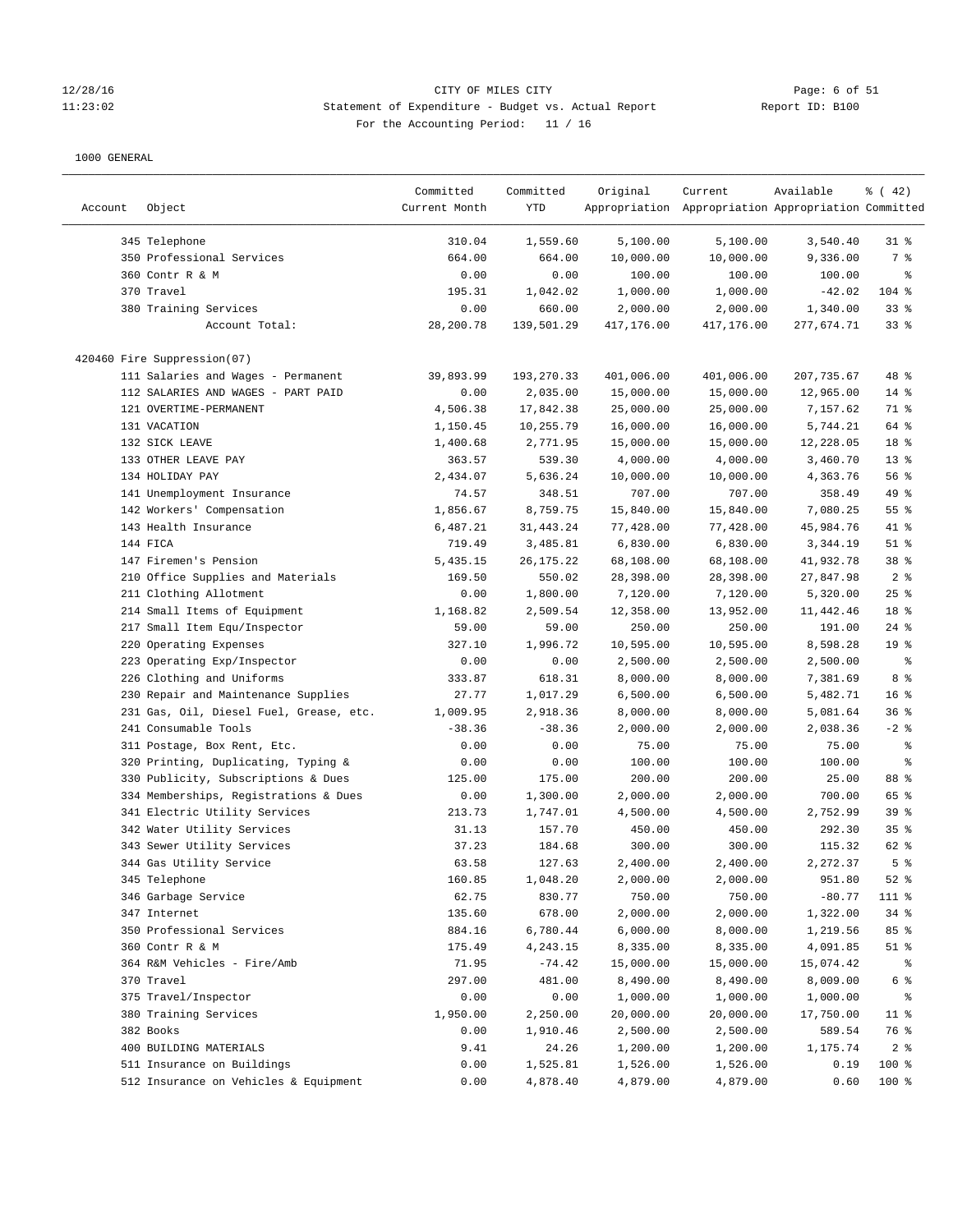# 12/28/16 CITY OF MILES CITY Page: 7 of 51 11:23:02 Statement of Expenditure - Budget vs. Actual Report Report ID: B100 For the Accounting Period: 11 / 16

| Account              | Object                                    | Committed<br>Current Month | Committed<br><b>YTD</b> | Original                                  | Current<br>Appropriation Appropriation Appropriation Committed | Available                 | $*(42)$         |
|----------------------|-------------------------------------------|----------------------------|-------------------------|-------------------------------------------|----------------------------------------------------------------|---------------------------|-----------------|
|                      | Account Total:                            | 71,597.76                  | 342, 262.49             | 824, 345.00                               | 827,939.00                                                     | 485,676.51                | 41 %            |
|                      | Account Group Total:                      |                            |                         | 218, 415.22 1, 033, 978.92 2, 651, 123.00 |                                                                | 2,654,717.00 1,620,738.08 | 39%             |
| 430000 Public Works  |                                           |                            |                         |                                           |                                                                |                           |                 |
|                      | 431200 Flood Control                      |                            |                         |                                           |                                                                |                           |                 |
|                      | 111 Salaries and Wages - Permanent        | 1,212.38                   | 5,580.62                | 12,956.00                                 | 12,956.00                                                      | 7,375.38                  | 43%             |
|                      | 131 VACATION                              | 30.30                      | 632.70                  | 2,200.00                                  | 2,200.00                                                       | 1,567.30                  | 29%             |
|                      | 132 SICK LEAVE                            | 75.78                      | 227.30                  | 700.00                                    | 700.00                                                         | 472.70                    | $32$ $%$        |
|                      | 133 OTHER LEAVE PAY                       | 0.00                       | 151.53                  | 1,372.00                                  | 1,372.00                                                       | 1,220.47                  | $11$ %          |
|                      | 141 Unemployment Insurance                | 1.95                       | 9.84                    | 26.00                                     | 26.00                                                          | 16.16                     | 38 <sup>8</sup> |
|                      | 142 Workers' Compensation                 | 73.48                      | 370.00                  | 941.00                                    | 941.00                                                         | 571.00                    | 39 %            |
|                      | 143 Health Insurance                      | 275.83                     | 1,379.26                | 3,309.00                                  | 3,309.00                                                       | 1,929.74                  | $42$ %          |
|                      | 144 FICA                                  | 99.68                      | 502.98                  | 1,320.00                                  | 1,320.00                                                       | 817.02                    | 38 %            |
|                      | 145 PERS                                  | 110.38                     | 551.83                  | 1,425.00                                  | 1,425.00                                                       | 873.17                    | 39 %            |
|                      | 196 CLOTHING ALLOTMENT                    | 0.00                       | 60.00                   | 60.00                                     | 60.00                                                          | 0.00                      | 100 %           |
|                      | 210 Office Supplies and Materials         | 39.37                      | 39.37                   | 300.00                                    | 300.00                                                         | 260.63                    | $13*$           |
|                      | 214 Small Items of Equipment              | 0.00                       | 0.00                    | 2,500.00                                  | 2,500.00                                                       | 2,500.00                  | ి               |
|                      | 220 Operating Expenses                    | 0.00                       | 0.00                    | 1,000.00                                  | 1,000.00                                                       | 1,000.00                  | န္              |
|                      | 231 Gas, Oil, Diesel Fuel, Grease, etc.   | 0.00                       | 0.00                    | 350.00                                    | 350.00                                                         | 350.00                    | န့              |
|                      | 311 Postage, Box Rent, Etc.               | 5.58                       | 992.22                  | 4,000.00                                  | 4,000.00                                                       | 3,007.78                  | $25$ %          |
|                      | 330 Publicity, Subscriptions & Dues       | 0.00                       | 0.00                    | 100.00                                    | 100.00                                                         | 100.00                    | နွ              |
|                      | 331 Publication of Formal & Legal Notices | 0.00                       | 708.00                  | 3,000.00                                  | 3,000.00                                                       | 2,292.00                  | $24$ %          |
|                      | 334 Memberships, Registrations & Dues     | 0.00                       | 0.00                    | 250.00                                    | 250.00                                                         | 250.00                    | နွ              |
|                      | 345 Telephone                             | 0.00                       | 0.00                    | 100.00                                    | 100.00                                                         | 100.00                    | $\epsilon$      |
|                      | 350 Professional Services                 | 10,486.39                  | 17,179.30               | 362,900.00                                | 362,900.00                                                     | 345,720.70                | 5 <sup>8</sup>  |
|                      | 370 Travel                                | 0.00                       | $-163.25$               | 1,200.00                                  | 1,200.00                                                       | 1,363.25                  | $-14$ %         |
|                      | 380 Training Services                     | 0.00                       | 79.20                   | 250.00                                    | 250.00                                                         | 170.80                    | $32$ $%$        |
|                      | 382 Books                                 | 0.00                       | 0.00                    | 100.00                                    | 100.00                                                         | 100.00                    | နွ              |
|                      | 533 Machinery and Equipment Rental        | 0.00                       | 0.00                    | 100.00                                    | 100.00                                                         | 100.00                    | ್ಠಿ             |
|                      | 540 Special Assessments                   | 0.00                       | 0.00                    | 500.00                                    | 500.00                                                         | 500.00                    | ್ಠಿ             |
|                      | Account Total:                            | 12, 411.12                 | 28,300.90               | 400,959.00                                | 400,959.00                                                     | 372,658.10                | 7 %             |
|                      | Account Group Total:                      | 12, 411.12                 | 28,300.90               | 400,959.00                                | 400,959.00                                                     | 372,658.10                | 7 %             |
| 440000 PUBLIC HEALTH |                                           |                            |                         |                                           |                                                                |                           |                 |
|                      | 440600 Animal Control Services(21)        |                            |                         |                                           |                                                                |                           |                 |
|                      | 111 Salaries and Wages - Permanent        | 796.60                     | 14,574.72               | 45,146.00                                 | 45,146.00                                                      | 30,571.28                 | $32$ $%$        |
|                      | 121 OVERTIME-PERMANENT                    | 81.00                      | 121.50                  | 500.00                                    | 500.00                                                         | 378.50                    | $24$ %          |
|                      | 131 VACATION                              | 0.00                       | 1,522.70                | 1,500.00                                  | 1,500.00                                                       | $-22.70$                  | $102*$          |
|                      | 132 SICK LEAVE                            | 3,771.60                   | 4,680.83                | 700.00                                    | 700.00                                                         | $-3,980.83$               | 669 %           |
|                      | 133 OTHER LEAVE PAY                       | 0.00                       | 0.00                    | 500.00                                    | 500.00                                                         | 500.00                    | ွေ              |
|                      | 134 HOLIDAY PAY                           | 0.00                       | 0.00                    | 300.00                                    | 300.00                                                         | 300.00                    | ိစ              |
|                      | 141 Unemployment Insurance                | 6.97                       | 31.34                   | 73.00                                     | 73.00                                                          | 41.66                     | $43*$           |
|                      | 142 Workers' Compensation                 | 256.42                     | 1,159.59                | 2,657.00                                  | 2,657.00                                                       | 1,497.41                  | 44 %            |
|                      | 143 Health Insurance                      | 689.70                     | 3,448.50                | 8,272.00                                  | 8,272.00                                                       | 4,823.50                  | $42$ %          |
|                      | 144 FICA                                  | 355.66                     | 1,598.87                | 3,722.00                                  | 3,722.00                                                       | 2,123.13                  | $43*$           |
|                      | 145 PERS                                  | 345.75                     | 1,636.11                | 3,963.00                                  | 3,963.00                                                       | 2,326.89                  | 41 %            |
|                      | 196 CLOTHING ALLOTMENT                    | 0.00                       | 0.00                    | 720.00                                    | 720.00                                                         | 720.00                    | နွ              |
|                      | 210 Office Supplies and Materials         | 0.00                       | 0.00                    | 150.00                                    | 150.00                                                         | 150.00                    | ႜ               |
|                      | 214 Small Items of Equipment              | 0.00                       | 0.00                    | 400.00                                    | 400.00                                                         | 400.00                    | ႜ               |
|                      | 220 Operating Expenses                    | 10.00                      | 516.46                  | 1,200.00                                  | 1,200.00                                                       | 683.54                    | 43%             |
|                      | 230 Repair and Maintenance Supplies       | 0.00                       | 0.00                    | 250.00                                    | 250.00                                                         | 250.00                    | နွ              |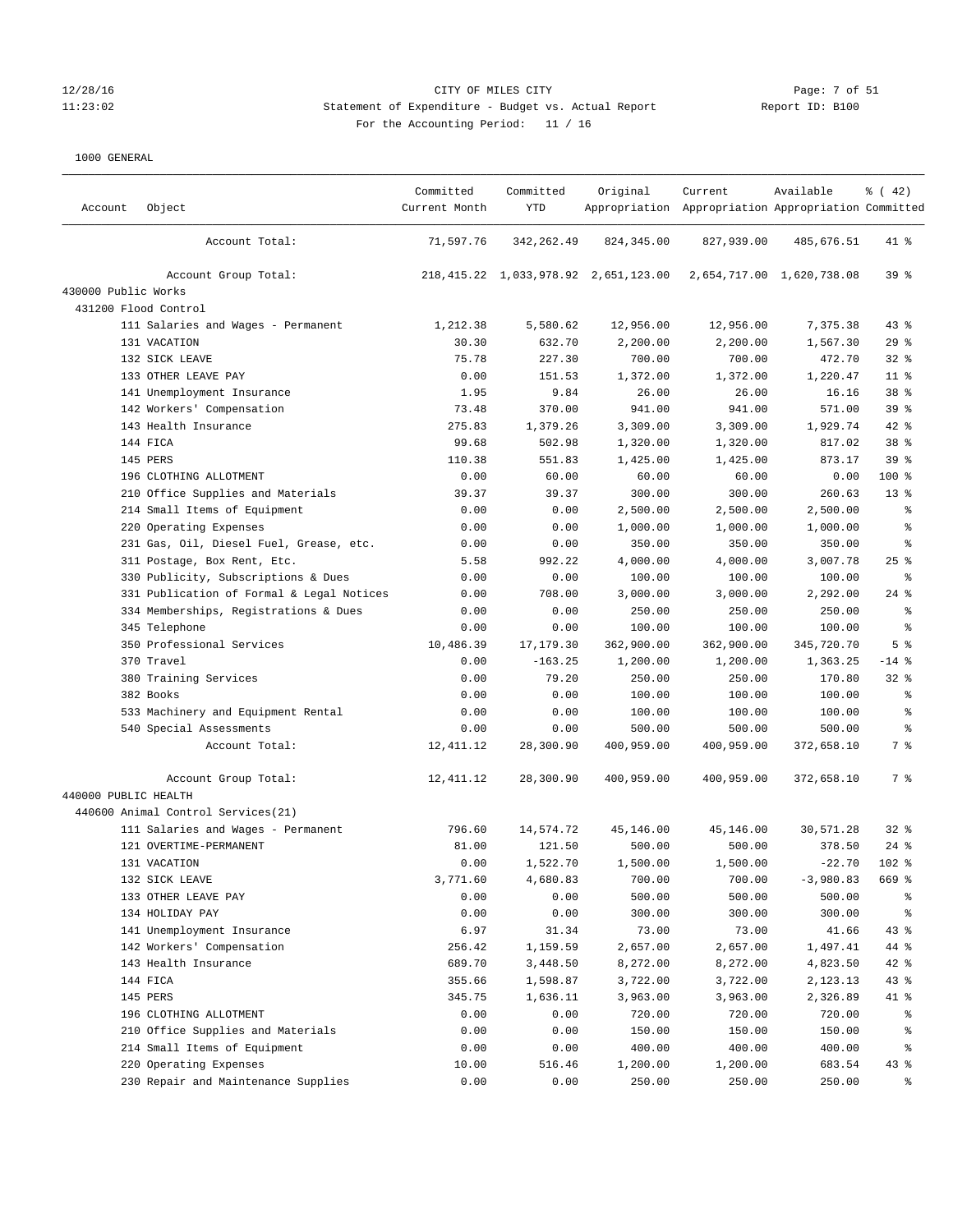# 12/28/16 CITY OF MILES CITY<br>11:23:02 Statement of Expenditure - Budget vs. Actual Report 11:23:02 Report ID: B100 11:23:02 Statement of Expenditure - Budget vs. Actual Report Report ID: B100 For the Accounting Period: 11 / 16

| Account             | Object                                                | Committed<br>Current Month | Committed<br>YTD | Original         | Current<br>Appropriation Appropriation Appropriation Committed | Available        | % (42)          |
|---------------------|-------------------------------------------------------|----------------------------|------------------|------------------|----------------------------------------------------------------|------------------|-----------------|
|                     | 231 Gas, Oil, Diesel Fuel, Grease, etc.               | 33.00                      | 249.39           | 1,400.00         | 1,400.00                                                       | 1,150.61         | 18 <sup>8</sup> |
|                     | 311 Postage, Box Rent, Etc.                           | 0.00                       | 24.00            | 20.00            | 20.00                                                          | $-4.00$          | $120$ %         |
|                     | 320 Printing, Duplicating, Typing &                   | 0.00                       | 0.00             | 25.00            | 25.00                                                          | 25.00            | ႜ               |
|                     | 330 Publicity, Subscriptions & Dues                   | 0.00                       | 0.00             | 25.00            | 25.00                                                          | 25.00            | နွ              |
|                     | 341 Electric Utility Services                         | 23.77                      | 220.88           | 529.00           | 529.00                                                         | 308.12           | $42$ %          |
|                     | 342 Water Utility Services                            | 22.16                      | 109.98           | 350.00           | 350.00                                                         | 240.02           | $31$ %          |
|                     | 343 Sewer Utility Services                            | 26.02                      | 129.08           | 150.00           | 150.00                                                         | 20.92            | 86 %            |
|                     | 344 Gas Utility Service                               | 27.30                      | 111.99           | 635.00           | 635.00                                                         | 523.01           | 18 %            |
|                     | 345 Telephone                                         | 40.03                      | 200.15           | 500.00           | 500.00                                                         | 299.85           | $40*$           |
|                     | 347 Internet                                          | 0.00                       | 0.00             | 20.00            | 20.00                                                          | 20.00            | နွ              |
|                     | 350 Professional Services                             | 273.00                     | 1,450.00         | 3,000.00         | 3,000.00                                                       | 1,550.00         | 48 %            |
|                     | 366 R&M Vehicles - Police/Animal Control              | 0.00                       | 0.00             | 100.00           | 100.00                                                         | 100.00           | နွ              |
|                     | 370 Travel                                            | 0.00                       | 0.00             | 200.00           | 200.00                                                         | 200.00           | နွ              |
|                     | 380 Training Services                                 | 0.00                       | 0.00             | 100.00           | 100.00                                                         | 100.00           | နွ              |
|                     | 511 Insurance on Buildings                            | 0.00                       | 70.37            | 71.00            | 71.00                                                          | 0.63             | 99 <sup>8</sup> |
|                     | Account Total:                                        | 6,758.98                   | 31,856.46        | 77,178.00        | 77,178.00                                                      | 45,321.54        | 41 %            |
|                     | Account Group Total:<br>460000 CULTURE AND RECREATION | 6,758.98                   | 31,856.46        | 77,178.00        | 77,178.00                                                      | 45,321.54        | 41 %            |
| 460432 Lion Shelter |                                                       |                            |                  |                  |                                                                |                  |                 |
|                     | 230 Repair and Maintenance Supplies<br>Account Total: | 0.00<br>0.00               | 0.00<br>0.00     | 500.00<br>500.00 | 500.00<br>500.00                                               | 500.00<br>500.00 | နွ<br>៖         |
|                     | 460433 Park Operations(13)                            |                            |                  |                  |                                                                |                  |                 |
|                     | 111 Salaries and Wages - Permanent                    | 12,238.55                  | 62,776.41        | 148,394.00       | 148,394.00                                                     | 85,617.59        | $42$ %          |
|                     | 121 OVERTIME-PERMANENT                                | 63.30                      | 6,107.61         | 800.00           | 7,600.00                                                       | 1,492.39         | $80*$           |
|                     | 131 VACATION                                          | 746.54                     | 6,120.88         | 10,000.00        | 10,000.00                                                      | 3,879.12         | 61 %            |
|                     | 132 SICK LEAVE                                        | 563.02                     | 2,305.16         | 5,000.00         | 5,000.00                                                       | 2,694.84         | 46%             |
|                     | 133 OTHER LEAVE PAY                                   | 0.00                       | 19.80            | 1,085.00         | 1,085.00                                                       | 1,065.20         | 2 <sup>8</sup>  |
|                     | 134 HOLIDAY PAY                                       | 0.00                       | 3,541.78         | 400.00           | 3,800.00                                                       | 258.22           | $93$ $%$        |
|                     | 141 Unemployment Insurance                            | 20.44                      | 122.09           | 248.00           | 248.00                                                         | 125.91           | 49 %            |
|                     | 142 Workers' Compensation                             | 757.50                     | 4,314.32         | 9,068.00         | 9,068.00                                                       | 4,753.68         | 48 %            |
|                     | 143 Health Insurance                                  | 2,200.12                   | 11,000.66        | 26,388.00        | 26,388.00                                                      | 15,387.34        | $42$ %          |
|                     | 144 FICA                                              | 989.77                     | 5,956.85         | 12,674.00        | 12,674.00                                                      | 6,717.15         | 47 %            |
|                     | 145 PERS                                              | 1,107.62                   | 5,934.25         | 12,599.00        | 12,599.00                                                      | 6,664.75         | $47$ %          |
|                     | 196 CLOTHING ALLOTMENT                                | 0.00                       | 478.50           | 500.00           | 500.00                                                         | 21.50            | 96 <sup>8</sup> |
|                     | 210 Office Supplies and Materials                     | 0.00                       | 0.00             | 150.00           | 150.00                                                         | 150.00           | ႜ               |
|                     | 214 Small Items of Equipment                          | 0.00                       | 532.55           | 7,500.00         | 7,500.00                                                       | 6,967.45         | 7 %             |
|                     | 220 Operating Expenses                                | 660.99                     | 851.38           | 2,500.00         | 2,500.00                                                       | 1,648.62         | 34%             |
|                     | 222 Chemicals, Lab & Med Supplies                     | 0.00                       | 201.00           | 9,000.00         | 9,000.00                                                       | 8,799.00         | $2$ $\approx$   |
|                     | 226 Clothing and Uniforms                             | 0.00                       | 0.00             | 500.00           | 500.00                                                         | 500.00           | နွ              |
|                     | 230 Repair and Maintenance Supplies                   | 354.93                     | 5,034.94         | 13,000.00        | 13,000.00                                                      | 7,965.06         | 39 %            |
|                     | 231 Gas, Oil, Diesel Fuel, Grease, etc.               | 558.04                     | 2,282.02         | 7,000.00         | 7,000.00                                                       | 4,717.98         | 33%             |
|                     | 334 Memberships, Registrations & Dues                 | 0.00                       | 0.00             | 500.00           | 500.00                                                         | 500.00           | ိ               |
|                     | 341 Electric Utility Services                         | 520.37                     | 3,837.81         | 10,000.00        | 10,000.00                                                      | 6,162.19         | 38 %            |
|                     | 342 Water Utility Services                            | 2,031.23                   | 16,874.01        | 22,000.00        | 22,000.00                                                      | 5,125.99         | 77 %            |
|                     | 343 Sewer Utility Services                            | 280.94                     | 934.14           | 1,000.00         | 1,000.00                                                       | 65.86            | 93%             |
|                     | 344 Gas Utility Service                               | 167.51                     | 362.57           | 3,715.00         | 3,715.00                                                       | 3,352.43         | 10 <sup>°</sup> |
|                     | 345 Telephone                                         | 39.63                      | 207.55           | 500.00           | 500.00                                                         | 292.45           | $42$ %          |
|                     | 346 Garbage Service                                   | 0.00                       | 474.12           | 700.00           | 700.00                                                         | 225.88           | 68 %            |
|                     | 347 Internet                                          | 37.60                      | 188.00           | 450.00           | 450.00                                                         | 262.00           | 42 %            |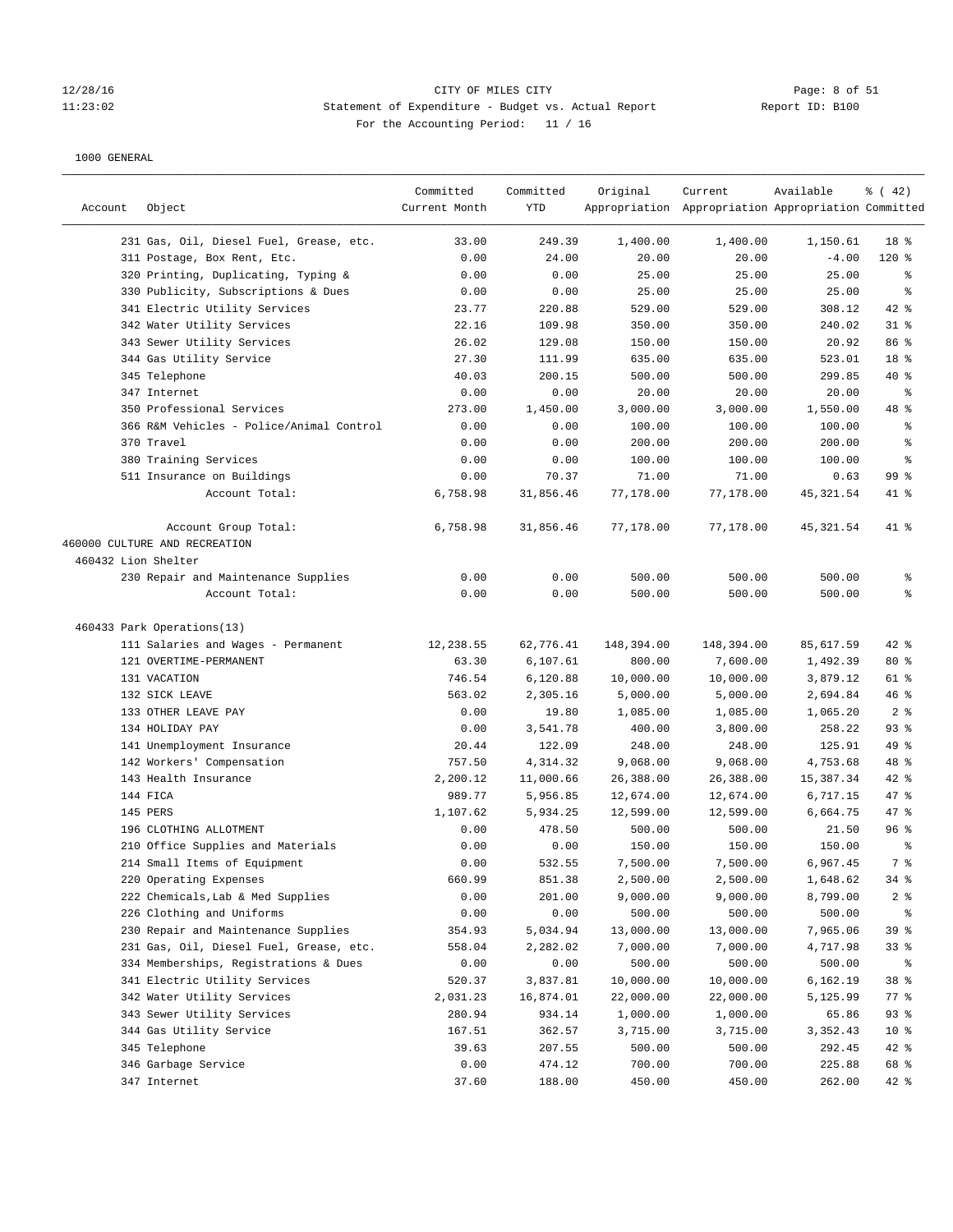### 12/28/16 CITY OF MILES CITY Page: 9 of 51 11:23:02 Statement of Expenditure - Budget vs. Actual Report Report ID: B100 For the Accounting Period: 11 / 16

| Account              | Object                                                           | Committed<br>Current Month | Committed<br><b>YTD</b> | Original             | Current<br>Appropriation Appropriation Appropriation Committed | Available            | % (42)   |
|----------------------|------------------------------------------------------------------|----------------------------|-------------------------|----------------------|----------------------------------------------------------------|----------------------|----------|
|                      | 350 Professional Services                                        | 0.00                       | 8,766.61                | 20,000.00            | 20,000.00                                                      | 11,233.39            | 44 %     |
|                      | 360 Contr R & M                                                  | 0.00                       | 0.00                    | 11,000.00            | 11,000.00                                                      | 11,000.00            | နွ       |
|                      | 363 R&M Vehicles/Equip/Labor-PW                                  | 0.00                       | 1,372.47                | 15,000.00            | 15,000.00                                                      | 13,627.53            | 9 %      |
|                      | 370 Travel                                                       | 0.00                       | 0.00                    | 600.00               | 600.00                                                         | 600.00               | ್ಠಿ      |
|                      | 380 Training Services                                            | 0.00                       | 0.00                    | 600.00               | 600.00                                                         | 600.00               | ៖        |
|                      | 511 Insurance on Buildings                                       | 0.00                       | 3,039.21                | 3,040.00             | 3,040.00                                                       | 0.79                 | 100 %    |
|                      | 512 Insurance on Vehicles & Equipment                            | 0.00                       | 437.47                  | 438.00               | 438.00                                                         | 0.53                 | $100$ %  |
|                      | 514 Other Insurance (Boilers)                                    | 0.00                       | 0.00                    | 800.00               | 800.00                                                         | 800.00               | နွ       |
|                      | Account Total:                                                   | 23, 338.10                 | 154,074.16              | 357,149.00           | 367, 349.00                                                    | 213, 274.84          | 42 %     |
|                      | 460435 Florence Stacy Fountain                                   |                            |                         |                      |                                                                |                      |          |
|                      | 350 Professional Services                                        | 0.00                       | 0.00                    | 27,968.00            | 27,968.00                                                      | 27,968.00            | နွ       |
|                      | Account Total:                                                   | 0.00                       | 0.00                    | 27,968.00            | 27,968.00                                                      | 27,968.00            | ి        |
|                      | 460436 Denton Complex Upgrades                                   |                            |                         |                      |                                                                |                      |          |
|                      | 350 Professional Services                                        | 0.00                       | 0.00                    | 83,206.00            | 83,206.00                                                      | 83,206.00            | ి        |
|                      | Account Total:                                                   | 0.00                       | 0.00                    | 83,206.00            | 83,206.00                                                      | 83,206.00            | ៖        |
|                      | 460437 Milwaukee Park Project                                    |                            |                         |                      |                                                                |                      |          |
|                      | 210 Office Supplies and Materials                                | 0.00                       | 0.00                    | 18,217.00            | 18,217.00                                                      | 18,217.00            | ್ಠಿ      |
|                      | 230 Repair and Maintenance Supplies                              | 0.00                       | 0.00                    | 1.00                 | 1.00                                                           | 1.00                 | နွ       |
|                      | 350 Professional Services                                        | 0.00                       | 0.00                    | 1.00                 | 1.00                                                           | 1.00                 | ి        |
|                      | Account Total:                                                   | 0.00                       | 0.00                    | 18,219.00            | 18,219.00                                                      | 18,219.00            | ి        |
|                      | 460439 Riverside Park Tennis Court Project                       |                            |                         |                      |                                                                |                      |          |
|                      | 230 Repair and Maintenance Supplies                              | 0.00                       | 0.00                    | 200.00               | 200.00                                                         | 200.00               | ి        |
|                      | Account Total:                                                   | 0.00                       | 0.00                    | 200.00               | 200.00                                                         | 200.00               | ៖        |
| 460445 Swimming Pool |                                                                  |                            |                         |                      |                                                                |                      |          |
|                      | 111 Salaries and Wages - Permanent                               | 0.00                       | 35,974.14               | 49,904.00            | 49,904.00                                                      | 13,929.86            | 72 %     |
|                      | 141 Unemployment Insurance                                       | 0.00                       | 53.94                   | 75.00                | 75.00                                                          | 21.06                | 72 %     |
|                      | 142 Workers' Compensation                                        | 0.00                       | 2,005.08                | 2,725.00             | 2,725.00                                                       | 719.92               | 74 %     |
|                      | 144 FICA                                                         | 0.00                       | 2,752.09                | 3,818.00             | 3,818.00                                                       | 1,065.91             | 72 %     |
|                      | 145 PERS                                                         | 0.00                       | 525.20                  | 629.00               | 629.00                                                         | 103.80               | 83 %     |
|                      | 214 Small Items of Equipment                                     | 0.00                       | 0.00                    | 300.00               | 300.00                                                         | 300.00               | ್ಠಿ      |
|                      | 220 Operating Expenses                                           | 0.00                       | 0.00                    | 1,000.00             | 1,000.00                                                       | 1,000.00<br>2,200.00 | ి<br>378 |
|                      | 222 Chemicals, Lab & Med Supplies                                | 0.00<br>0.00               | 1,300.00<br>471.25      | 3,500.00<br>500.00   | 3,500.00<br>500.00                                             | 28.75                | $94$ $%$ |
|                      | 226 Clothing and Uniforms<br>230 Repair and Maintenance Supplies | 0.00                       |                         |                      | 1,000.00                                                       | 1,000.00             | ್ಠಿ      |
|                      | 341 Electric Utility Services                                    | 71.47                      | 0.00<br>942.70          | 1,000.00<br>1,375.00 | 1,375.00                                                       | 432.30               | 69 %     |
|                      | 342 Water Utility Services                                       | 0.00                       | 242.46                  | 300.00               | 300.00                                                         | 57.54                | 81 %     |
|                      | 343 Sewer Utility Services                                       | 0.00                       | 127.74                  | 100.00               | 100.00                                                         | $-27.74$             | 128 %    |
|                      | 345 Telephone                                                    | 0.00                       | 65.97                   | 200.00               | 200.00                                                         | 134.03               | 33%      |
|                      | 350 Professional Services                                        | 0.00                       | 0.00                    | 250.00               | 250.00                                                         | 250.00               | န့       |
|                      | 360 Contr R & M                                                  | 0.00                       | 0.00                    | 1,000.00             | 1,000.00                                                       | 1,000.00             | န့       |
|                      | 363 R&M Vehicles/Equip/Labor-PW                                  | 0.00                       | 0.00                    | 1,000.00             | 1,000.00                                                       | 1,000.00             | န့       |
|                      | 380 Training Services                                            | 0.00                       | 0.00                    | 1,200.00             | 1,200.00                                                       | 1,200.00             | န့       |
|                      | 540 Special Assessments                                          | 0.00                       | 0.00                    | 700.00               | 700.00                                                         | 700.00               | န့       |
|                      | Account Total:                                                   | 71.47                      | 44,460.57               | 69,576.00            | 69,576.00                                                      | 25, 115.43           | 64 %     |
|                      | Account Group Total:                                             | 23,409.57                  | 198,534.73              | 556,818.00           | 567,018.00                                                     | 368, 483. 27         | 35%      |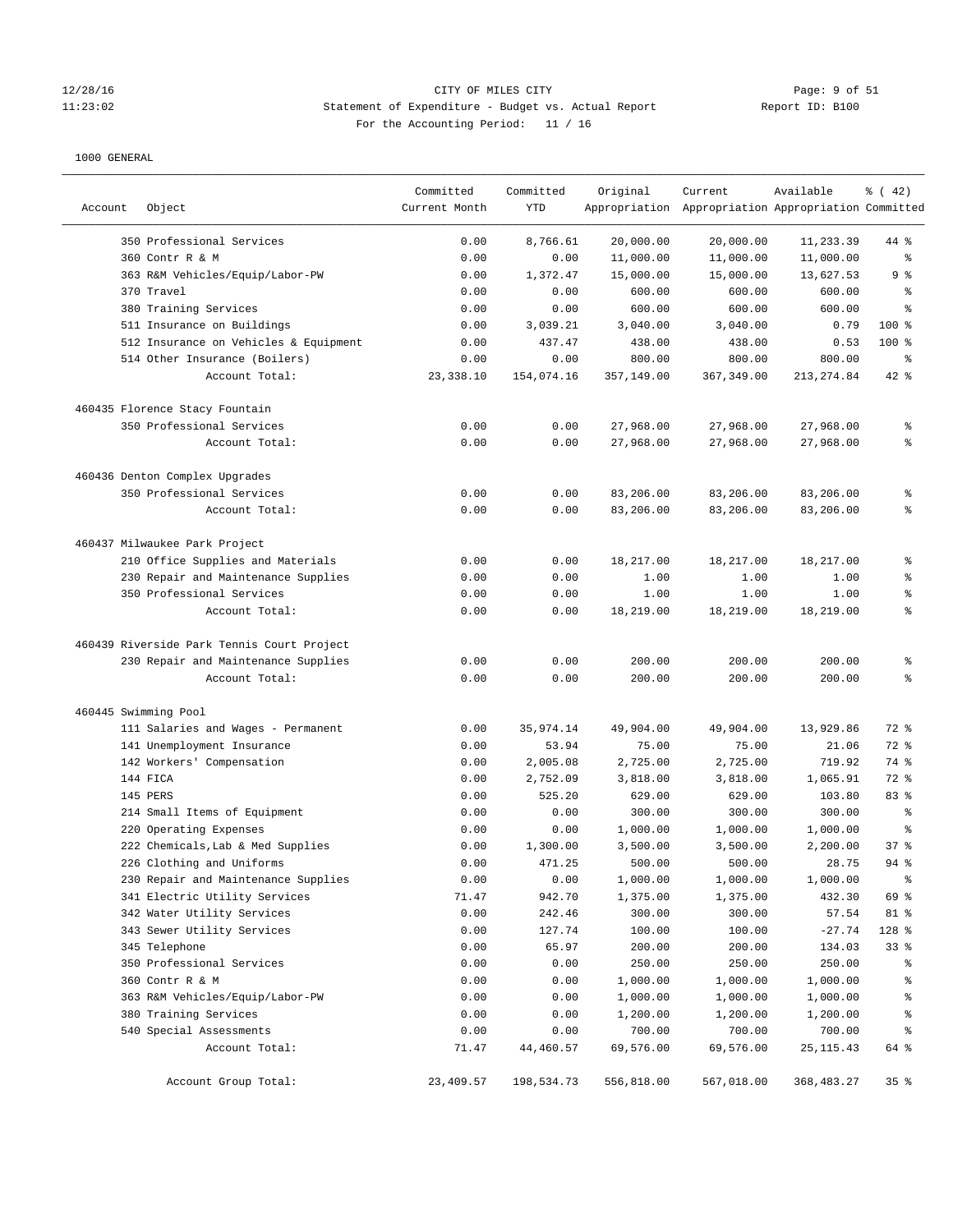## 12/28/16 CITY OF MILES CITY Page: 10 of 51 11:23:02 Statement of Expenditure - Budget vs. Actual Report Report ID: B100 For the Accounting Period: 11 / 16

|                                          | Committed     | Committed    | Original      | Current      | Available                             | $\frac{1}{6}$ (42) |
|------------------------------------------|---------------|--------------|---------------|--------------|---------------------------------------|--------------------|
| Object<br>Account                        | Current Month | <b>YTD</b>   | Appropriation |              | Appropriation Appropriation Committed |                    |
| 470000 Housing and Community Development |               |              |               |              |                                       |                    |
| 470300 Ecomonic Development              |               |              |               |              |                                       |                    |
| 350 Professional Services                | 0.00          | 15,995.00    | 15,995.00     | 15,995.00    | 0.00                                  | $100*$             |
| Account Total:                           | 0.00          | 15,995.00    | 15,995.00     | 15,995.00    | 0.00                                  | $100$ %            |
| Account Group Total:                     | 0.00          | 15,995.00    | 15,995.00     | 15,995.00    | 0.00                                  | $100$ %            |
| 490000 DEBT SERVICE                      |               |              |               |              |                                       |                    |
| 490500 Other Debt Service Payments       |               |              |               |              |                                       |                    |
| 610 Principal-Police Cars                | 0.00          | 0.00         | 4,800.00      | 4,800.00     | 4,800.00                              | ್ಠಿ                |
| 620 Interest-Police Cars                 | 0.00          | 0.00         | 4,211.00      | 4,211.00     | 4,211.00                              | ి                  |
| 652 Principle- Flood Study Loan          | 0.00          | 0.00         | 11,000.00     | 11,000.00    | 11,000.00                             | နွ                 |
| 653 Interest- Flood Study Loan           | 0.00          | 0.00         | 12,959.00     | 12,959.00    | 12,959.00                             | $\,$ $\,$ $\,$     |
| Account Total:                           | 0.00          | 0.00         | 32,970.00     | 32,970.00    | 32,970.00                             | နွ                 |
| Account Group Total:                     | 0.00          | 0.00         | 32,970.00     | 32,970.00    | 32,970.00                             | ి                  |
| 520000 OTHER FINANCING USES              |               |              |               |              |                                       |                    |
| 521000 Interfund Operating Transfers Out |               |              |               |              |                                       |                    |
| 820 Transfers to Other Funds             | 24,483.00     | 122,415.00   | 379,491.00    | 385,291.00   | 262,876.00                            | 32%                |
| Account Total:                           | 24,483.00     | 122,415.00   | 379,491.00    | 385,291.00   | 262,876.00                            | 32%                |
| Account Group Total:                     | 24,483.00     | 122,415.00   | 379,491.00    | 385,291.00   | 262,876.00                            | $32*$              |
| Fund Total:                              | 351,408.38    | 1,769,401.01 | 5,025,174.00  | 5,059,242.00 | 3,289,840.99                          | 35 <sup>8</sup>    |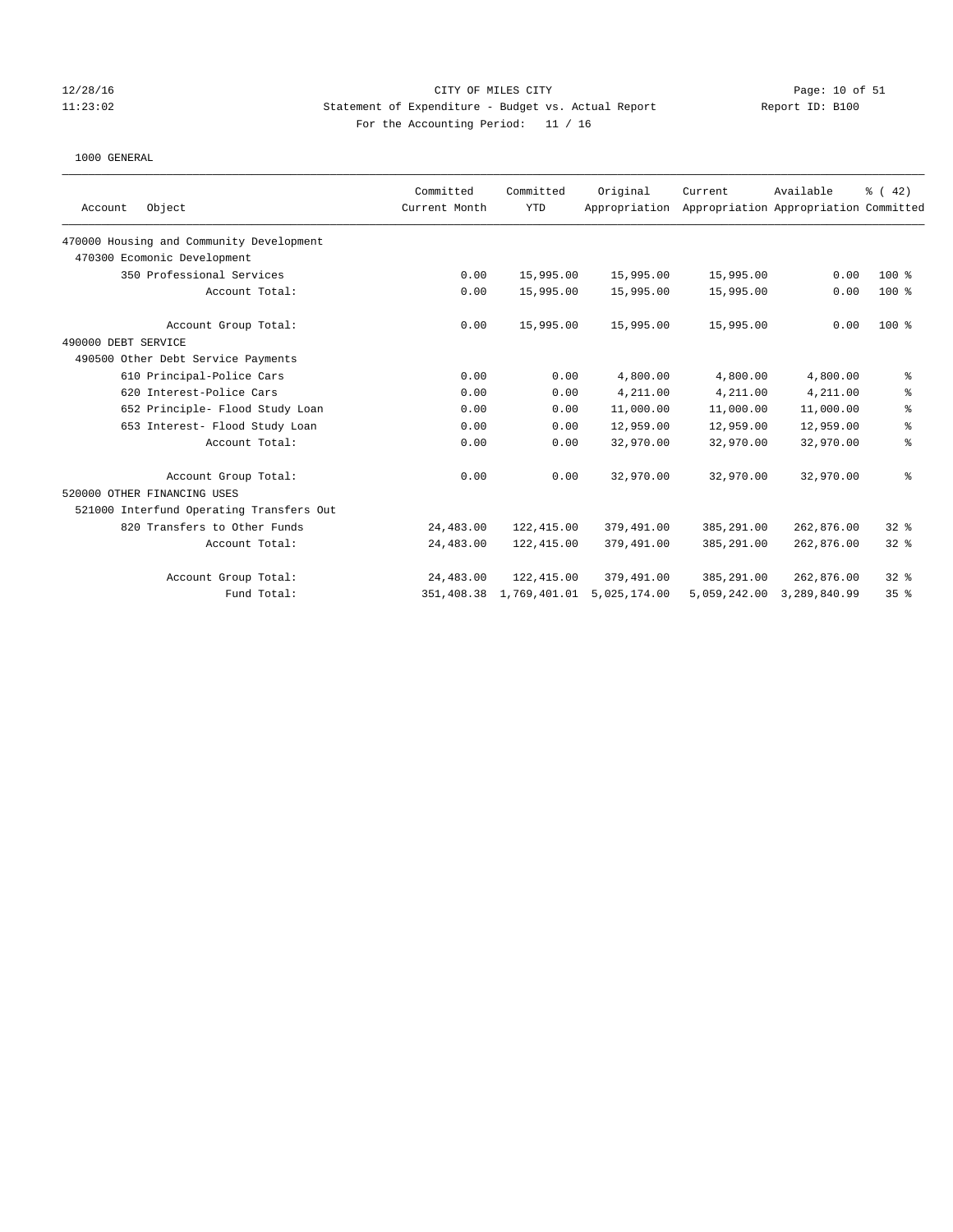# 12/28/16 Page: 11 of 51 11:23:02 Statement of Expenditure - Budget vs. Actual Report Report ID: B100 For the Accounting Period: 11 / 16

2220 LIBRARY

|         |                                          | Committed     | Committed  | Original   | Current                                             | Available   | % (42)          |
|---------|------------------------------------------|---------------|------------|------------|-----------------------------------------------------|-------------|-----------------|
| Account | Object                                   | Current Month | <b>YTD</b> |            | Appropriation Appropriation Appropriation Committed |             |                 |
|         | 460000 CULTURE AND RECREATION            |               |            |            |                                                     |             |                 |
|         | 460100 Library Services(16)              |               |            |            |                                                     |             |                 |
|         | 111 Salaries and Wages - Permanent       | 14,929.54     | 68,184.42  | 177,608.00 | 177,608.00                                          | 109,423.58  | 38 %            |
|         | 121 OVERTIME-PERMANENT                   | 0.00          | 0.00       | 600.00     | 600.00                                              | 600.00      | န္              |
|         | 131 VACATION                             | 1,271.88      | 9,776.23   | 12,000.00  | 12,000.00                                           | 2,223.77    | 81 %            |
|         | 132 SICK LEAVE                           | 17.89         | 2,293.58   | 4,000.00   | 4,000.00                                            | 1,706.42    | 57%             |
|         | 133 OTHER LEAVE PAY                      | 0.00          | 234.28     | 3,860.00   | 3,860.00                                            | 3,625.72    | 6 %             |
|         | 141 Unemployment Insurance               | 24.33         | 121.88     | 297.00     | 297.00                                              | 175.12      | 41 %            |
|         | 142 Workers' Compensation                | 67.45         | 337.19     | 807.00     | 807.00                                              | 469.81      | $42$ %          |
|         | 143 Health Insurance                     | 3,447.80      | 17,239.00  | 41,361.00  | 41,361.00                                           | 24,122.00   | 42 %            |
|         | 144 FICA                                 | 1,228.91      | 6,155.44   | 15,152.00  | 15,152.00                                           | 8,996.56    | 41 %            |
|         | 145 PERS                                 | 1,357.56      | 6,736.82   | 16,578.00  | 16,578.00                                           | 9,841.18    | 41 %            |
|         | 196 CLOTHING ALLOTMENT                   | 0.00          | 750.00     | 750.00     | 750.00                                              | 0.00        | $100*$          |
|         | 210 Office Supplies and Materials        | 0.00          | 129.16     | 1,000.00   | 1,000.00                                            | 870.84      | $13*$           |
|         | 214 Small Items of Equipment             | 0.00          | 0.00       | 3,000.00   | 3,000.00                                            | 3,000.00    | $\epsilon$      |
|         | 220 Operating Expenses                   | 0.00          | 0.00       | 1,000.00   | 1,000.00                                            | 1,000.00    | る               |
|         | 224 Janitorial Supplies                  | 66.54         | 150.29     | 1,200.00   | 1,200.00                                            | 1,049.71    | 13 <sup>8</sup> |
|         | 311 Postage, Box Rent, Etc.              | 116.20        | 439.56     | 1,500.00   | 1,500.00                                            | 1,060.44    | 29%             |
|         | 320 Printing, Duplicating, Typing &      | 57.24         | 505.06     | 2,351.00   | 2,351.00                                            | 1,845.94    | $21$ %          |
|         | 334 Memberships, Registrations & Dues    | 0.00          | 0.00       | 250.00     | 250.00                                              | 250.00      | $\,$ $\,$ $\,$  |
|         | 341 Electric Utility Services            | 299.39        | 3,187.11   | 8,000.00   | 8,000.00                                            | 4,812.89    | $40*$           |
|         | 342 Water Utility Services               | 51.50         | 224.48     | 1,252.00   | 1,252.00                                            | 1,027.52    | 18 %            |
|         | 343 Sewer Utility Services               | 44.88         | 223.38     | 800.00     | 800.00                                              | 576.62      | $28$ %          |
|         | 344 Gas Utility Service                  | 38.15         | 157.78     | 5,000.00   | 5,000.00                                            | 4,842.22    | 3%              |
|         | 345 Telephone                            | 90.73         | 507.31     | 1,500.00   | 1,500.00                                            | 992.69      | 34%             |
|         | 346 Garbage Service                      | 0.00          | 0.00       | 500.00     | 500.00                                              | 500.00      | $\epsilon$      |
|         | 347 Internet                             | 56.54         | 694.84     | 2,000.00   | 2,000.00                                            | 1,305.16    | 35 <sup>8</sup> |
|         | 350 Professional Services                | 0.00          | 1,478.07   | 9,000.00   | 9,000.00                                            | 7,521.93    | 16 <sup>8</sup> |
|         | 360 Contr R & M                          | 325.00        | 2,450.85   | 9,500.00   | 9,500.00                                            | 7,049.15    | 26%             |
|         | 370 Travel                               | 0.00          | 570.14     | 2,000.00   | 2,000.00                                            | 1,429.86    | 29%             |
|         | 380 Training Services                    | 0.00          | 0.00       | 1,000.00   | 1,000.00                                            | 1,000.00    | $\epsilon$      |
|         | 382 Books                                | 192.00        | 1,007.48   | 15,000.00  | 15,000.00                                           | 13,992.52   | 7 <sup>°</sup>  |
|         | 511 Insurance on Buildings               | 0.00          | 2,881.28   | 2,882.00   | 2,882.00                                            | 0.72        | 100 %           |
|         | 513 Liability                            | 0.00          | 1,266.06   | 1,267.00   | 1,267.00                                            | 0.94        | $100*$          |
|         | Account Total:                           | 23,683.53     | 127,701.69 | 343,015.00 | 343,015.00                                          | 215, 313.31 | 37 <sup>8</sup> |
|         | Account Group Total:                     | 23,683.53     | 127,701.69 | 343,015.00 | 343,015.00                                          | 215, 313.31 | 37%             |
|         | 520000 OTHER FINANCING USES              |               |            |            |                                                     |             |                 |
|         | 521000 Interfund Operating Transfers Out |               |            |            |                                                     |             |                 |
|         | 820 Transfers to Other Funds             | 1,912.00      | 9,560.00   | 22,994.00  | 22,994.00                                           | 13,434.00   | 42 %            |
|         | Account Total:                           | 1,912.00      | 9,560.00   | 22,994.00  | 22,994.00                                           | 13,434.00   | 42 %            |
|         | Account Group Total:                     | 1,912.00      | 9,560.00   | 22,994.00  | 22,994.00                                           | 13,434.00   | 42 %            |
|         | Fund Total:                              | 25,595.53     | 137,261.69 | 366,009.00 | 366,009.00                                          | 228,747.31  | 38 %            |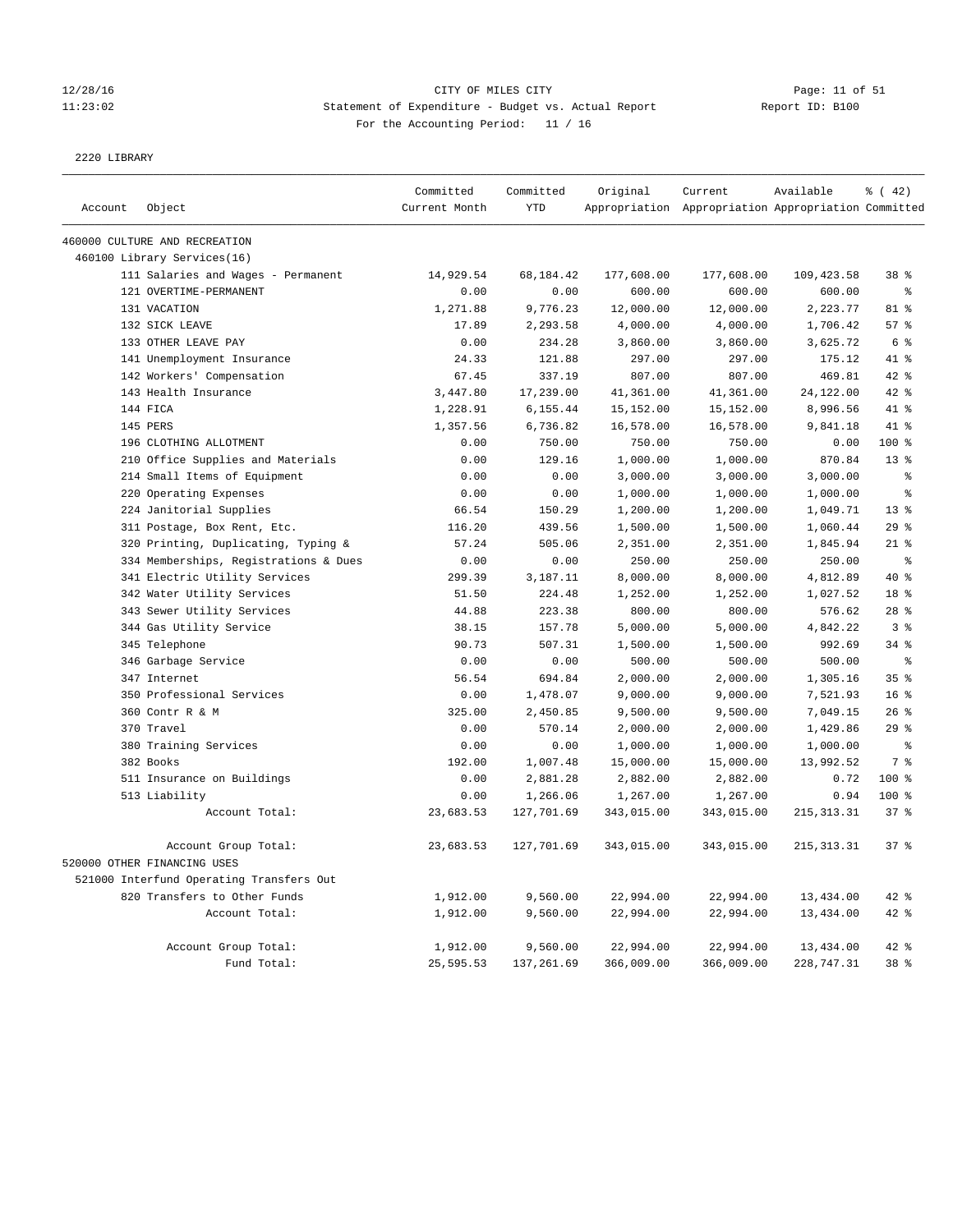## 12/28/16 CITY OF MILES CITY Page: 12 of 51 11:23:02 Statement of Expenditure - Budget vs. Actual Report Report ID: B100 For the Accounting Period: 11 / 16

### 2270 Health

| Object<br>Account                  | Committed<br>Current Month | Committed<br>YTD | Original<br>Appropriation | Current   | Available<br>Appropriation Appropriation Committed | $\frac{1}{6}$ ( 42) |
|------------------------------------|----------------------------|------------------|---------------------------|-----------|----------------------------------------------------|---------------------|
| 440000 PUBLIC HEALTH               |                            |                  |                           |           |                                                    |                     |
| 440140 Registration and Inspection |                            |                  |                           |           |                                                    |                     |
| 311 Postage, Box Rent, Etc.        | 0.00                       | 0.00             | 200.00                    | 200.00    | 200.00                                             | ま                   |
| 350 Professional Services          | 0.00                       | 0.00             | 25,500.00                 | 25,500.00 | 25,500.00                                          | နွ                  |
| Account Total:                     | 0.00                       | 0.00             | 25,700.00                 | 25,700.00 | 25,700.00                                          | ⊱                   |
| Account Group Total:               | 0.00                       | 0.00             | 25,700.00                 | 25,700.00 | 25,700.00                                          | နွ                  |
| Fund Total:                        | 0.00                       | 0.00             | 25,700.00                 | 25,700.00 | 25,700.00                                          | နွ                  |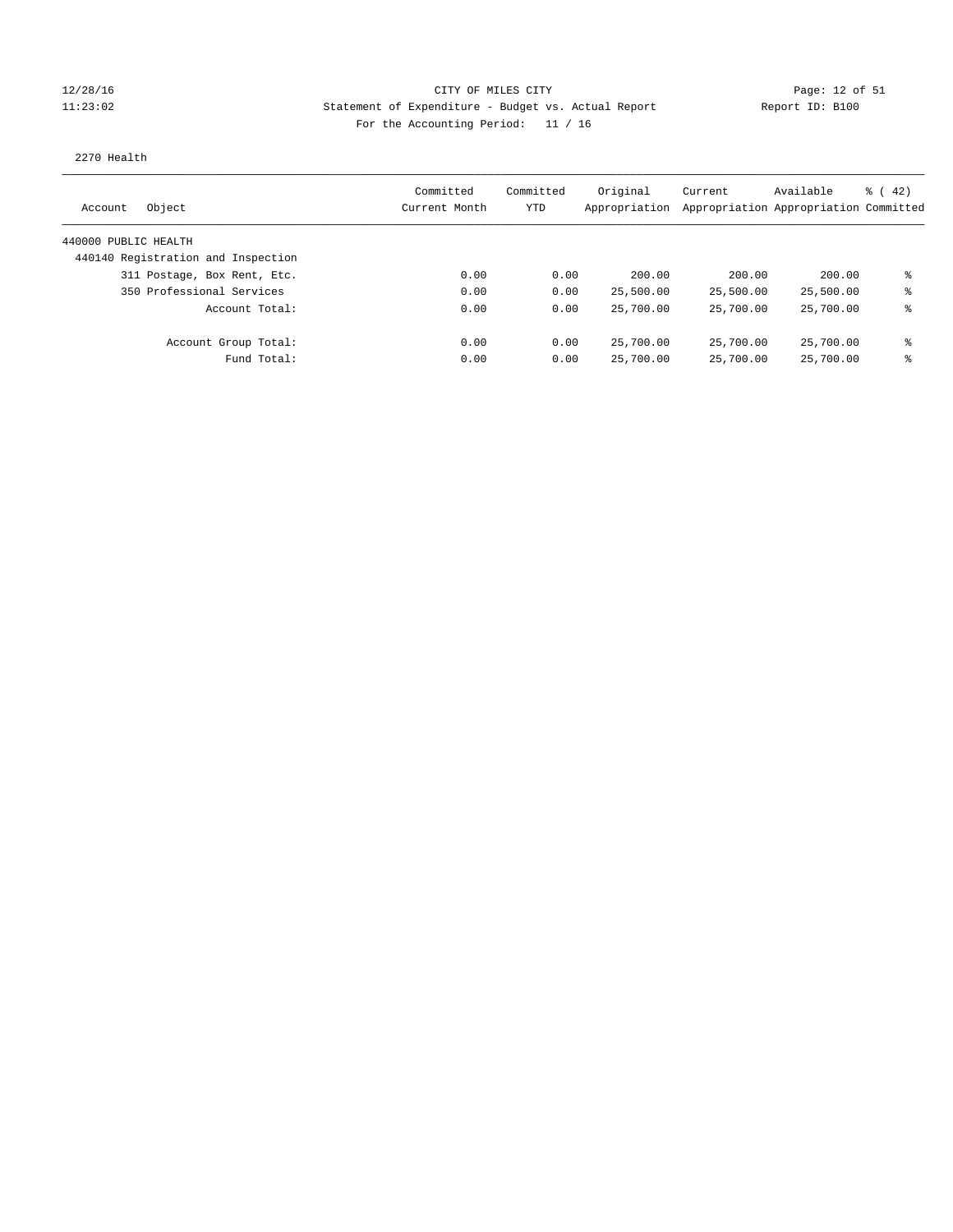## 12/28/16 CITY OF MILES CITY Page: 13 of 51 11:23:02 Statement of Expenditure - Budget vs. Actual Report Report ID: B100 For the Accounting Period: 11 / 16

### 2310 TIFD-Downtown

| Object<br>Account                             | Committed<br>Current Month | Committed<br><b>YTD</b> | Original<br>Appropriation | Current    | Available<br>Appropriation Appropriation Committed | $\frac{1}{6}$ (42) |
|-----------------------------------------------|----------------------------|-------------------------|---------------------------|------------|----------------------------------------------------|--------------------|
|                                               |                            |                         |                           |            |                                                    |                    |
| 460000 CULTURE AND RECREATION                 |                            |                         |                           |            |                                                    |                    |
| 460462 Urban Renewal District                 |                            |                         |                           |            |                                                    |                    |
| 350 Professional Services                     | 0.00                       | 0.00                    | 18,800.00                 | 18,800.00  | 18,800.00                                          | နွ                 |
| 721 Redevelopment                             | 0.00                       | 0.00                    | 190,000.00                | 190,000.00 | 190,000.00                                         | る                  |
| Account Total:                                | 0.00                       | 0.00                    | 208,800.00                | 208,800.00 | 208,800.00                                         | る                  |
| 460466 Historic Preservation- Montana Main St |                            |                         |                           |            |                                                    |                    |
| 730 Grants & Donations to Other               | 1,750.00                   | 4,750.00                | 12,000.00                 | 12,000.00  | 7,250.00                                           | $40*$              |
| Account Total:                                | 1,750.00                   | 4,750.00                | 12,000.00                 | 12,000.00  | 7,250.00                                           | $40*$              |
| Account Group Total:                          | 1,750.00                   | 4,750.00                | 220,800.00                | 220,800.00 | 216,050.00                                         | 2 <sup>8</sup>     |
| 520000 OTHER FINANCING USES                   |                            |                         |                           |            |                                                    |                    |
| 521000 Interfund Operating Transfers Out      |                            |                         |                           |            |                                                    |                    |
| 820 Transfers to Other Funds                  | 0.00                       | 0.00                    | 10,000.00                 | 10,000.00  | 10,000.00                                          | る                  |
| Account Total:                                | 0.00                       | 0.00                    | 10,000.00                 | 10,000.00  | 10,000.00                                          | る                  |
| Account Group Total:                          | 0.00                       | 0.00                    | 10,000.00                 | 10,000.00  | 10,000.00                                          | နွ                 |
| Fund Total:                                   | 1,750.00                   | 4,750.00                | 230,800.00                | 230,800.00 | 226,050.00                                         | 2 <sup>8</sup>     |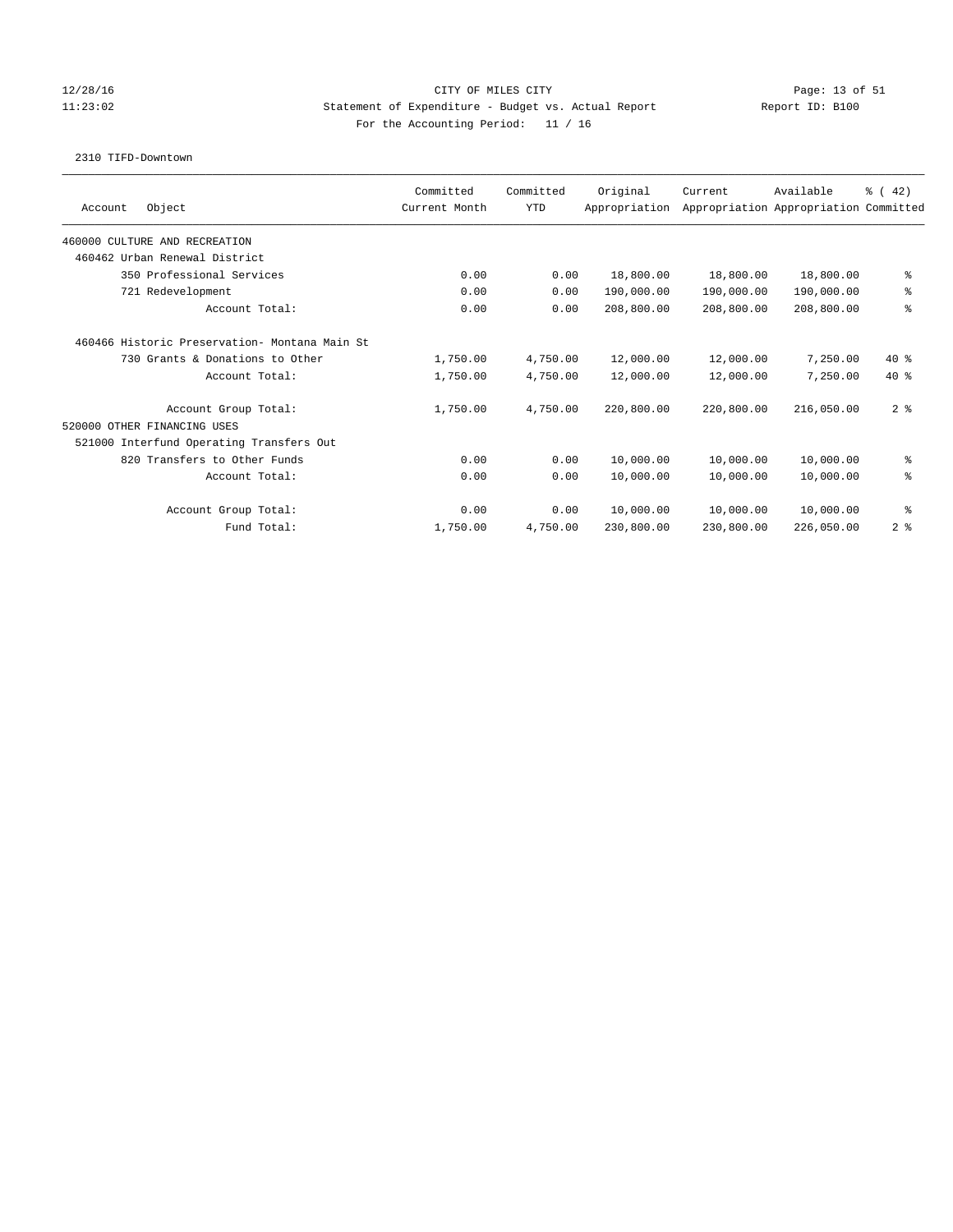# 12/28/16 Page: 14 of 51 11:23:02 Statement of Expenditure - Budget vs. Actual Report Report ID: B100 For the Accounting Period: 11 / 16

2350 Local Government/Study Commission

|                                      | Committed     | Committed | Original      | Current  | Available                             | $\frac{1}{6}$ ( 42) |
|--------------------------------------|---------------|-----------|---------------|----------|---------------------------------------|---------------------|
| Object<br>Account                    | Current Month | YTD       | Appropriation |          | Appropriation Appropriation Committed |                     |
| 410000 GENERAL GOVERNMENT            |               |           |               |          |                                       |                     |
| 410130 Committees and Special Bodies |               |           |               |          |                                       |                     |
| 210 Office Supplies and Materials    | 0.00          | 1,190.73  | 500.00        | 500.00   | $-690.73$                             | $238$ $%$           |
| 311 Postage, Box Rent, Etc.          | 0.00          | 1,232.80  | 2,000.00      | 2,000.00 | 767.20                                | $62$ $%$            |
| 320 Printing, Duplicating, Typing &  | 0.00          | 5.17      | 3,000.00      | 3,000.00 | 2,994.83                              | ႜ                   |
| 350 Professional Services            | 0.00          | 0.00      | 3,500.00      | 3.500.00 | 3,500.00                              | နွ                  |
| 370 Travel                           | 0.00          | 808.88    | 692.00        | 692.00   | $-116.88$                             | $117$ %             |
| Account Total:                       | 0.00          | 3,237.58  | 9,692.00      | 9.692.00 | 6,454.42                              | 338                 |
| Account Group Total:                 | 0.00          | 3,237.58  | 9,692.00      | 9.692.00 | 6,454.42                              | 338                 |
| Fund Total:                          | 0.00          | 3,237.58  | 9,692.00      | 9,692.00 | 6,454.42                              | 338                 |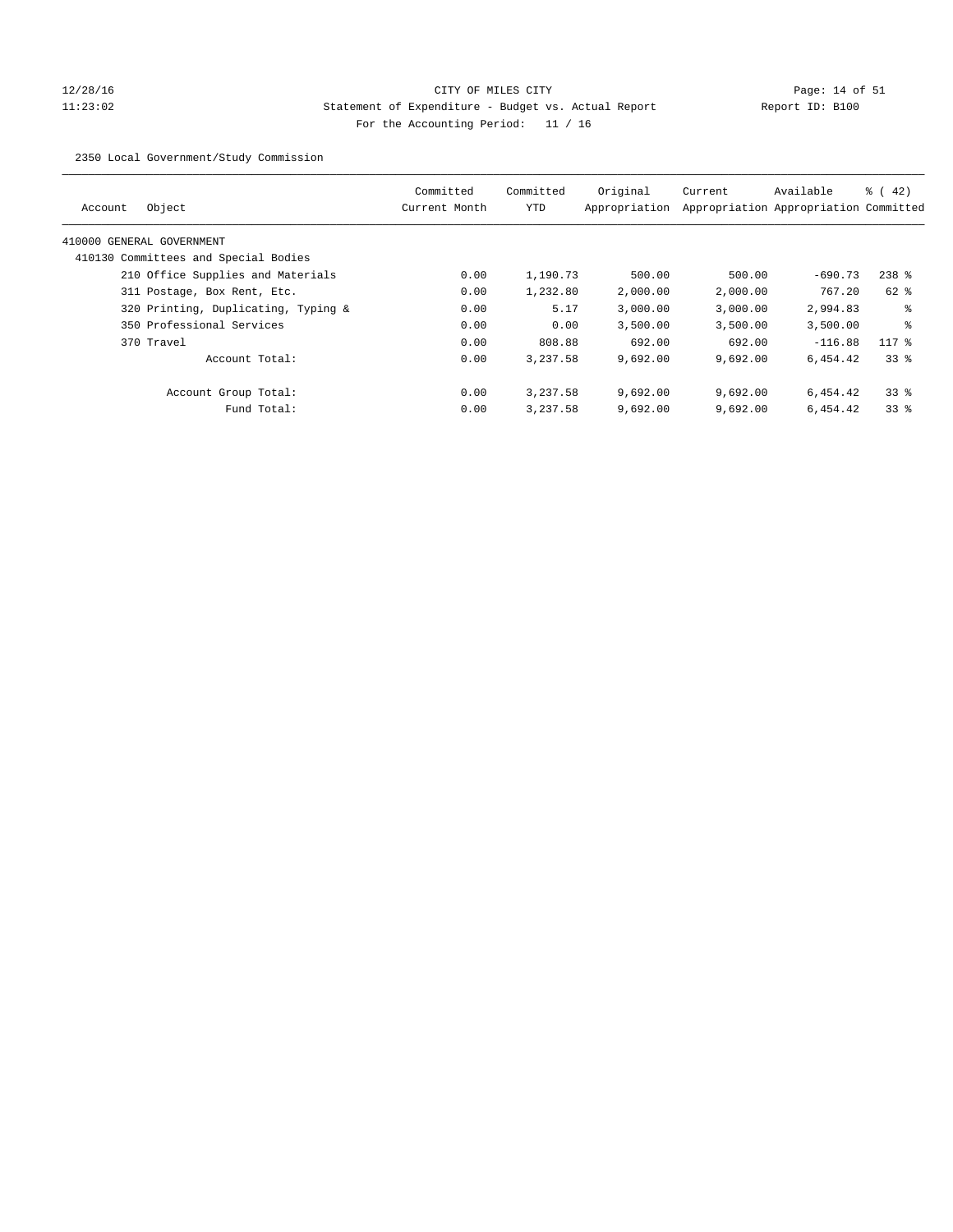# 12/28/16 CITY OF MILES CITY Page: 15 of 51 11:23:02 Statement of Expenditure - Budget vs. Actual Report Report ID: B100 For the Accounting Period: 11 / 16

## 2372 Permissive Medical Levy

| Object<br>Account                        | Committed<br>Current Month | Committed<br>YTD | Original<br>Appropriation | Current<br>Appropriation Appropriation Committed | Available  | $\frac{1}{6}$ (42) |
|------------------------------------------|----------------------------|------------------|---------------------------|--------------------------------------------------|------------|--------------------|
| 520000 OTHER FINANCING USES              |                            |                  |                           |                                                  |            |                    |
| 521000 Interfund Operating Transfers Out |                            |                  |                           |                                                  |            |                    |
| 820 Transfers to Other Funds             | 0.00                       | 0.00             | 192,718.00                | 192,718.00                                       | 192,718.00 | နွ                 |
| Account Total:                           | 0.00                       | 0.00             | 192,718.00                | 192,718.00                                       | 192,718.00 | နွ                 |
| Account Group Total:                     | 0.00                       | 0.00             | 192,718.00                | 192,718.00                                       | 192,718.00 | နွ                 |
| Fund Total:                              | 0.00                       | 0.00             | 192,718.00                | 192,718.00                                       | 192,718.00 | ⊱                  |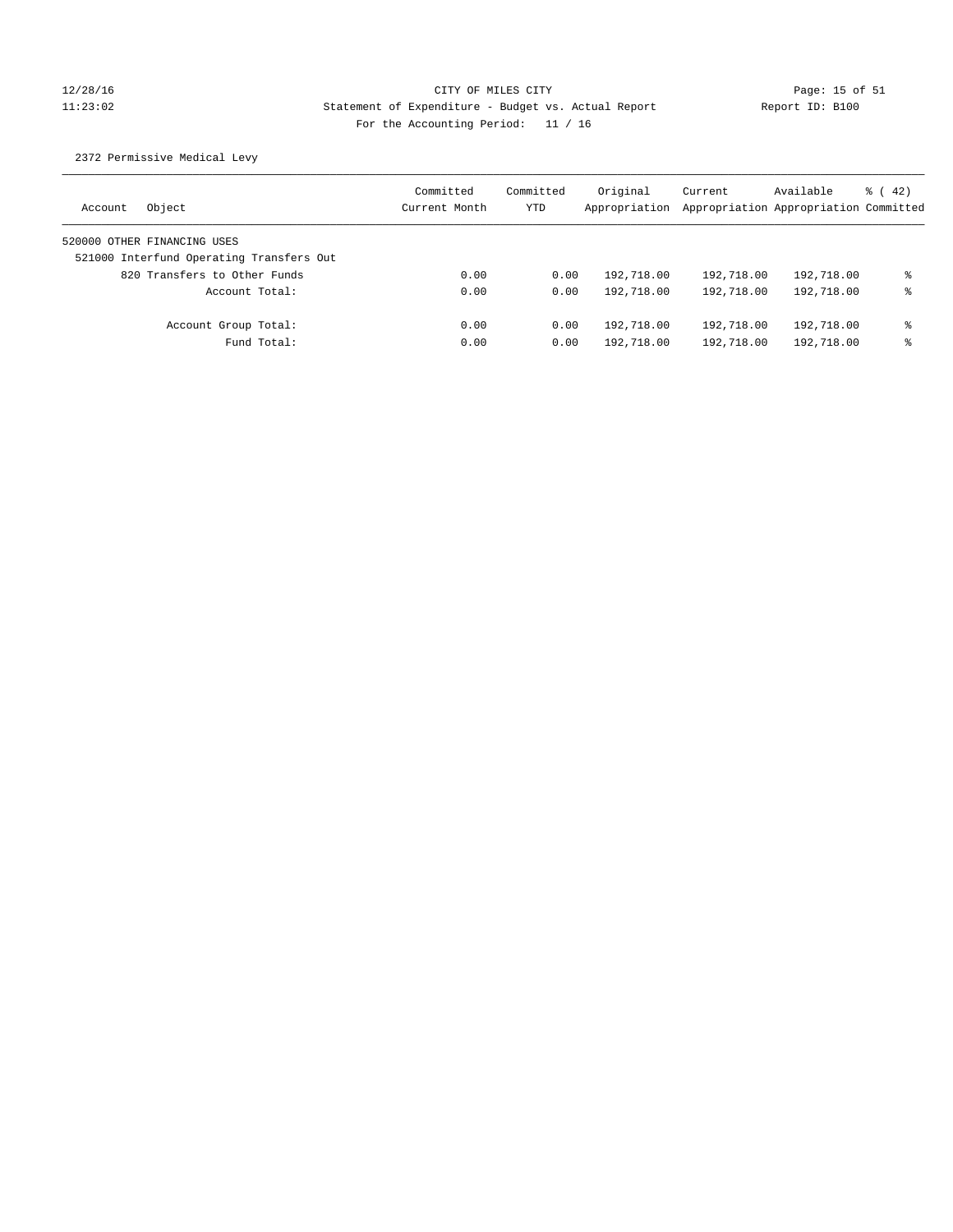# 12/28/16 CITY OF MILES CITY<br>11:23:02 Statement of Expenditure - Budget vs. Actual Report Report ID: B100 11:23:02 Statement of Expenditure - Budget vs. Actual Report Report ID: B100 For the Accounting Period: 11 / 16

## 2394 BUILDING CODE ENFORCEMENT

|                      |                                          | Committed     | Committed  | Original   | Current                                             | Available   | % (42)          |
|----------------------|------------------------------------------|---------------|------------|------------|-----------------------------------------------------|-------------|-----------------|
| Account              | Object                                   | Current Month | <b>YTD</b> |            | Appropriation Appropriation Appropriation Committed |             |                 |
| 420000 PUBLIC SAFETY |                                          |               |            |            |                                                     |             |                 |
|                      | 420531 Building Inspection               |               |            |            |                                                     |             |                 |
|                      | 111 Salaries and Wages - Permanent       | 1,017.51      | 4,304.70   | 12,812.00  | 13,897.00                                           | 9,592.30    | 31.8            |
|                      | 121 OVERTIME-PERMANENT                   | 12.53         | 114.78     | 150.00     | 150.00                                              | 35.22       | 77.8            |
|                      | 131 VACATION                             | 28.46         | 468.99     | 500.00     | 500.00                                              | 31.01       | $94$ %          |
|                      | 132 SICK LEAVE                           | 52.36         | 146.69     | 300.00     | 300.00                                              | 153.31      | 49 %            |
|                      | 133 OTHER LEAVE PAY                      | 0.00          | 37.89      | 515.00     | 515.00                                              | 477.11      | 7 <sup>°</sup>  |
|                      | 141 Unemployment Insurance               | 1.68          | 7.70       | 22.00      | 22.00                                               | 14.30       | 35%             |
|                      | 142 Workers' Compensation                | 27.92         | 134.19     | 460.00     | 472.00                                              | 337.81      | 28 <sup>8</sup> |
|                      | 143 Health Insurance                     | 206.89        | 965.55     | 2,896.00   | 2,896.00                                            | 1,930.45    | 33 <sup>8</sup> |
|                      | 144 FICA                                 | 84.60         | 388.52     | 1,093.00   | 1,175.00                                            | 786.48      | 33%             |
|                      | 145 PERS                                 | 92.98         | 424.64     | 1,195.00   | 1,286.00                                            | 861.36      | 33%             |
|                      | 196 CLOTHING ALLOTMENT                   | 0.00          | 30.00      | 30.00      | 30.00                                               | 0.00        | $100*$          |
|                      | 210 Office Supplies and Materials        | 0.00          | 0.00       | 2,000.00   | 2,000.00                                            | 2,000.00    | နွ              |
|                      | 214 Small Items of Equipment             | 0.00          | 435.84     | 15,000.00  | 15,000.00                                           | 14,564.16   | 3 <sup>8</sup>  |
|                      | 220 Operating Expenses                   | 0.00          | 48.05      | 600.00     | 600.00                                              | 551.95      | 8 %             |
|                      | 311 Postage, Box Rent, Etc.              | 6.42          | 26.01      | 400.00     | 400.00                                              | 373.99      | 7%              |
|                      | 320 Printing, Duplicating, Typing &      | 0.00          | 0.00       | 350.00     | 350.00                                              | 350.00      | န့              |
|                      | 330 Publicity, Subscriptions & Dues      | 0.00          | 0.00       | 500.00     | 500.00                                              | 500.00      | ి               |
|                      | 334 Memberships, Registrations & Dues    | 0.00          | 0.00       | 300.00     | 300.00                                              | 300.00      | 昙               |
|                      | 345 Telephone                            | 26.36         | 131.80     | 400.00     | 400.00                                              | 268.20      | 33 <sup>8</sup> |
|                      | 347 Internet                             | 0.00          | 0.00       | 200.00     | 200.00                                              | 200.00      | န့              |
|                      | 350 Professional Services                | 12,186.42     | 43,864.84  | 95,000.00  | 95,000.00                                           | 51, 135. 16 | 46%             |
|                      | 360 Contr R & M                          | 152.26        | 761.27     | 1,866.00   | 1,866.00                                            | 1,104.73    | $41*$           |
|                      | 380 Training Services                    | 0.00          | 0.00       | 2,000.00   | 2,000.00                                            | 2,000.00    | ి               |
|                      | 382 Books                                | 0.00          | 0.00       | 5,000.00   | 5,000.00                                            | 5,000.00    | $\approx$       |
|                      | 540 Special Assessments                  | 0.00          | 613.54     | 800.00     | 800.00                                              | 186.46      | $77$ $%$        |
|                      | Account Total:                           | 13,896.39     | 52,905.00  | 144,389.00 | 145,659.00                                          | 92,754.00   | 36%             |
|                      | Account Group Total:                     | 13,896.39     | 52,905.00  | 144,389.00 | 145,659.00                                          | 92,754.00   | 36%             |
| 510000 MISCELLANEOUS |                                          |               |            |            |                                                     |             |                 |
|                      | 510330 Comprehensive Liability Insurance |               |            |            |                                                     |             |                 |
|                      | 513 Liability                            | 0.00          | 51.72      | 52.00      | 52.00                                               | 0.28        | 99 %            |
|                      | Account Total:                           | 0.00          | 51.72      | 52.00      | 52.00                                               | 0.28        | 99 %            |
|                      | Account Group Total:                     | 0.00          | 51.72      | 52.00      | 52.00                                               | 0.28        | 99 <sup>8</sup> |
|                      | 520000 OTHER FINANCING USES              |               |            |            |                                                     |             |                 |
|                      | 521000 Interfund Operating Transfers Out |               |            |            |                                                     |             |                 |
|                      | 820 Transfers to Other Funds             | 617.00        | 3,085.00   | 7,407.00   | 7,407.00                                            | 4,322.00    | 42 %            |
|                      | Account Total:                           | 617.00        | 3,085.00   | 7,407.00   | 7,407.00                                            | 4,322.00    | 42 %            |
|                      | Account Group Total:                     | 617.00        | 3,085.00   | 7,407.00   | 7,407.00                                            | 4,322.00    | $42$ $%$        |
|                      | Fund Total:                              | 14,513.39     | 56,041.72  | 151,848.00 | 153,118.00                                          | 97,076.28   | 37%             |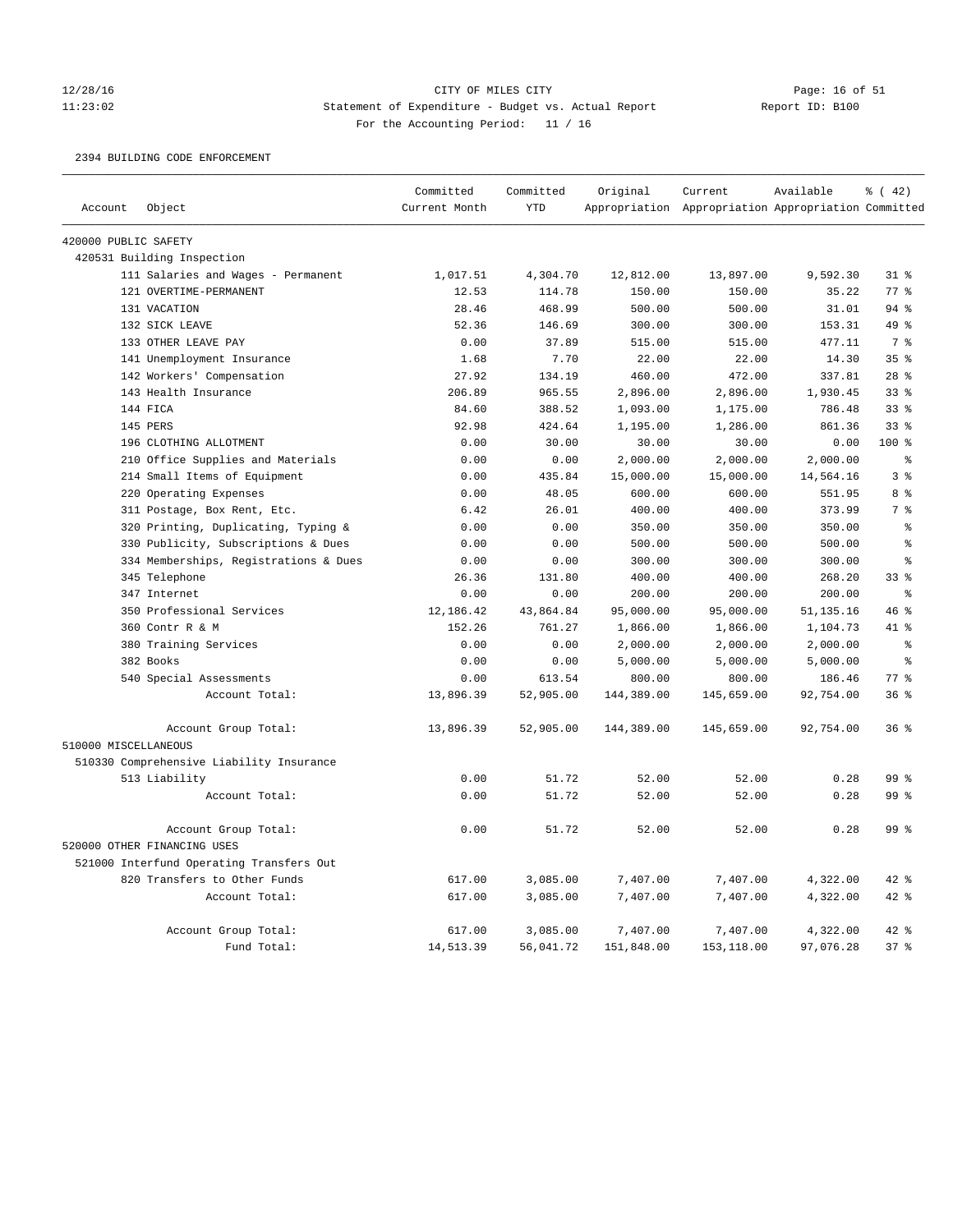## 12/28/16 CITY OF MILES CITY Page: 17 of 51 11:23:02 Statement of Expenditure - Budget vs. Actual Report Report ID: B100 For the Accounting Period: 11 / 16

## 2400 LTG M D#165-(Gen City)

| Object<br>Account                        | Committed<br>Current Month | Committed<br><b>YTD</b> | Original<br>Appropriation | Current    | Available<br>Appropriation Appropriation Committed | $\frac{3}{6}$ ( 42) |
|------------------------------------------|----------------------------|-------------------------|---------------------------|------------|----------------------------------------------------|---------------------|
| 430000 Public Works                      |                            |                         |                           |            |                                                    |                     |
| 430263 STREET LIGHTING                   |                            |                         |                           |            |                                                    |                     |
| 341 Electric Utility Services            | 8,686.03                   | 46,204.09               | 117,500.00                | 117,500.00 | 71,295.91                                          | 39 <sup>8</sup>     |
| 533 Machinery and Equipment Rental       | 5,125.80                   | 25,300.50               | 47,000.00                 | 47,000.00  | 21,699.50                                          | $54$ $%$            |
| Account Total:                           | 13,811.83                  | 71,504.59               | 164,500.00                | 164,500.00 | 92,995.41                                          | $43$ %              |
| Account Group Total:                     | 13,811.83                  | 71,504.59               | 164,500.00                | 164,500.00 | 92,995.41                                          | $43*$               |
| 520000 OTHER FINANCING USES              |                            |                         |                           |            |                                                    |                     |
| 521000 Interfund Operating Transfers Out |                            |                         |                           |            |                                                    |                     |
| 820 Transfers to Other Funds             | 0.00                       | 1,000.00                | 1,000.00                  | 1,000.00   | 0.00                                               | $100$ %             |
| Account Total:                           | 0.00                       | 1,000.00                | 1,000.00                  | 1,000.00   | 0.00                                               | $100*$              |
| Account Group Total:                     | 0.00                       | 1,000.00                | 1,000.00                  | 1,000.00   | 0.00                                               | $100*$              |
| Fund Total:                              | 13,811.83                  | 72,504.59               | 165,500.00                | 165,500.00 | 92,995.41                                          | $44*$               |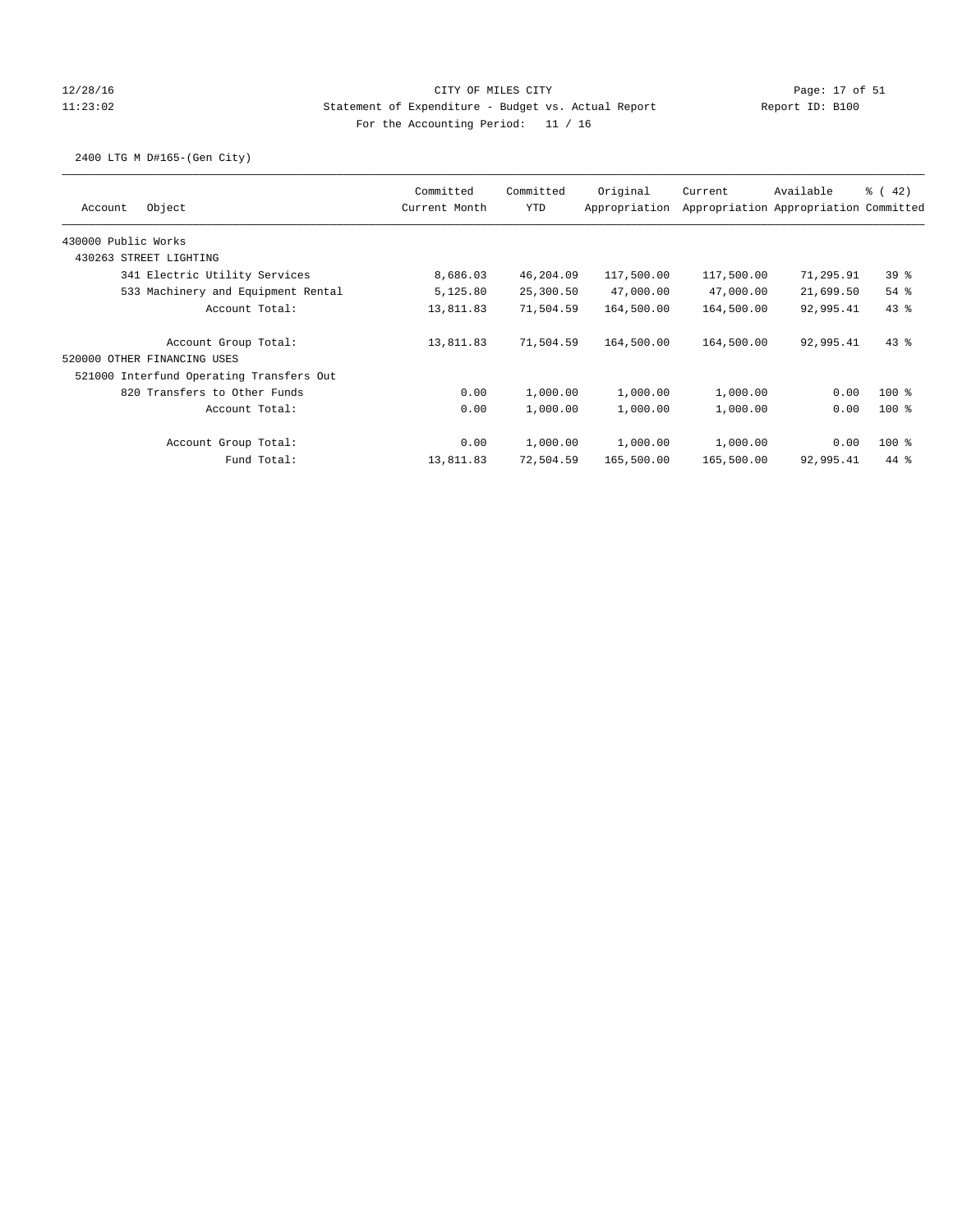## 12/28/16 CITY OF MILES CITY Page: 18 of 51 11:23:02 Statement of Expenditure - Budget vs. Actual Report Report ID: B100 For the Accounting Period: 11 / 16

## 2420 LTG M D#167-(MilesAddn Etc)

|                                          | Committed     | Committed | Original      | Current   | Available                             | $\frac{1}{6}$ (42) |
|------------------------------------------|---------------|-----------|---------------|-----------|---------------------------------------|--------------------|
| Object<br>Account                        | Current Month | YTD       | Appropriation |           | Appropriation Appropriation Committed |                    |
| 430000 Public Works                      |               |           |               |           |                                       |                    |
| 430263 STREET LIGHTING                   |               |           |               |           |                                       |                    |
| 341 Electric Utility Services            | 1,602.64      | 8,536.60  | 23,280.00     | 23,280.00 | 14,743.40                             | $37$ %             |
| 360 Contr R & M                          | 0.00          | 0.00      | 9,000.00      | 9,000.00  | 9,000.00                              | る                  |
| 533 Machinery and Equipment Rental       | 684.35        | 3,337.75  | 0.00          | 0.00      | $-3,337.75$                           | る                  |
| Account Total:                           | 2,286.99      | 11,874.35 | 32,280.00     | 32,280.00 | 20,405.65                             | 378                |
| Account Group Total:                     | 2,286.99      | 11,874.35 | 32,280.00     | 32,280.00 | 20,405.65                             | 378                |
| 520000 OTHER FINANCING USES              |               |           |               |           |                                       |                    |
| 521000 Interfund Operating Transfers Out |               |           |               |           |                                       |                    |
| 820 Transfers to Other Funds             | 0.00          | 1,000.00  | 1,000.00      | 1,000.00  | 0.00                                  | $100$ %            |
| Account Total:                           | 0.00          | 1,000.00  | 1,000.00      | 1,000.00  | 0.00                                  | $100$ %            |
| Account Group Total:                     | 0.00          | 1,000.00  | 1,000.00      | 1,000.00  | 0.00                                  | $100$ %            |
| Fund Total:                              | 2,286.99      | 12,874.35 | 33,280.00     | 33,280.00 | 20,405.65                             | 39 <sup>8</sup>    |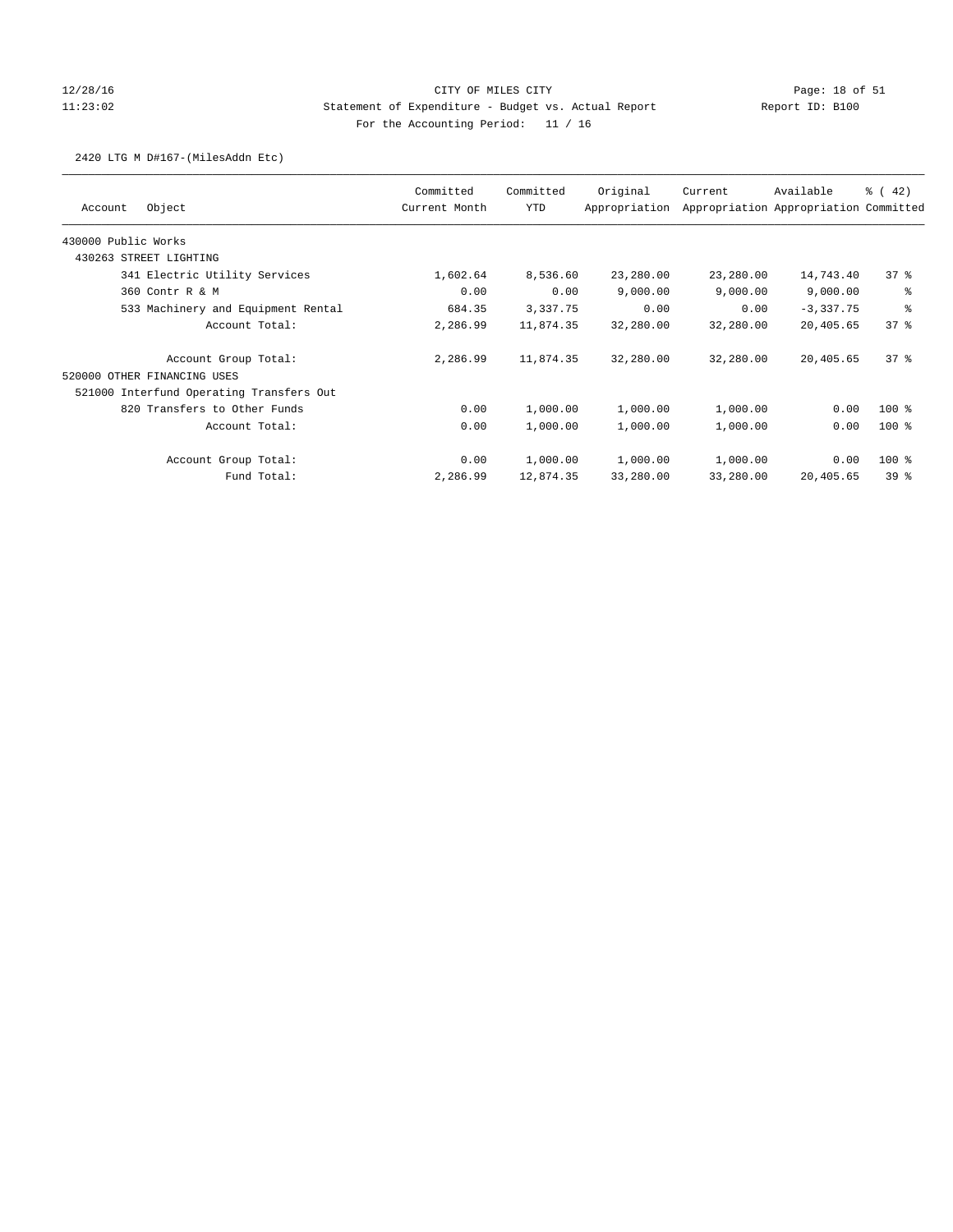## 12/28/16 CITY OF MILES CITY Page: 19 of 51 11:23:02 Statement of Expenditure - Budget vs. Actual Report Report ID: B100 For the Accounting Period: 11 / 16

## 2430 LTG M D#171-(Balsam Est)

| Object<br>Account                        | Committed<br>Current Month | Committed<br><b>YTD</b> | Original<br>Appropriation | Current  | Available<br>Appropriation Appropriation Committed | % (42)   |
|------------------------------------------|----------------------------|-------------------------|---------------------------|----------|----------------------------------------------------|----------|
|                                          |                            |                         |                           |          |                                                    |          |
| 430000 Public Works                      |                            |                         |                           |          |                                                    |          |
| 430263 STREET LIGHTING                   |                            |                         |                           |          |                                                    |          |
| 230 Repair and Maintenance Supplies      | 0.00                       | 227.33                  | 850.00                    | 850.00   | 622.67                                             | 278      |
| 341 Electric Utility Services            | 113.66                     | 618.13                  | 1,801.00                  | 1,801.00 | 1,182.87                                           | $34$ $%$ |
| 360 Contr R & M                          | 0.00                       | 193.50                  | 1,500.00                  | 1,500.00 | 1,306.50                                           | $13*$    |
| Account Total:                           | 113.66                     | 1,038.96                | 4,151.00                  | 4,151.00 | 3,112.04                                           | $25$ %   |
| Account Group Total:                     | 113.66                     | 1,038.96                | 4,151.00                  | 4,151.00 | 3,112.04                                           | $25$ $%$ |
| 520000 OTHER FINANCING USES              |                            |                         |                           |          |                                                    |          |
| 521000 Interfund Operating Transfers Out |                            |                         |                           |          |                                                    |          |
| 820 Transfers to Other Funds             | 0.00                       | 1,000.00                | 1,000.00                  | 1,000.00 | 0.00                                               | $100$ %  |
| Account Total:                           | 0.00                       | 1,000.00                | 1,000.00                  | 1,000.00 | 0.00                                               | $100*$   |
| Account Group Total:                     | 0.00                       | 1,000.00                | 1,000.00                  | 1,000.00 | 0.00                                               | $100*$   |
| Fund Total:                              | 113.66                     | 2,038.96                | 5,151.00                  | 5,151.00 | 3,112.04                                           | $40*$    |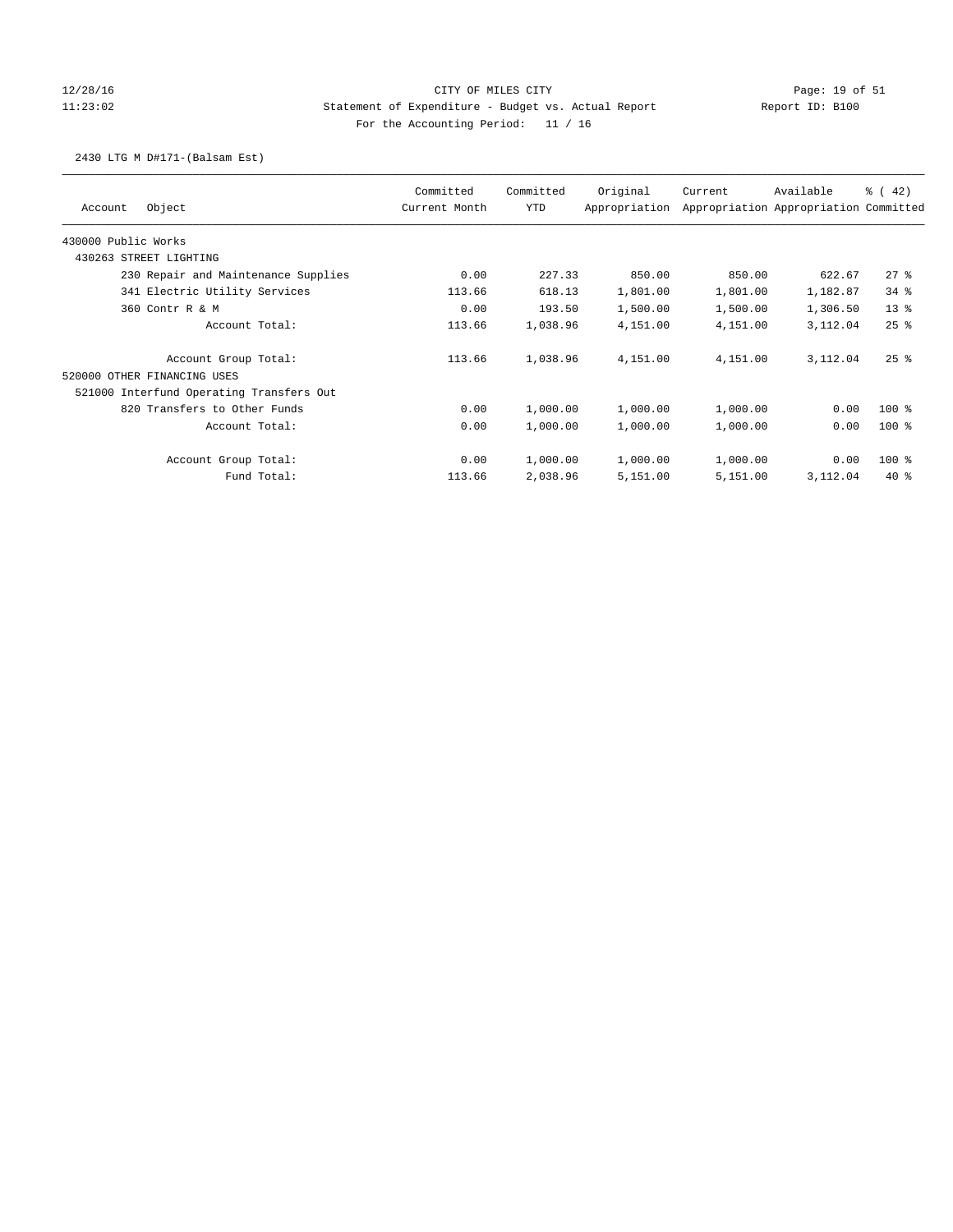## 12/28/16 CITY OF MILES CITY Page: 20 of 51 11:23:02 Statement of Expenditure - Budget vs. Actual Report Report ID: B100 For the Accounting Period: 11 / 16

## 2440 LTG M D#172-(Main Str)

| Object<br>Account                        | Committed<br>Current Month | Committed<br>YTD | Original<br>Appropriation | Current   | Available<br>Appropriation Appropriation Committed | $\frac{1}{6}$ (42) |
|------------------------------------------|----------------------------|------------------|---------------------------|-----------|----------------------------------------------------|--------------------|
| 430000 Public Works                      |                            |                  |                           |           |                                                    |                    |
| 430263 STREET LIGHTING                   |                            |                  |                           |           |                                                    |                    |
| 230 Repair and Maintenance Supplies      | 103.86                     | 103.86           | 3,000.00                  | 3,000.00  | 2,896.14                                           | 3 <sup>8</sup>     |
| 341 Electric Utility Services            | 1,069.69                   | 5,497.75         | 14,890.00                 | 14,890.00 | 9,392.25                                           | 378                |
| 360 Contr R & M                          | 79.00                      | 79.00            | 1,700.00                  | 1,700.00  | 1,621.00                                           | 5 <sup>8</sup>     |
| Account Total:                           | 1,252.55                   | 5,680.61         | 19,590.00                 | 19,590.00 | 13,909.39                                          | 298                |
| Account Group Total:                     | 1,252.55                   | 5,680.61         | 19,590.00                 | 19,590.00 | 13,909.39                                          | 298                |
| 520000 OTHER FINANCING USES              |                            |                  |                           |           |                                                    |                    |
| 521000 Interfund Operating Transfers Out |                            |                  |                           |           |                                                    |                    |
| 820 Transfers to Other Funds             | 0.00                       | 1,000.00         | 1,000.00                  | 1,000.00  | 0.00                                               | $100$ %            |
| Account Total:                           | 0.00                       | 1,000.00         | 1,000.00                  | 1,000.00  | 0.00                                               | $100$ %            |
| Account Group Total:                     | 0.00                       | 1,000.00         | 1,000.00                  | 1,000.00  | 0.00                                               | $100$ %            |
| Fund Total:                              | 1,252.55                   | 6,680.61         | 20,590.00                 | 20,590.00 | 13,909.39                                          | 328                |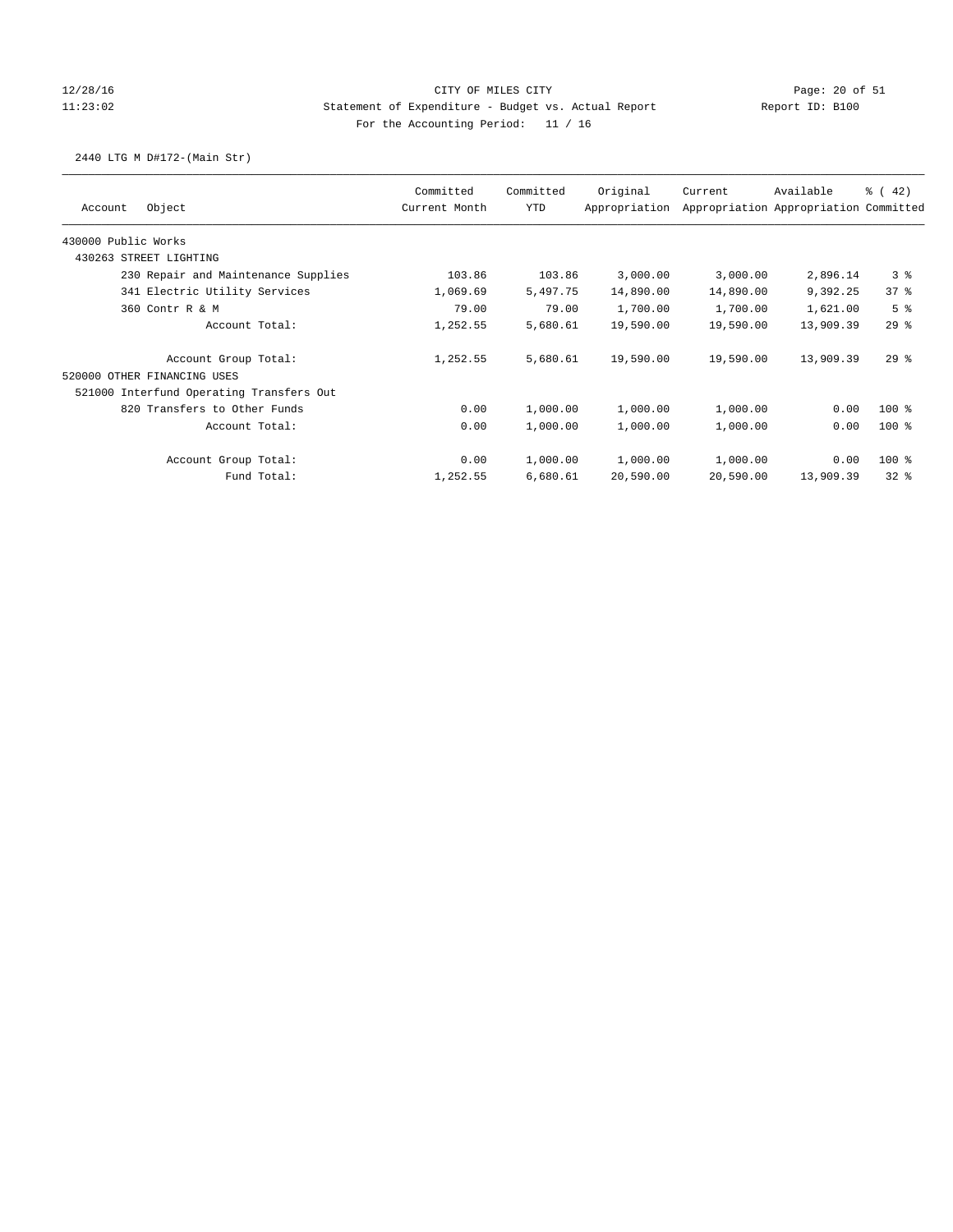# 12/28/16 CITY OF MILES CITY Page: 21 of 51 11:23:02 Statement of Expenditure - Budget vs. Actual Report Report ID: B100 For the Accounting Period: 11 / 16

## 2450 LTG M D#195-(SG-Trico)

| Object<br>Account                        | Committed<br>Current Month | Committed<br><b>YTD</b> | Original<br>Appropriation | Current  | Available<br>Appropriation Appropriation Committed | $\frac{1}{6}$ ( 42) |
|------------------------------------------|----------------------------|-------------------------|---------------------------|----------|----------------------------------------------------|---------------------|
| 430000 Public Works                      |                            |                         |                           |          |                                                    |                     |
| 430263 STREET LIGHTING                   |                            |                         |                           |          |                                                    |                     |
| 341 Electric Utility Services            | 401.84                     | 2,009.20                | 5,505.00                  | 5,505.00 | 3,495.80                                           | 36%                 |
| Account Total:                           | 401.84                     | 2,009.20                | 5,505.00                  | 5,505.00 | 3,495.80                                           | $36*$               |
| Account Group Total:                     | 401.84                     | 2,009.20                | 5,505.00                  | 5,505.00 | 3,495.80                                           | $36*$               |
| OTHER FINANCING USES<br>520000           |                            |                         |                           |          |                                                    |                     |
| 521000 Interfund Operating Transfers Out |                            |                         |                           |          |                                                    |                     |
| 820 Transfers to Other Funds             | 0.00                       | 1,000.00                | 1,000.00                  | 1,000.00 | 0.00                                               | $100*$              |
| Account Total:                           | 0.00                       | 1,000.00                | 1,000.00                  | 1,000.00 | 0.00                                               | $100*$              |
| Account Group Total:                     | 0.00                       | 1,000.00                | 1,000.00                  | 1,000.00 | 0.00                                               | $100*$              |
| Fund Total:                              | 401.84                     | 3,009.20                | 6,505.00                  | 6,505.00 | 3,495.80                                           | $46$ %              |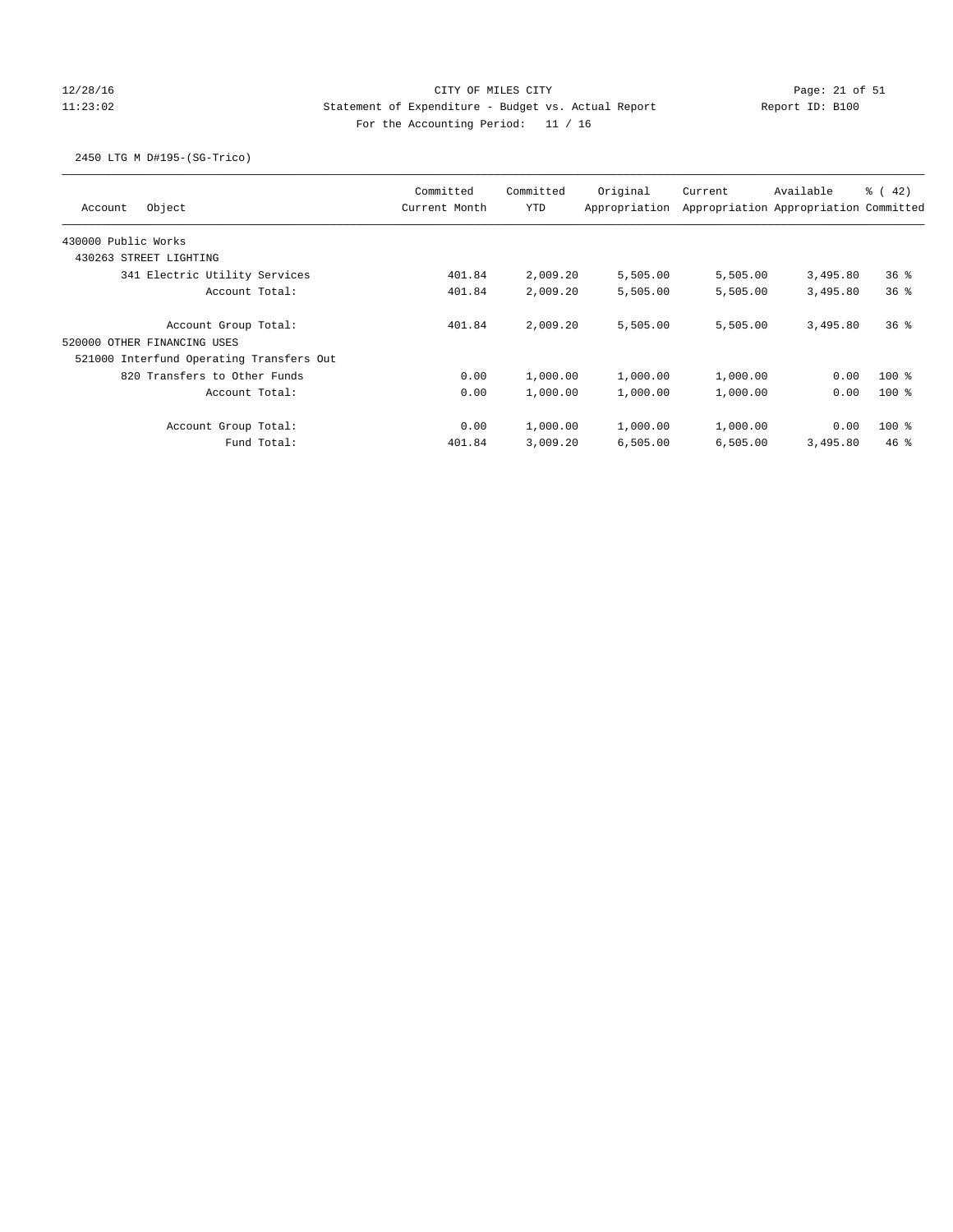# 12/28/16 Page: 22 of 51 11:23:02 Statement of Expenditure - Budget vs. Actual Report Report ID: B100 For the Accounting Period: 11 / 16

## 2470 LTG M D#202-(SG-MDU&NV)

| Object<br>Account                        | Committed<br>Current Month | Committed<br>YTD | Original<br>Appropriation | Current  | Available<br>Appropriation Appropriation Committed | $\frac{1}{6}$ ( 42) |
|------------------------------------------|----------------------------|------------------|---------------------------|----------|----------------------------------------------------|---------------------|
| 430000 Public Works                      |                            |                  |                           |          |                                                    |                     |
| 430263 STREET LIGHTING                   |                            |                  |                           |          |                                                    |                     |
| 341 Electric Utility Services            | 548.56                     | 1,603.84         | 3,809.00                  | 3,809.00 | 2,205.16                                           | $42$ $%$            |
| 533 Machinery and Equipment Rental       | 0.00                       | 1,216.48         | 3,200.00                  | 3,200.00 | 1,983.52                                           | 38 <sup>8</sup>     |
| Account Total:                           | 548.56                     | 2,820.32         | 7,009.00                  | 7,009.00 | 4,188.68                                           | $40*$               |
| Account Group Total:                     | 548.56                     | 2,820.32         | 7,009.00                  | 7,009.00 | 4,188.68                                           | $40*$               |
| 520000 OTHER FINANCING USES              |                            |                  |                           |          |                                                    |                     |
| 521000 Interfund Operating Transfers Out |                            |                  |                           |          |                                                    |                     |
| 820 Transfers to Other Funds             | 0.00                       | 1,000.00         | 1,000.00                  | 1,000.00 | 0.00                                               | $100$ %             |
| Account Total:                           | 0.00                       | 1,000.00         | 1,000.00                  | 1,000.00 | 0.00                                               | $100*$              |
| Account Group Total:                     | 0.00                       | 1,000.00         | 1,000.00                  | 1,000.00 | 0.00                                               | $100$ %             |
| Fund Total:                              | 548.56                     | 3,820.32         | 8,009.00                  | 8,009.00 | 4,188.68                                           | $48*$               |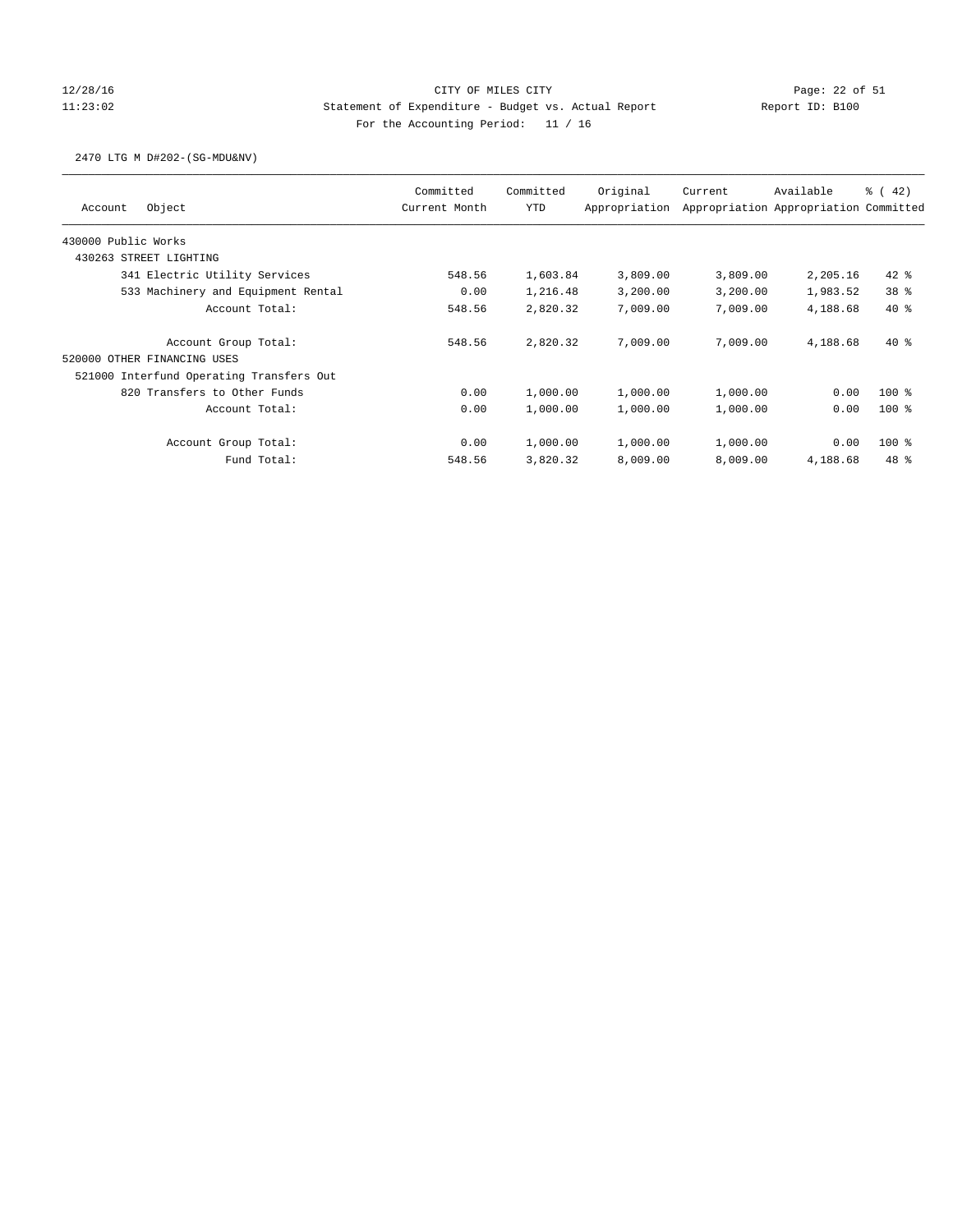# 12/28/16 CITY OF MILES CITY Page: 23 of 51 11:23:02 Statement of Expenditure - Budget vs. Actual Report Report ID: B100 For the Accounting Period: 11 / 16

### 2480 LTG M M#173-(Milestown Estates)

|                                          | Committed     | Committed | Original      | Current  | Available                             | $\frac{1}{6}$ (42) |
|------------------------------------------|---------------|-----------|---------------|----------|---------------------------------------|--------------------|
| Object<br>Account                        | Current Month | YTD       | Appropriation |          | Appropriation Appropriation Committed |                    |
| 430000 Public Works                      |               |           |               |          |                                       |                    |
| 430263 STREET LIGHTING                   |               |           |               |          |                                       |                    |
| 230 Repair and Maintenance Supplies      | 0.00          | 84.37     | 460.00        | 460.00   | 375.63                                | 18 %               |
| 341 Electric Utility Services            | 94.05         | 498.56    | 1,400.00      | 1,400.00 | 901.44                                | $36*$              |
| 360 Contr R & M                          | 0.00          | 129.00    | 100.00        | 100.00   | $-29.00$                              | $129$ %            |
| Account Total:                           | 94.05         | 711.93    | 1,960.00      | 1,960.00 | 1,248.07                              | 36%                |
| Account Group Total:                     | 94.05         | 711.93    | 1,960.00      | 1,960.00 | 1,248.07                              | $36*$              |
| 520000 OTHER FINANCING USES              |               |           |               |          |                                       |                    |
| 521000 Interfund Operating Transfers Out |               |           |               |          |                                       |                    |
| 820 Transfers to Other Funds             | 0.00          | 250.00    | 250.00        | 250.00   | 0.00                                  | $100$ %            |
| Account Total:                           | 0.00          | 250.00    | 250.00        | 250.00   | 0.00                                  | $100$ %            |
| Account Group Total:                     | 0.00          | 250.00    | 250.00        | 250.00   | 0.00                                  | $100$ %            |
| Fund Total:                              | 94.05         | 961.93    | 2,210.00      | 2,210.00 | 1,248.07                              | $44*$              |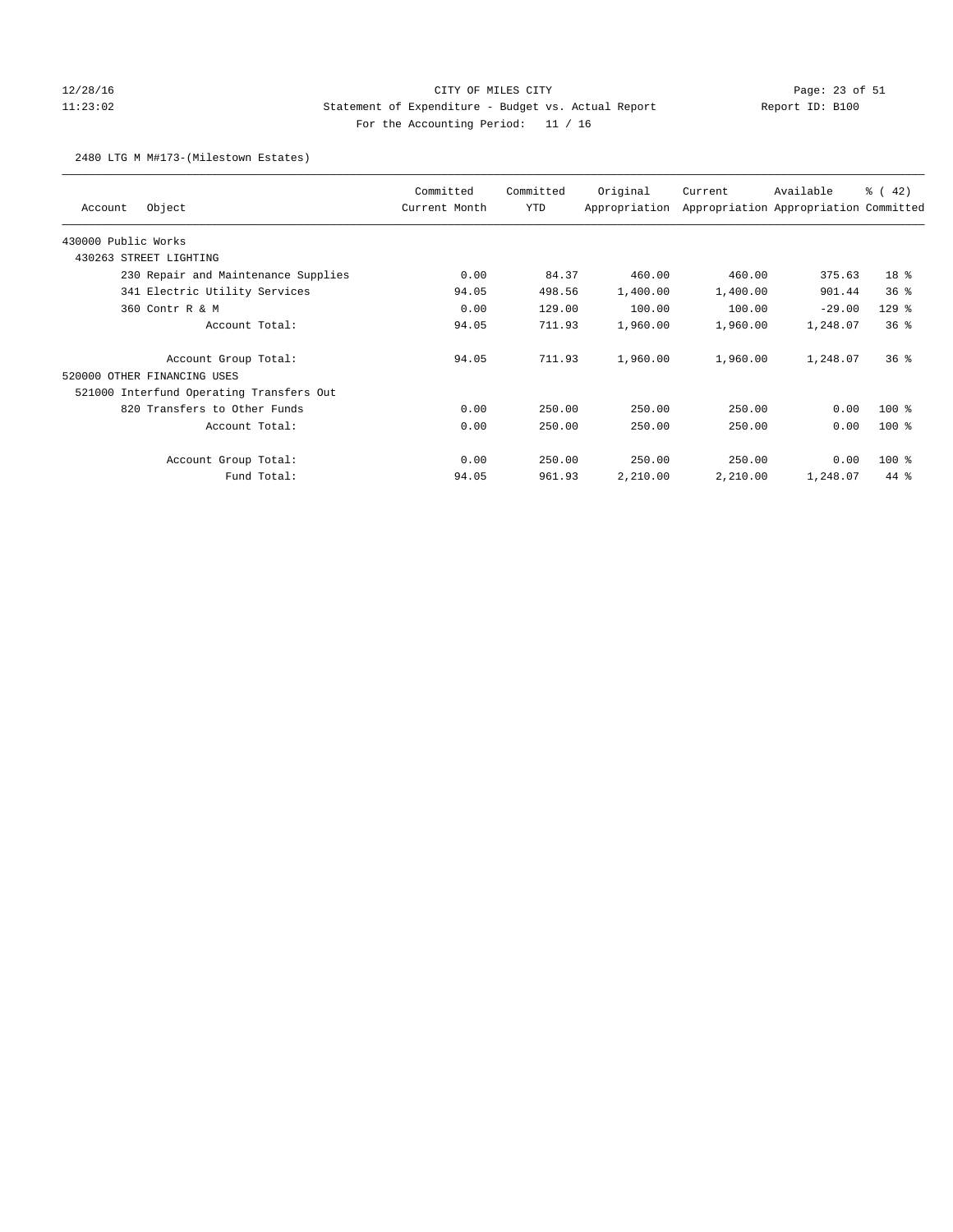### 12/28/16 CITY OF MILES CITY Page: 24 of 51 11:23:02 Statement of Expenditure - Budget vs. Actual Report Report ID: B100 For the Accounting Period: 11 / 16

|                     |                                           | Committed     | Committed  | Original   | Current                                             | Available   | $\frac{1}{6}$ ( 42)      |
|---------------------|-------------------------------------------|---------------|------------|------------|-----------------------------------------------------|-------------|--------------------------|
| Account             | Object                                    | Current Month | YTD        |            | Appropriation Appropriation Appropriation Committed |             |                          |
| 430000 Public Works |                                           |               |            |            |                                                     |             |                          |
| 430220 Operations   |                                           |               |            |            |                                                     |             |                          |
|                     | 111 Salaries and Wages - Permanent        | 21,590.86     | 94,327.64  | 240,512.00 | 243,880.00                                          | 149,552.36  | 39%                      |
|                     | 121 OVERTIME-PERMANENT                    | 236.94        | 2,836.82   | 800.00     | 6,800.00                                            | 3,963.18    | $42$ %                   |
|                     | 131 VACATION                              | 668.87        | 9,237.55   | 10,000.00  | 10,000.00                                           | 762.45      | $92$ %                   |
|                     | 132 SICK LEAVE                            | 408.69        | 3,676.89   | 5,000.00   | 5,000.00                                            | 1,323.11    | 74 %                     |
|                     | 133 OTHER LEAVE PAY                       | 0.00          | 151.36     | 4,135.00   | 4,135.00                                            | 3,983.64    | 4%                       |
|                     | 134 HOLIDAY PAY                           | 126.52        | 402.01     | 400.00     | 1,296.00                                            | 893.99      | $31$ %                   |
|                     | 141 Unemployment Insurance                | 34.58         | 167.32     | 392.00     | 403.00                                              | 235.68      | 42 %                     |
|                     | 142 Workers' Compensation                 | 1,309.31      | 6,291.43   | 14,008.00  | 14,458.00                                           | 8,166.57    | 44 %                     |
|                     | 143 Health Insurance                      | 3,827.94      | 18,946.41  | 45, 456.00 | 45,456.00                                           | 26,509.59   | 42 %                     |
|                     | 144 FICA                                  | 1,694.10      | 8,190.16   | 19,955.00  | 20,555.00                                           | 12,364.84   | $40*$                    |
|                     | 145 PERS                                  | 1,927.78      | 9,259.79   | 21,833.00  | 22,490.00                                           | 13,230.21   | 41 %                     |
|                     | 196 CLOTHING ALLOTMENT                    | 0.00          | 775.50     | 800.00     | 800.00                                              | 24.50       | 97%                      |
|                     | 210 Office Supplies and Materials         | 105.55        | 380.18     | 500.00     | 500.00                                              | 119.82      | 76 %                     |
|                     | 214 Small Items of Equipment              | 0.00          | 139.96     | 7,000.00   | 7,000.00                                            | 6,860.04    | 2 <sup>8</sup>           |
|                     | 220 Operating Expenses                    | 44.00         | 3,882.82   | 15,000.00  | 15,000.00                                           | 11,117.18   | 26%                      |
|                     | 222 Chemicals, Lab & Med Supplies         | 132.47        | 132.47     | 600.00     | 600.00                                              | 467.53      | $22$ %                   |
|                     | 226 Clothing and Uniforms                 | 0.00          | 115.99     | 700.00     | 700.00                                              | 584.01      | 17 <sup>°</sup>          |
|                     | 230 Repair and Maintenance Supplies       | 0.00          | 5, 312.18  | 18,000.00  | 18,000.00                                           | 12,687.82   | $30*$                    |
|                     | 231 Gas, Oil, Diesel Fuel, Grease, etc.   | 1,859.22      | 10,055.50  | 36,000.00  | 36,000.00                                           | 25,944.50   | $28$ %                   |
|                     | 241 Consumable Tools                      | 0.00          | 0.00       | 50.00      | 50.00                                               | 50.00       | ႜ                        |
|                     | 242 Sign Parts and Supplies               | 0.00          | 2,822.71   | 8,000.00   | 8,000.00                                            | 5,177.29    | 35%                      |
|                     | 311 Postage, Box Rent, Etc.               | 12.00         | 12.00      | 75.00      | 75.00                                               | 63.00       | 16 <sup>8</sup>          |
|                     | 320 Printing, Duplicating, Typing &       | 0.00          | 0.00       | 100.00     | 100.00                                              | 100.00      | ್ಠಿ                      |
|                     | 330 Publicity, Subscriptions & Dues       | 0.00          | 24.00      | 500.00     | 500.00                                              | 476.00      | 5 <sup>8</sup>           |
|                     | 331 Publication of Formal & Legal Notices | 0.00          | 28.80      | 0.00       | 0.00                                                | $-28.80$    | နွ                       |
|                     | 334 Memberships, Registrations & Dues     | 155.20        | 285.20     | 250.00     | 250.00                                              | $-35.20$    | 114 %                    |
|                     | 341 Electric Utility Services             | 89.12         | 421.06     | 1,060.00   | 1,060.00                                            | 638.94      | 40 %                     |
|                     | 344 Gas Utility Service                   | 16.95         | 82.16      | 1,050.00   | 1,050.00                                            | 967.84      | 8 %                      |
|                     | 345 Telephone                             | 114.71        | 534.65     | 2,000.00   | 2,000.00                                            | 1,465.35    | $27$ %                   |
|                     | 346 Garbage Service                       | 0.00          | 0.00       | 175.00     | 175.00                                              | 175.00      | ႜ                        |
|                     | 347 Internet                              | 0.00          | 0.00       | 200.00     | 200.00                                              | 200.00      | နွ                       |
|                     | 350 Professional Services                 | 346.50        | 5,776.50   | 20,000.00  | 20,000.00                                           | 14,223.50   | 29%                      |
|                     | 360 Contr R & M                           | 103.45        | 4,924.75   | 10,453.00  | 10,453.00                                           | 5,528.25    | 47 %                     |
|                     | 363 R&M Vehicles/Equip/Labor-PW           | 3,793.74      | 32,999.87  | 80,000.00  | 80,000.00                                           | 47,000.13   | 41 %                     |
|                     | 370 Travel                                | 0.00          | 0.00       | 1,000.00   | 1,000.00                                            | 1,000.00    | နွ                       |
|                     | 380 Training Services                     | 229.78        | 669.78     | 1,000.00   | 1,000.00                                            | 330.22      | 67 <sup>8</sup>          |
|                     | 382 Books                                 | 0.00          | 0.00       | 200.00     | 200.00                                              | 200.00      | $\,{}^{\circ}\!\!\delta$ |
|                     | 511 Insurance on Buildings                | 0.00          | 747.55     | 748.00     | 748.00                                              | 0.45        | 100 %                    |
|                     | 512 Insurance on Vehicles & Equipment     | 0.00          | 3,033.77   | 3,034.00   | 3,034.00                                            | 0.23        | 100 %                    |
|                     | 513 Liability                             | 3,000.00      | 6,270.43   | 3,271.00   | 3,271.00                                            | $-2,999.43$ | 192 %                    |
|                     | 531 Building & Office Rental              | 350.00        | 1,750.00   | 4,200.00   | 4,200.00                                            | 2,450.00    | $42$ %                   |
|                     | 532 Land Rental                           | 0.00          | 4,983.24   | 8,100.00   | 8,100.00                                            | 3,116.76    | 62 %                     |
|                     | Account Total:                            | 42,178.28     | 239,648.45 | 586,557.00 | 598,539.00                                          | 358,890.55  | 40 %                     |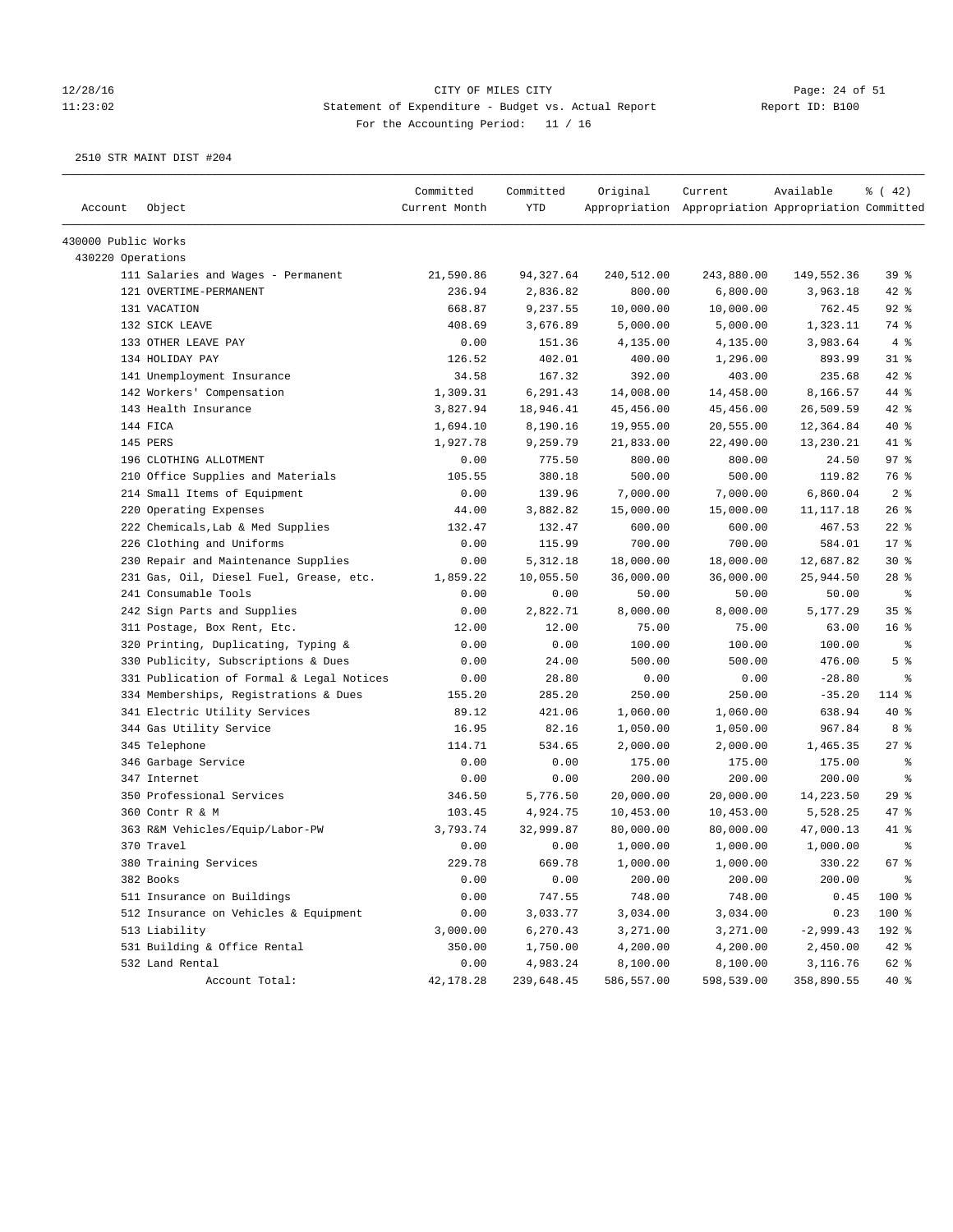## 12/28/16 CITY OF MILES CITY Page: 25 of 51 11:23:02 Statement of Expenditure - Budget vs. Actual Report Report ID: B100 For the Accounting Period: 11 / 16

|                                          | Committed     | Committed   | Original      | Current                    | Available   | $\frac{6}{6}$ ( 42)                                                                                                                                                                                                           |
|------------------------------------------|---------------|-------------|---------------|----------------------------|-------------|-------------------------------------------------------------------------------------------------------------------------------------------------------------------------------------------------------------------------------|
| Object                                   | Current Month | <b>YTD</b>  | Appropriation |                            |             |                                                                                                                                                                                                                               |
| 430233 Roadway/Re-surfacing              |               |             |               |                            |             |                                                                                                                                                                                                                               |
| 350 Professional Services                | 197.14        | 15,817.39   | 200,000.00    |                            | 184, 182.61 | 8 %                                                                                                                                                                                                                           |
| Account Total:                           | 197.14        | 15,817.39   | 200,000.00    |                            | 184, 182.61 | 8 %                                                                                                                                                                                                                           |
| 430234 CURB AND GUTTER                   |               |             |               |                            |             |                                                                                                                                                                                                                               |
| 350 Professional Services                | 0.00          | 32, 207. 21 | 110,000.00    |                            | 77,792.79   | 29%                                                                                                                                                                                                                           |
| Account Total:                           | 0.00          | 32, 207. 21 | 110,000.00    |                            | 77.792.79   | 29%                                                                                                                                                                                                                           |
| 430235 Storm Drain & Culvert Maintenance |               |             |               |                            |             |                                                                                                                                                                                                                               |
| 230 Repair and Maintenance Supplies      | 0.00          | 19,991.91   | 300,000.00    |                            | 280,008.09  | 7 %                                                                                                                                                                                                                           |
| 350 Professional Services                | 1,629.34      | 18,887.81   | 80,000.00     |                            | 61,112.19   | 24%                                                                                                                                                                                                                           |
| Account Total:                           | 1,629.34      | 38,879.72   | 380,000.00    |                            | 341,120.28  | $10*$                                                                                                                                                                                                                         |
| Account Group Total:                     | 44,004.76     |             | 1,276,557.00  |                            | 961, 986.23 | 25%                                                                                                                                                                                                                           |
| 520000 OTHER FINANCING USES              |               |             |               |                            |             |                                                                                                                                                                                                                               |
| 521000 Interfund Operating Transfers Out |               |             |               |                            |             |                                                                                                                                                                                                                               |
| 820 Transfers to Other Funds             | 2,319.00      | 11,595.00   | 105,690.00    |                            | 94,095.00   | $11$ %                                                                                                                                                                                                                        |
| Account Total:                           | 2,319.00      | 11,595.00   | 105,690.00    |                            | 94,095.00   | $11*$                                                                                                                                                                                                                         |
| Account Group Total:                     | 2,319.00      | 11,595.00   | 105,690.00    |                            | 94,095.00   | $11$ %                                                                                                                                                                                                                        |
| Fund Total:                              | 46, 323. 76   |             | 1,382,247.00  |                            |             | $24$ %                                                                                                                                                                                                                        |
|                                          |               |             |               | 326,552.77<br>338, 147. 77 |             | Appropriation Appropriation Committed<br>200,000.00<br>200,000.00<br>110,000.00<br>110,000.00<br>300,000.00<br>80,000.00<br>380,000.00<br>1,288,539.00<br>105,690.00<br>105,690.00<br>105,690.00<br>1,394,229.00 1,056,081.23 |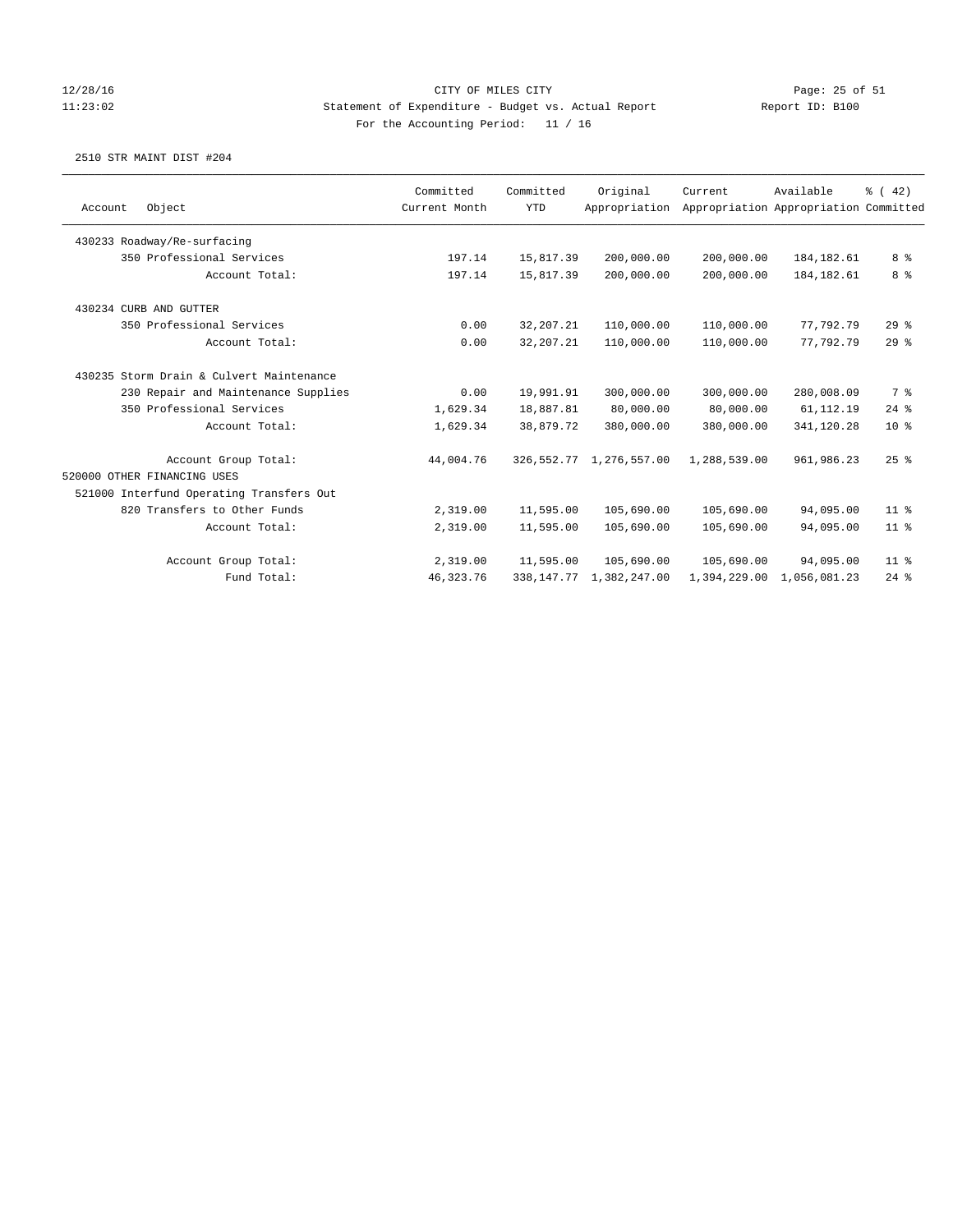# 12/28/16 Page: 26 of 51 11:23:02 Statement of Expenditure - Budget vs. Actual Report Report ID: B100 For the Accounting Period: 11 / 16

| Account             | Object                                   | Committed<br>Current Month | Committed<br><b>YTD</b> | Original   | Current<br>Appropriation Appropriation Appropriation Committed | Available  | $\frac{1}{6}$ ( 42) |
|---------------------|------------------------------------------|----------------------------|-------------------------|------------|----------------------------------------------------------------|------------|---------------------|
|                     |                                          |                            |                         |            |                                                                |            |                     |
| 430000 Public Works |                                          |                            |                         |            |                                                                |            |                     |
| 430220 Operations   |                                          |                            |                         |            |                                                                |            |                     |
|                     | 111 Salaries and Wages - Permanent       | 6,216.09                   | 26,868.91               | 62,903.00  | 63,825.00                                                      | 36,956.09  | $42$ %              |
|                     | 121 OVERTIME-PERMANENT                   | 66.95                      | 792.42                  | 800.00     | 2,900.00                                                       | 2,107.58   | 27%                 |
|                     | 131 VACATION                             | 215.90                     | 2,867.43                | 10,000.00  | 10,000.00                                                      | 7,132.57   | 29%                 |
|                     | 132 SICK LEAVE                           | 131.27                     | 1,091.98                | 5,000.00   | 5,000.00                                                       | 3,908.02   | $22$ %              |
|                     | 133 OTHER LEAVE PAY                      | 0.00                       | 45.65                   | 1,463.00   | 1,463.00                                                       | 1,417.35   | 3%                  |
|                     | 134 HOLIDAY PAY                          | 30.87                      | 100.77                  | 400.00     | 400.00                                                         | 299.23     | 25%                 |
|                     | 141 Unemployment Insurance               | 10.00                      | 48.00                   | 122.00     | 125.00                                                         | 77.00      | 38 %                |
|                     | 142 Workers' Compensation                | 356.61                     | 1,697.73                | 4,147.00   | 4,147.00                                                       | 2,449.27   | 41 %                |
|                     | 143 Health Insurance                     | 1,096.68                   | 5,365.88                | 13,153.00  | 13, 153.00                                                     | 7,787.12   | 41 %                |
|                     | 144 FICA                                 | 489.16                     | 2,347.77                | 6,164.00   | 6,164.00                                                       | 3,816.23   | 38 <sup>8</sup>     |
|                     | 145 PERS                                 | 557.56                     | 2,658.93                | 6,744.00   | 6,744.00                                                       | 4,085.07   | 39 <sup>8</sup>     |
|                     | 196 CLOTHING ALLOTMENT                   | 0.00                       | 228.00                  | 250.00     | 250.00                                                         | 22.00      | $91$ %              |
|                     | 210 Office Supplies and Materials        | 26.39                      | 95.04                   | 200.00     | 200.00                                                         | 104.96     | 48 %                |
|                     | 214 Small Items of Equipment             | 0.00                       | 35.00                   | 3,000.00   | 3,000.00                                                       | 2,965.00   | 1 <sup>8</sup>      |
|                     | 220 Operating Expenses                   | 141.46                     | 1,123.67                | 3,500.00   | 3,500.00                                                       | 2,376.33   | $32$ $%$            |
|                     | 222 Chemicals, Lab & Med Supplies        | 0.00                       | 0.00                    | 500.00     | 500.00                                                         | 500.00     | နွ                  |
|                     | 226 Clothing and Uniforms                | 0.00                       | 29.00                   | 200.00     | 200.00                                                         | 171.00     | 15 <sup>°</sup>     |
|                     | 230 Repair and Maintenance Supplies      | 516.79                     | 1,227.31                | 5,000.00   | 5,000.00                                                       | 3,772.69   | $25$ %              |
|                     | 231 Gas, Oil, Diesel Fuel, Grease, etc.  | 551.15                     | 2,592.09                | 10,000.00  | 10,000.00                                                      | 7,407.91   | 26%                 |
|                     | 242 Sign Parts and Supplies              | 0.00                       | 705.68                  | 2,500.00   | 2,500.00                                                       | 1,794.32   | $28$ %              |
|                     | 311 Postage, Box Rent, Etc.              | 3.00                       | 3.00                    | 40.00      | 40.00                                                          | 37.00      | 8 %                 |
|                     | 330 Publicity, Subscriptions & Dues      | 0.00                       | 13.20                   | 150.00     | 150.00                                                         | 136.80     | 9 <sup>8</sup>      |
|                     | 334 Memberships, Registrations & Dues    | 38.80                      | 38.80                   | 50.00      | 50.00                                                          | 11.20      | 78 %                |
|                     | 341 Electric Utility Services            | 5.89                       | 15.28                   | 150.00     | 150.00                                                         | 134.72     | $10*$               |
|                     | 344 Gas Utility Service                  | 4.24                       | 4.24                    | 200.00     | 200.00                                                         | 195.76     | 2 <sup>8</sup>      |
|                     | 345 Telephone                            | 43.73                      | 215.95                  | 750.00     | 750.00                                                         | 534.05     | $29$ %              |
|                     | 350 Professional Services                | 65.80                      | 65.80                   | 1,000.00   | 1,000.00                                                       | 934.20     | 7 %                 |
|                     | 360 Contr R & M                          | 55.37                      | 276.85                  | 1,242.00   | 1,242.00                                                       | 965.15     | $22$ %              |
|                     | 363 R&M Vehicles/Equip/Labor-PW          | 948.45                     | 11,316.13               | 35,000.00  | 35,000.00                                                      | 23,683.87  | 32%                 |
|                     | 370 Travel                               | 0.00                       | 0.00                    | 250.00     | 250.00                                                         | 250.00     | ႜ                   |
|                     | 380 Training Services                    | 57.46                      | 167.46                  | 200.00     | 200.00                                                         | 32.54      | 84 %                |
|                     | 382 Books                                | 0.00                       | 0.00                    | 100.00     | 100.00                                                         | 100.00     | နွ                  |
|                     | 511 Insurance on Buildings               | 0.00                       | 186.88                  | 187.00     | 187.00                                                         | 0.12       | 100 %               |
|                     | 512 Insurance on Vehicles & Equipment    | 0.00                       | 760.96                  | 761.00     | 761.00                                                         | 0.04       | 100 %               |
|                     | 513 Liability                            | 750.00                     | 1,210.89                | 461.00     | 461.00                                                         | $-749.89$  | $263$ %             |
|                     | 531 Building & Office Rental             | 166.66                     | 833.30                  | 2,000.00   | 2,000.00                                                       | 1,166.70   | $42$ $%$            |
|                     | 532 Land Rental                          | 0.00                       | 0.00                    | 1,500.00   | 1,500.00                                                       | 1,500.00   | $\,$ $\,$ $\,$      |
|                     | Account Total:                           | 12,546.28                  | 65,030.00               | 180,087.00 | 183, 112.00                                                    | 118,082.00 | 36%                 |
|                     | 430233 Roadway/Re-surfacing              |                            |                         |            |                                                                |            |                     |
|                     | 350 Professional Services                | 49.29                      | 6,853.11                | 375,000.00 | 115,706.00                                                     | 108,852.89 | 6 <sup>8</sup>      |
|                     | Account Total:                           | 49.29                      | 6,853.11                | 375,000.00 | 115,706.00                                                     | 108,852.89 | 6 <sup>8</sup>      |
|                     | 430235 Storm Drain & Culvert Maintenance |                            |                         |            |                                                                |            |                     |
|                     | 230 Repair and Maintenance Supplies      | 0.00                       | 0.00                    | 20,000.00  | 20,000.00                                                      | 20,000.00  | ိစ                  |
|                     | Account Total:                           | 0.00                       | 0.00                    | 20,000.00  | 20,000.00                                                      | 20,000.00  | $\epsilon$          |
|                     |                                          |                            |                         |            |                                                                |            |                     |
|                     | Account Group Total:                     | 12,595.57                  | 71,883.11               | 575,087.00 | 318,818.00                                                     | 246,934.89 | $23$ $%$            |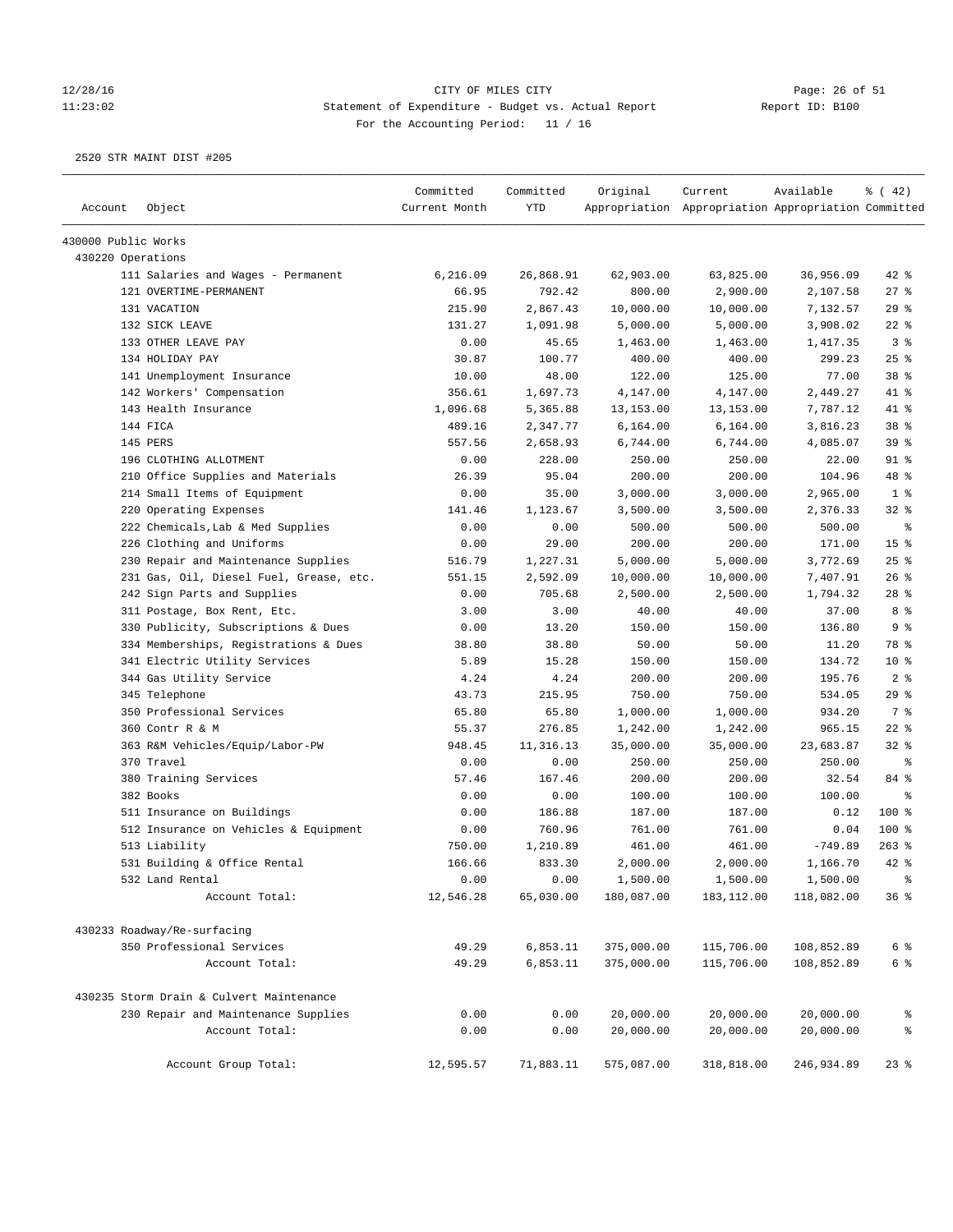## 12/28/16 CITY OF MILES CITY Page: 27 of 51 11:23:02 Statement of Expenditure - Budget vs. Actual Report Report ID: B100 For the Accounting Period: 11 / 16

| Object<br>Account                        | Committed<br>Current Month | Committed<br>YTD | Original<br>Appropriation | Current    | Available<br>Appropriation Appropriation Committed | $\frac{1}{6}$ ( 42) |
|------------------------------------------|----------------------------|------------------|---------------------------|------------|----------------------------------------------------|---------------------|
| 520000 OTHER FINANCING USES              |                            |                  |                           |            |                                                    |                     |
| 521000 Interfund Operating Transfers Out |                            |                  |                           |            |                                                    |                     |
| 820 Transfers to Other Funds             | 1,229.00                   | 6, 145.00        | 34,207.00                 | 34,207.00  | 28,062.00                                          | 18 %                |
| Account Total:                           | 1,229.00                   | 6.145.00         | 34,207.00                 | 34,207.00  | 28,062.00                                          | 18 %                |
| Account Group Total:                     | 1,229.00                   | 6.145.00         | 34,207.00                 | 34,207.00  | 28,062.00                                          | 18 %                |
| Fund Total:                              | 13,824.57                  | 78,028.11        | 609,294.00                | 353,025.00 | 274,996.89                                         | $22$ $%$            |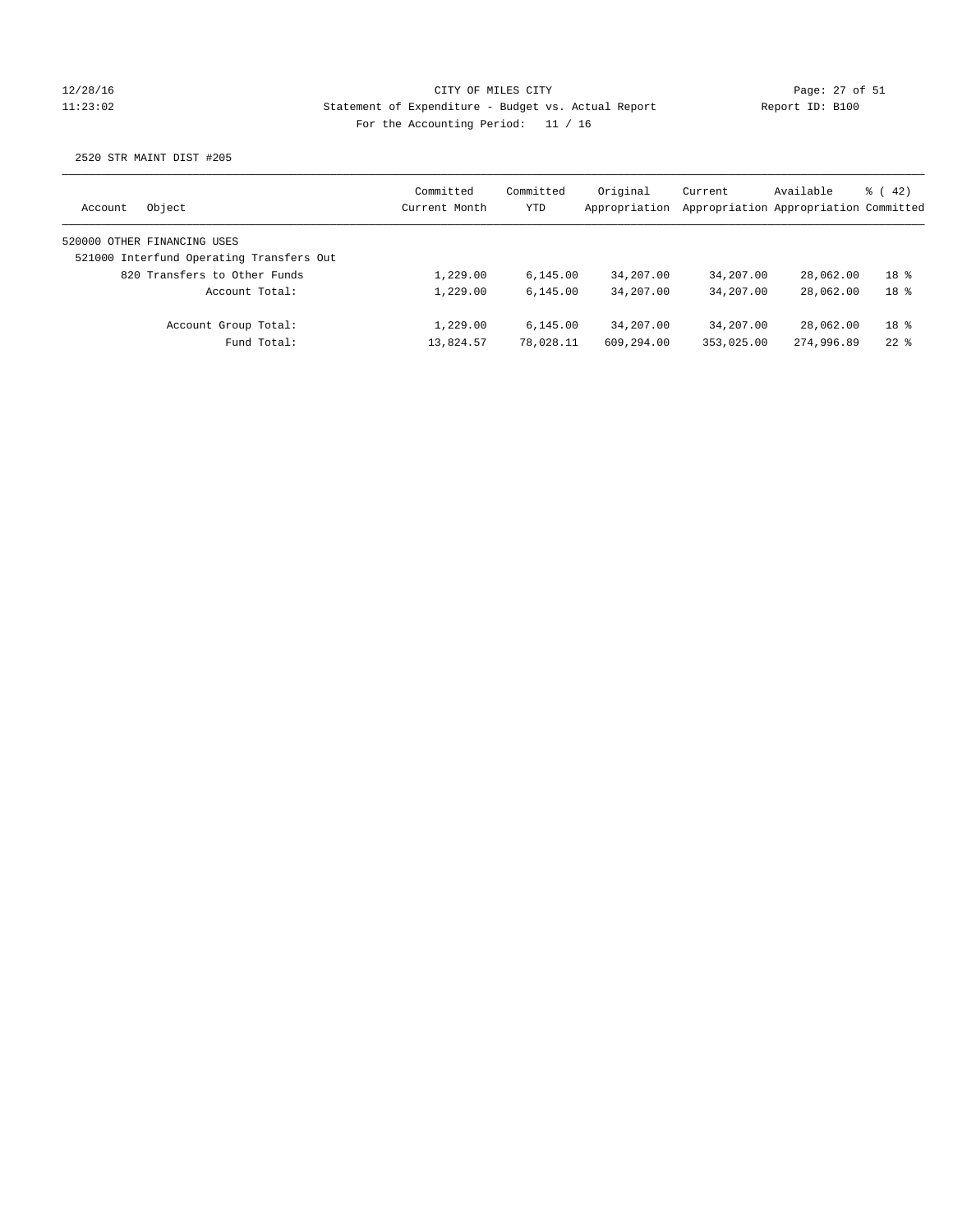## 12/28/16 CITY OF MILES CITY Page: 28 of 51 11:23:02 Statement of Expenditure - Budget vs. Actual Report Report ID: B100 For the Accounting Period: 11 / 16

#### 2540 STR MAINT DIST#207-(MILESTOWN ESTATES)

| Account              | Object                                   | Committed<br>Current Month | Committed<br><b>YTD</b> | Original | Current<br>Appropriation Appropriation Appropriation Committed | Available | % (42)          |
|----------------------|------------------------------------------|----------------------------|-------------------------|----------|----------------------------------------------------------------|-----------|-----------------|
|                      |                                          |                            |                         |          |                                                                |           |                 |
| 430000 Public Works  |                                          |                            |                         |          |                                                                |           |                 |
| 430220 Operations    |                                          |                            |                         |          |                                                                |           |                 |
|                      | 111 Salaries and Wages - Permanent       | 313.51                     | 1,385.75                | 3,322.00 | 3,322.00                                                       | 1,936.25  | $42$ %          |
|                      | 121 OVERTIME-PERMANENT                   | 3.80                       | 46.82                   | 100.00   | 100.00                                                         | 53.18     | 47 %            |
|                      | 131 VACATION                             | 10.35                      | 140.10                  | 300.00   | 300.00                                                         | 159.90    | 47.8            |
|                      | 132 SICK LEAVE                           | 6.81                       | 55.86                   | 100.00   | 100.00                                                         | 44.14     | 56%             |
|                      | 133 OTHER LEAVE PAY                      | 0.00                       | 1.04                    | 58.00    | 58.00                                                          | 56.96     | 2 <sup>8</sup>  |
|                      | 134 HOLIDAY PAY                          | 1.80                       | 5.93                    | 20.00    | 20.00                                                          | 14.07     | $30*$           |
|                      | 141 Unemployment Insurance               | 0.48                       | 2.34                    | 6.00     | 6.00                                                           | 3.66      | 39 %            |
|                      | 142 Workers' Compensation                | 17.76                      | 86.39                   | 199.00   | 199.00                                                         | 112.61    | 43%             |
|                      | 143 Health Insurance                     | 55.18                      | 275.62                  | 662.00   | 662.00                                                         | 386.38    | $42$ %          |
|                      | 144 FICA                                 | 24.74                      | 121.13                  | 300.00   | 300.00                                                         | 178.87    | $40*$           |
|                      | 145 PERS                                 | 28.13                      | 136.92                  | 326.00   | 326.00                                                         | 189.08    | $42*$           |
|                      | 196 CLOTHING ALLOTMENT                   | 0.00                       | 12.00                   | 20.00    | 20.00                                                          | 8.00      | 60 %            |
|                      | 350 Professional Services                | 0.00                       | 0.00                    | 1,000.00 | 1,000.00                                                       | 1,000.00  | နွ              |
|                      | Account Total:                           | 462.56                     | 2,269.90                | 6,413.00 | 6,413.00                                                       | 4,143.10  | 35%             |
|                      | Account Group Total:                     | 462.56                     | 2,269.90                | 6,413.00 | 6,413.00                                                       | 4,143.10  | 35 <sup>8</sup> |
| 510000 MISCELLANEOUS |                                          |                            |                         |          |                                                                |           |                 |
|                      | 510330 Comprehensive Liability Insurance |                            |                         |          |                                                                |           |                 |
|                      | 513 Liability                            | 0.00                       | 24.39                   | 25.00    | 25.00                                                          | 0.61      | 98 <sup>8</sup> |
|                      | Account Total:                           | 0.00                       | 24.39                   | 25.00    | 25.00                                                          | 0.61      | 98 %            |
|                      | Account Group Total:                     | 0.00                       | 24.39                   | 25.00    | 25.00                                                          | 0.61      | 98 <sup>8</sup> |
|                      | Fund Total:                              | 462.56                     | 2,294.29                | 6,438.00 | 6,438.00                                                       | 4,143.71  | 36%             |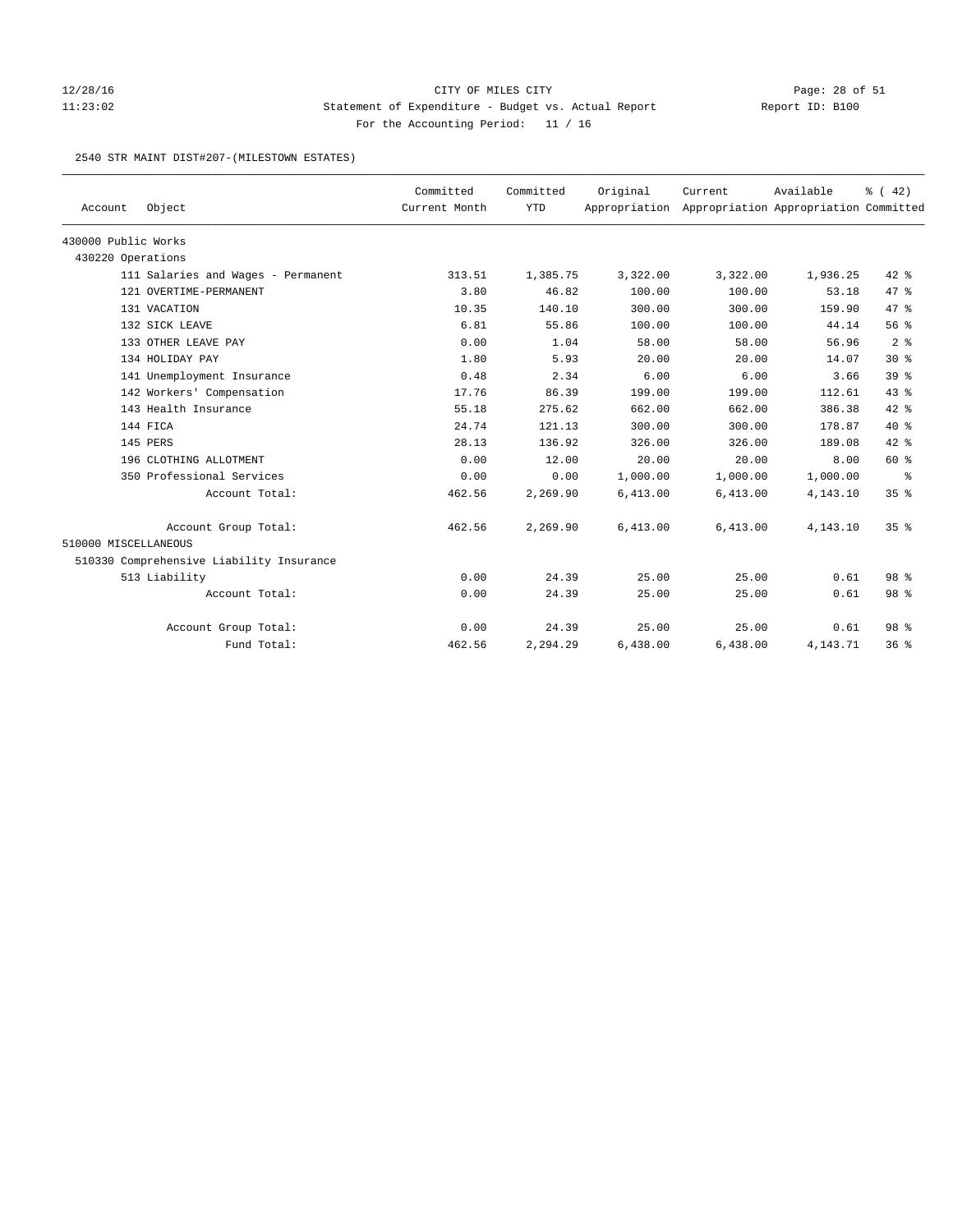## 12/28/16 CITY OF MILES CITY Page: 29 of 51 11:23:02 Statement of Expenditure - Budget vs. Actual Report Report ID: B100 For the Accounting Period: 11 / 16

### 2820 GAS TAX

| Object<br>Account                        | Committed<br>Current Month | Committed<br><b>YTD</b> | Original<br>Appropriation | Current    | Available<br>Appropriation Appropriation Committed | $\frac{1}{6}$ (42) |
|------------------------------------------|----------------------------|-------------------------|---------------------------|------------|----------------------------------------------------|--------------------|
| 520000 OTHER FINANCING USES              |                            |                         |                           |            |                                                    |                    |
| 521000 Interfund Operating Transfers Out |                            |                         |                           |            |                                                    |                    |
| 820 Transfers to Other Funds             | 557.00                     | 2,785.00                | 6,686.00                  | 6,686.00   | 3,901.00                                           | $42$ %             |
| Account Total:                           | 557.00                     | 2,785.00                | 6,686.00                  | 6,686.00   | 3,901.00                                           | $42$ %             |
| 521204 TRANSFER:<br>SID 204              |                            |                         |                           |            |                                                    |                    |
| 820 Transfers to Other Funds             | 0.00                       | 0.00                    | 86,220.00                 | 86,220.00  | 86,220.00                                          | ి                  |
| Account Total:                           | 0.00                       | 0.00                    | 86,220.00                 | 86,220.00  | 86,220.00                                          | る                  |
| 521205 TRANSFER:<br>SID 205              |                            |                         |                           |            |                                                    |                    |
| 820 Transfers to Other Funds             | 0.00                       | 0.00                    | 86,219.00                 | 86,219.00  | 86,219.00                                          | နွ                 |
| Account Total:                           | 0.00                       | 0.00                    | 86,219.00                 | 86,219.00  | 86,219.00                                          | 昙                  |
| Account Group Total:                     | 557.00                     | 2,785.00                | 179,125.00                | 179,125.00 | 176,340.00                                         | 2 <sup>8</sup>     |
| Fund Total:                              | 557.00                     | 2,785.00                | 179,125.00                | 179,125.00 | 176,340.00                                         | 2 <sup>8</sup>     |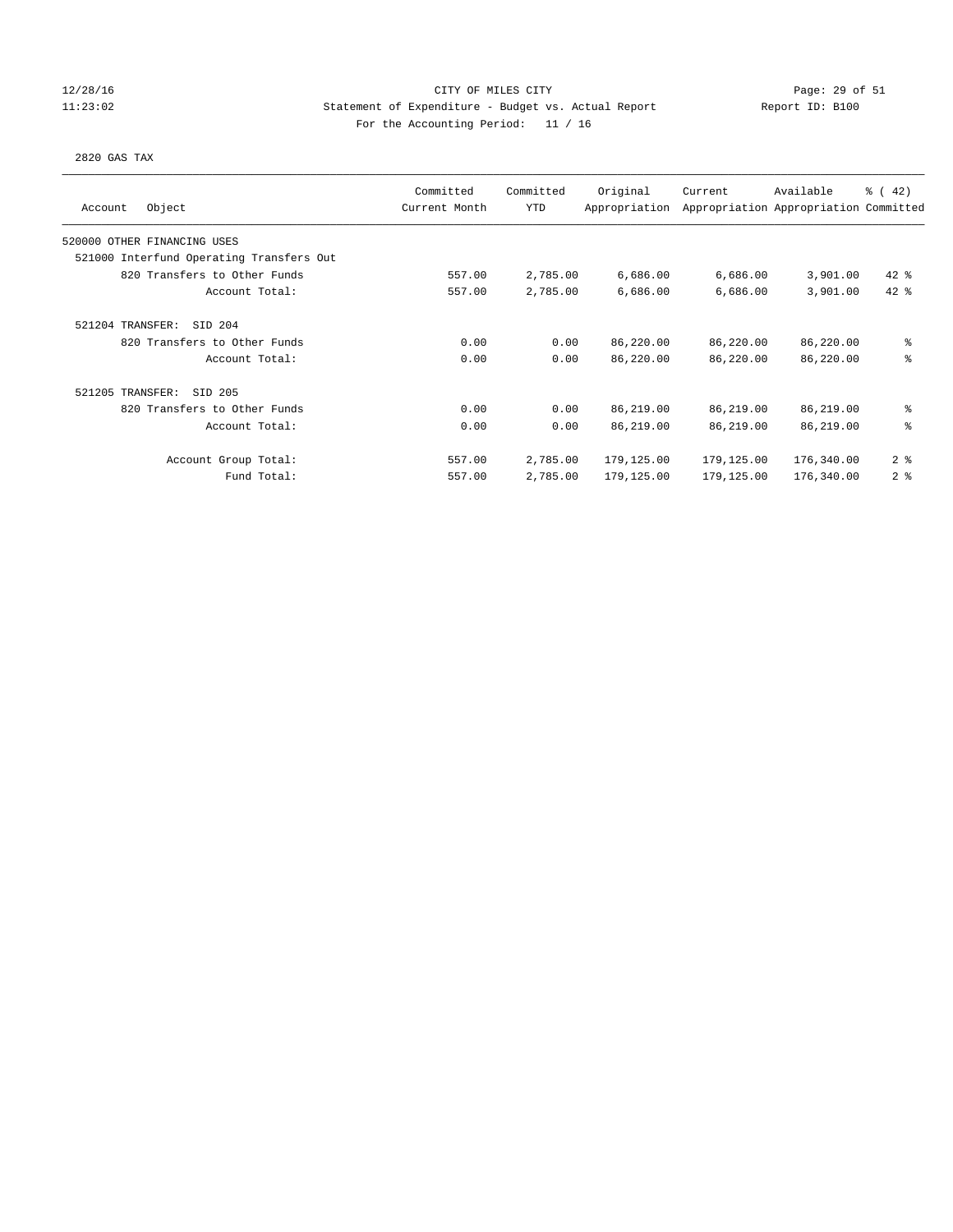# 12/28/16 Page: 30 of 51 11:23:02 Statement of Expenditure - Budget vs. Actual Report Report ID: B100 For the Accounting Period: 11 / 16

2850 911 EMERGENCY

| Account              | Object                                      | Committed<br>Current Month | Committed<br><b>YTD</b> | Original   | Current<br>Appropriation Appropriation Appropriation Committed | Available  | $\frac{1}{6}$ (42) |
|----------------------|---------------------------------------------|----------------------------|-------------------------|------------|----------------------------------------------------------------|------------|--------------------|
| 420000 PUBLIC SAFETY |                                             |                            |                         |            |                                                                |            |                    |
|                      | 420140 Crime Control and Investigation (05) |                            |                         |            |                                                                |            |                    |
|                      | 210 Office Supplies and Materials           | 0.00                       | 129.38                  | 1,000.00   | 1,000.00                                                       | 870.62     | $13*$              |
|                      | 214 Small Items of Equipment                | 0.00                       | 0.00                    | 2,000.00   | 2,000.00                                                       | 2,000.00   | ႜ                  |
|                      | 220 Operating Expenses                      | 0.00                       | 38.05                   | 2,000.00   | 2,000.00                                                       | 1,961.95   | 2 <sup>8</sup>     |
|                      | 311 Postage, Box Rent, Etc.                 | 0.00                       | 6.70                    | 100.00     | 100.00                                                         | 93.30      | 7 %                |
|                      | 320 Printing, Duplicating, Typing &         | 0.00                       | 0.00                    | 100.00     | 100.00                                                         | 100.00     | နွ                 |
|                      | 334 Memberships, Registrations & Dues       | 0.00                       | 0.00                    | 100.00     | 100.00                                                         | 100.00     | နွ                 |
|                      | 341 Electric Utility Services               | 41.54                      | 219.24                  | 600.00     | 600.00                                                         | 380.76     | 37 <sup>8</sup>    |
|                      | 345 Telephone                               | 3,441.72                   | 13,989.60               | 25,250.00  | 25,250.00                                                      | 11,260.40  | 55%                |
|                      | 350 Professional Services                   | 6,015.60                   | 24,489.94               | 60,000.00  | 60,000.00                                                      | 35,510.06  | 41 %               |
|                      | 370 Travel                                  | 0.00                       | 0.00                    | 500.00     | 500.00                                                         | 500.00     | နွ                 |
|                      | 380 Training Services                       | 0.00                       | 0.00                    | 2.000.00   | 2,000.00                                                       | 2,000.00   | နွ                 |
|                      | 512 Insurance on Vehicles & Equipment       | 0.00                       | 152.93                  | 153.00     | 153.00                                                         | 0.07       | 100 %              |
|                      | 940 Machinery & Equipment                   | 52,250.00                  | 52,250.00               | 115,000.00 | 115,000.00                                                     | 62,750.00  | 45 %               |
|                      | 941 911 Eq & Software (2/01)                | 0.00                       | 0.00                    | 82,000.00  | 82,000.00                                                      | 82,000.00  | နွ                 |
|                      | Account Total:                              | 61,748.86                  | 91,275.84               | 290,803.00 | 290,803.00                                                     | 199,527.16 | $31$ %             |
|                      | Account Group Total:                        | 61,748.86                  | 91,275.84               | 290,803.00 | 290,803.00                                                     | 199,527.16 | $31$ %             |
|                      | 520000 OTHER FINANCING USES                 |                            |                         |            |                                                                |            |                    |
|                      | 521000 Interfund Operating Transfers Out    |                            |                         |            |                                                                |            |                    |
|                      | 820 Transfers to Other Funds                | 0.00                       | 12,834.00               | 56,000.00  | 56,000.00                                                      | 43,166.00  | $23$ $%$           |
|                      | Account Total:                              | 0.00                       | 12,834.00               | 56,000.00  | 56,000.00                                                      | 43,166.00  | $23$ %             |
|                      | Account Group Total:                        | 0.00                       | 12,834.00               | 56,000.00  | 56,000.00                                                      | 43,166.00  | $23$ %             |
|                      | Fund Total:                                 | 61,748.86                  | 104,109.84              | 346,803.00 | 346,803.00                                                     | 242,693.16 | $30*$              |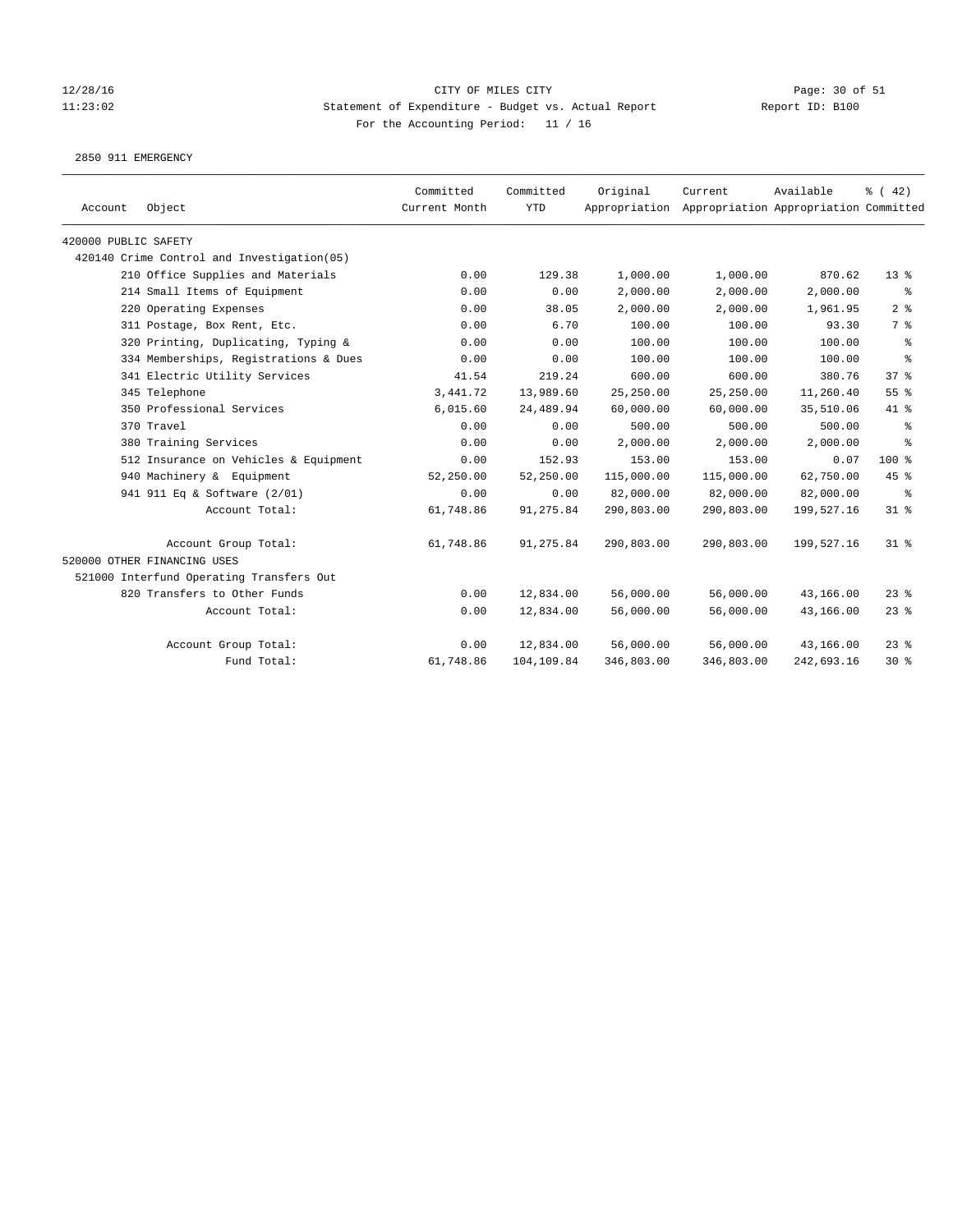## 12/28/16 CITY OF MILES CITY Page: 31 of 51 11:23:02 Statement of Expenditure - Budget vs. Actual Report Report ID: B100 For the Accounting Period: 11 / 16

#### 2880 LIBRARY GRANTS

| Committed<br>Current Month | Committed<br>YTD | Original<br>Appropriation | Current                                                                              | Available | $\frac{1}{6}$ ( 42)                                                                                                                                 |
|----------------------------|------------------|---------------------------|--------------------------------------------------------------------------------------|-----------|-----------------------------------------------------------------------------------------------------------------------------------------------------|
|                            |                  |                           |                                                                                      |           |                                                                                                                                                     |
|                            |                  |                           |                                                                                      |           |                                                                                                                                                     |
| 0.00                       |                  | 1,350.00                  |                                                                                      | 1,350.00  | နွ                                                                                                                                                  |
| 250.00                     |                  | 4,900.00                  |                                                                                      | 3,920.00  | $20*$                                                                                                                                               |
| 0.00                       |                  | 16,053.00                 |                                                                                      | 15,603.00 | 3 <sup>8</sup>                                                                                                                                      |
| 0.00                       |                  | 3,000.00                  |                                                                                      | 3,000.00  | နွ                                                                                                                                                  |
| 0.00                       |                  | 1,000.00                  |                                                                                      | 1,000.00  | နွ                                                                                                                                                  |
| 0.00                       |                  | 100.00                    |                                                                                      | 100.00    | ి                                                                                                                                                   |
| 250.00                     |                  | 26,403.00                 |                                                                                      | 24,973,00 | 5 <sup>8</sup>                                                                                                                                      |
| 250.00                     |                  | 26,403.00                 |                                                                                      | 24,973.00 | 5 <sup>8</sup>                                                                                                                                      |
| 250.00                     |                  | 26,403.00                 |                                                                                      | 24,973.00 | 5 <sup>8</sup>                                                                                                                                      |
|                            |                  |                           | 0.00<br>980.00<br>450.00<br>0.00<br>0.00<br>0.00<br>1,430.00<br>1,430.00<br>1,430.00 |           | Appropriation Appropriation Committed<br>1,350.00<br>4,900.00<br>16,053.00<br>3,000.00<br>1,000.00<br>100.00<br>26,403.00<br>26,403.00<br>26,403.00 |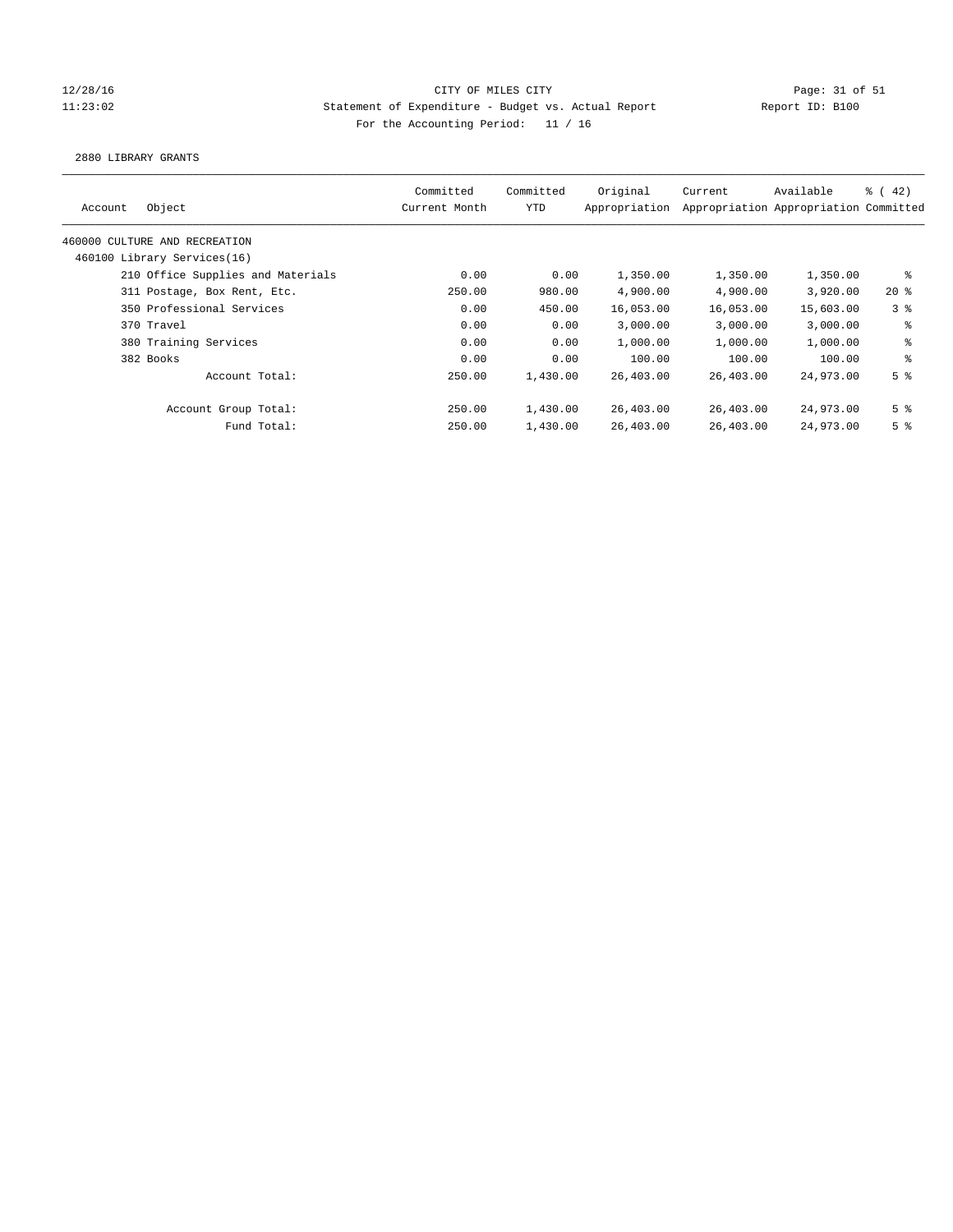# 12/28/16 Page: 32 of 51 11:23:02 Statement of Expenditure - Budget vs. Actual Report Report ID: B100 For the Accounting Period: 11 / 16

2935 Historic Preservation

| Account | Object                                      | Committed<br>Current Month | Committed<br><b>YTD</b> | Original<br>Appropriation | Current   | Available<br>Appropriation Appropriation Committed | $\frac{1}{6}$ ( 42) |
|---------|---------------------------------------------|----------------------------|-------------------------|---------------------------|-----------|----------------------------------------------------|---------------------|
|         | 460000 CULTURE AND RECREATION               |                            |                         |                           |           |                                                    |                     |
|         | 460461 Historic Preservation-Administration |                            |                         |                           |           |                                                    |                     |
|         | 111 Salaries and Wages - Permanent          | 171.62                     | 742.48                  | 4,254.00                  | 4,254.00  | 3,511.52                                           | $17*$               |
|         | 131 VACATION                                | 0.00                       | 96.16                   | 64.00                     | 64.00     | $-32.16$                                           | $150*$              |
|         | 132 SICK LEAVE                              | 0.97                       | 60.55                   | 66.00                     | 66.00     | 5.45                                               | $92$ $%$            |
|         | 133 OTHER LEAVE PAY                         | 10.37                      | 15.06                   | 380.00                    | 380.00    | 364.94                                             | 4%                  |
|         | 141 Unemployment Insurance                  | 0.26                       | 1.37                    | 8.00                      | 8.00      | 6.63                                               | $17*$               |
|         | 142 Workers' Compensation                   | 2.25                       | 11.34                   | 58.00                     | 58.00     | 46.66                                              | $20*$               |
|         | 143 Health Insurance                        | 2.99                       | 15.02                   | 0.00                      | 0.00      | $-15.02$                                           | နွ                  |
|         | 144 FICA                                    | 13.99                      | 70.66                   | 364.00                    | 364.00    | 293.34                                             | 19 <sup>°</sup>     |
|         | 145 PERS                                    | 15.32                      | 76.53                   | 398.00                    | 398.00    | 321.47                                             | 19 <sup>°</sup>     |
|         | 196 CLOTHING ALLOTMENT                      | 0.00                       | 9.75                    | 10.00                     | 10.00     | 0.25                                               | 98 %                |
|         | 210 Office Supplies and Materials           | 42.03                      | 103.09                  | 1,000.00                  | 1,000.00  | 896.91                                             | $10*$               |
|         | 220 Operating Expenses                      | 0.00                       | 0.00                    | 1,000.00                  | 1,000.00  | 1,000.00                                           | ႜ                   |
|         | 311 Postage, Box Rent, Etc.                 | 0.47                       | 3.20                    | 200.00                    | 200.00    | 196.80                                             | 2 <sup>8</sup>      |
|         | 320 Printing, Duplicating, Typing &         | 0.00                       | 0.00                    | 750.00                    | 750.00    | 750.00                                             | ႜ                   |
|         | 330 Publicity, Subscriptions & Dues         | 30.00                      | 166.00                  | 250.00                    | 250.00    | 84.00                                              | 66 %                |
|         | 350 Professional Services                   | 3,000.00                   | 3,000.00                | 4,162.00                  | 4,162.00  | 1,162.00                                           | 72 %                |
|         | 360 Contr R & M                             | 72.85                      | 218.55                  | 0.00                      | 0.00      | $-218.55$                                          | နွ                  |
|         | 370 Travel                                  | 0.00                       | 0.00                    | 1,000.00                  | 1,000.00  | 1,000.00                                           | ႜ                   |
|         | Account Total:                              | 3,363.12                   | 4,589.76                | 13,964.00                 | 13,964.00 | 9,374.24                                           | $33$ $%$            |
|         | Account Group Total:                        | 3,363.12                   | 4,589.76                | 13,964.00                 | 13,964.00 | 9,374.24                                           | 338                 |
|         | Fund Total:                                 | 3,363.12                   | 4,589.76                | 13,964.00                 | 13,964.00 | 9,374.24                                           | 338                 |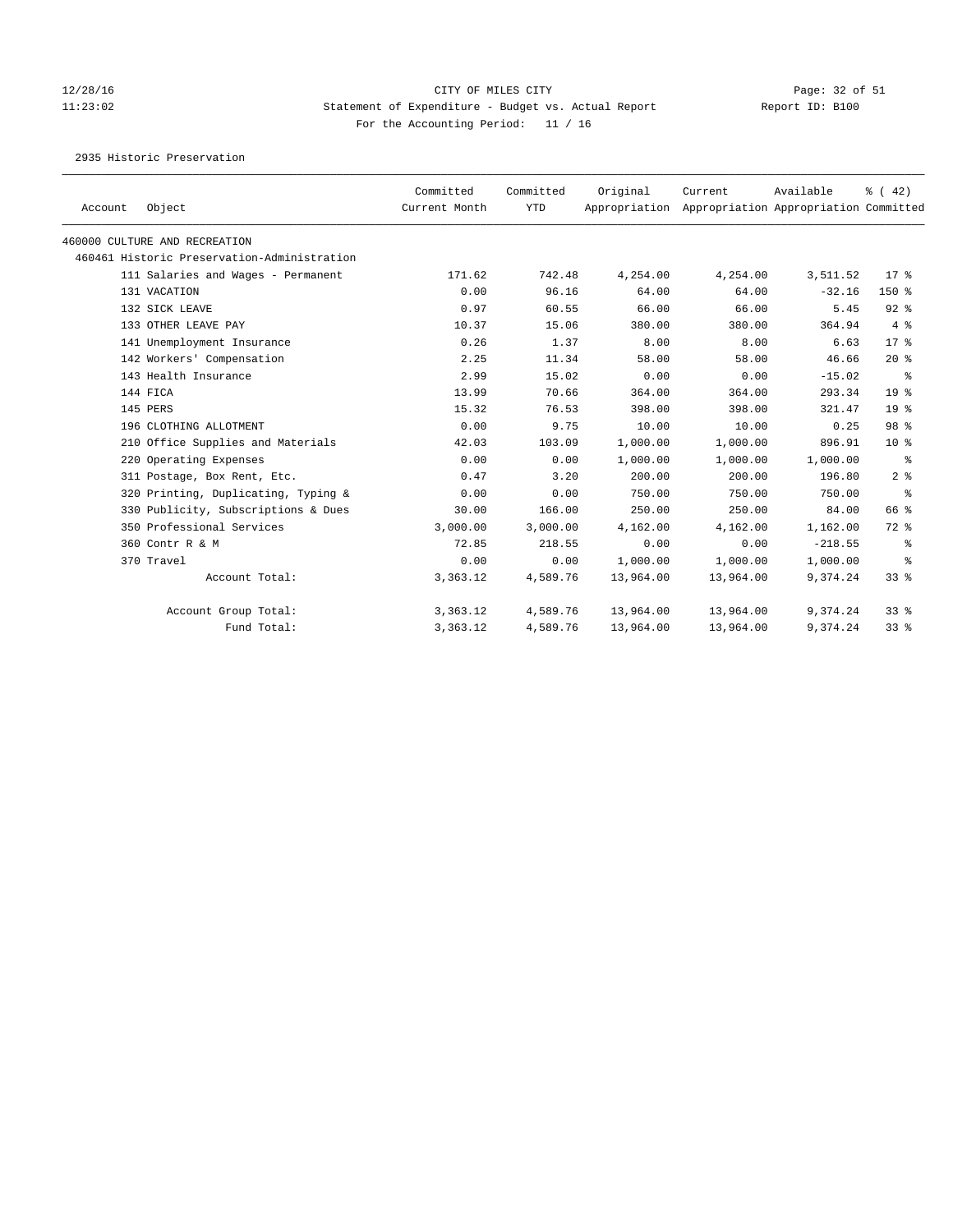## 12/28/16 CITY OF MILES CITY Page: 33 of 51 11:23:02 Statement of Expenditure - Budget vs. Actual Report Report ID: B100 For the Accounting Period: 11 / 16

2985 RETIRED SENIOR VOLUNTEER PROG (RSVP)

|                    |                                          | Committed     | Committed  | Original   | Current                                             | Available    | % (42)          |
|--------------------|------------------------------------------|---------------|------------|------------|-----------------------------------------------------|--------------|-----------------|
| Account            | Object                                   | Current Month | <b>YTD</b> |            | Appropriation Appropriation Appropriation Committed |              |                 |
|                    | 450000 Social and Economic Services      |               |            |            |                                                     |              |                 |
|                    | 450330 RSVP Non-Federal                  |               |            |            |                                                     |              |                 |
|                    | 210 Office Supplies and Materials        | 0.00          | 0.00       | 2,000.00   | 2,000.00                                            | 2,000.00     | ៖               |
|                    | 220 Operating Expenses                   | 421.52        | 2,102.90   | 5,558.00   | 5,558.00                                            | 3,455.10     | 38 %            |
|                    | 230 Repair and Maintenance Supplies      | 0.00          | 135.59     | 0.00       | 0.00                                                | $-135.59$    | ి               |
|                    | 311 Postage, Box Rent, Etc.              | 66.41         | 270.85     | 750.00     | 750.00                                              | 479.15       | 36%             |
|                    | 370 Travel                               | 0.00          | 0.00       | 300.00     | 300.00                                              | 300.00       | နွ              |
|                    | 379 Other Travel                         | 45.00         | 177.50     | 878.00     | 878.00                                              | 700.50       | $20*$           |
|                    | 512 Insurance on Vehicles & Equipment    | 0.00          | 0.00       | 671.00     | 671.00                                              | 671.00       | ៖               |
|                    | 513 Liability                            | 0.00          | 0.00       | 656.00     | 656.00                                              | 656.00       | $\approx$       |
|                    | 530 Rent                                 | 0.00          | 0.00       | 450.00     | 450.00                                              | 450.00       | န့              |
|                    | Account Total:                           | 532.93        | 2,686.84   | 11,263.00  | 11,263.00                                           | 8,576.16     | $24$ $%$        |
|                    | 450340 RSVP FEDERAL GRANT- FALLON/CUSTER |               |            |            |                                                     |              |                 |
|                    | 111 Salaries and Wages - Permanent       | 3,034.49      | 16,458.26  | 48,000.00  | 48,000.00                                           | 31,541.74    | $34$ $%$        |
|                    | 131 VACATION                             | 275.86        | 1,278.05   | 0.00       | 0.00                                                | $-1, 278.05$ | ి               |
|                    | 132 SICK LEAVE                           | 689.65        | 928.29     | 0.00       | 0.00                                                | $-928.29$    | ៖               |
|                    | 133 OTHER LEAVE PAY                      | 0.00          | 227.70     | 0.00       | 0.00                                                | $-227.70$    | ま               |
|                    | 141 Unemployment Insurance               | 6.00          | 28.35      | 216.00     | 216.00                                              | 187.65       | 13 <sup>8</sup> |
|                    | 142 Workers' Compensation                | 49.10         | 231.84     | 596.00     | 596.00                                              | 364.16       | 39 %            |
|                    | 143 Health Insurance                     | 689.35        | 3,372.00   | 8,272.00   | 8,272.00                                            | 4,900.00     | $41*$           |
|                    | 144 FICA                                 | 306.00        | 1,461.91   | 3,672.00   | 3,672.00                                            | 2,210.09     | $40*$           |
|                    | 145 PERS                                 | 334.80        | 1,582.08   | 3,312.00   | 3,312.00                                            | 1,729.92     | 48 %            |
|                    | 210 Office Supplies and Materials        | 0.00          | 1,114.06   | 2,073.00   | 2,073.00                                            | 958.94       | $54$ $%$        |
|                    | 220 Operating Expenses                   | 138.00        | 623.84     | 1,875.00   | 1,875.00                                            | 1,251.16     | 33%             |
|                    | 311 Postage, Box Rent, Etc.              | 2.09          | 218.24     | 250.00     | 250.00                                              | 31.76        | 87%             |
|                    | 330 Publicity, Subscriptions & Dues      | 0.00          | 148.20     | 140.00     | 140.00                                              | $-8.20$      | 106 %           |
|                    | 334 Memberships, Registrations & Dues    | 0.00          | 75.00      | 250.00     | 250.00                                              | 175.00       | $30*$           |
|                    | 345 Telephone                            | 123.17        | 362.41     | 1,680.00   | 1,680.00                                            | 1,317.59     | $22$ %          |
|                    | 370 Travel                               | 0.00          | 2,503.58   | 7,066.00   | 7,066.00                                            | 4,562.42     | 35%             |
|                    | 530 Rent                                 | 0.00          | 2,505.00   | 5,010.00   | 5,010.00                                            | 2,505.00     | 50%             |
|                    | Account Total:                           | 5,648.51      | 33, 118.81 | 82, 412.00 | 82, 412.00                                          | 49,293.19    | $40*$           |
| 450351 RSVP-Excess |                                          |               |            |            |                                                     |              |                 |
|                    | 111 Salaries and Wages - Permanent       | 0.00          | 1,661.55   | 1,997.00   | 1,997.00                                            | 335.45       | 83 %            |
|                    | 141 Unemployment Insurance               | 0.00          | 2.48       | 9.00       | 9.00                                                | 6.52         | $28$ $%$        |
|                    | 142 Workers' Compensation                | 0.00          | 20.00      | 27.00      | 27.00                                               | 7.00         | 74 %            |
|                    | 143 Health Insurance                     | 0.00          | 74.75      | 0.00       | 0.00                                                | $-74.75$     | $\epsilon$      |
|                    | 144 FICA                                 | 0.00          | 110.46     | 153.00     | 153.00                                              | 42.54        | $72$ $%$        |
|                    | 145 PERS                                 | 0.00          | 138.28     | 138.00     | 138.00                                              | $-0.28$      | 100%            |
|                    | Account Total:                           | 0.00          | 2,007.52   | 2,324.00   | 2,324.00                                            | 316.48       | 86 %            |
|                    | Account Group Total:                     | 6,181.44      | 37,813.17  | 95,999.00  | 95,999.00                                           | 58,185.83    | 39 <sup>8</sup> |
|                    | Fund Total:                              | 6,181.44      | 37,813.17  | 95,999.00  | 95,999.00                                           | 58,185.83    | 39 %            |
|                    |                                          |               |            |            |                                                     |              |                 |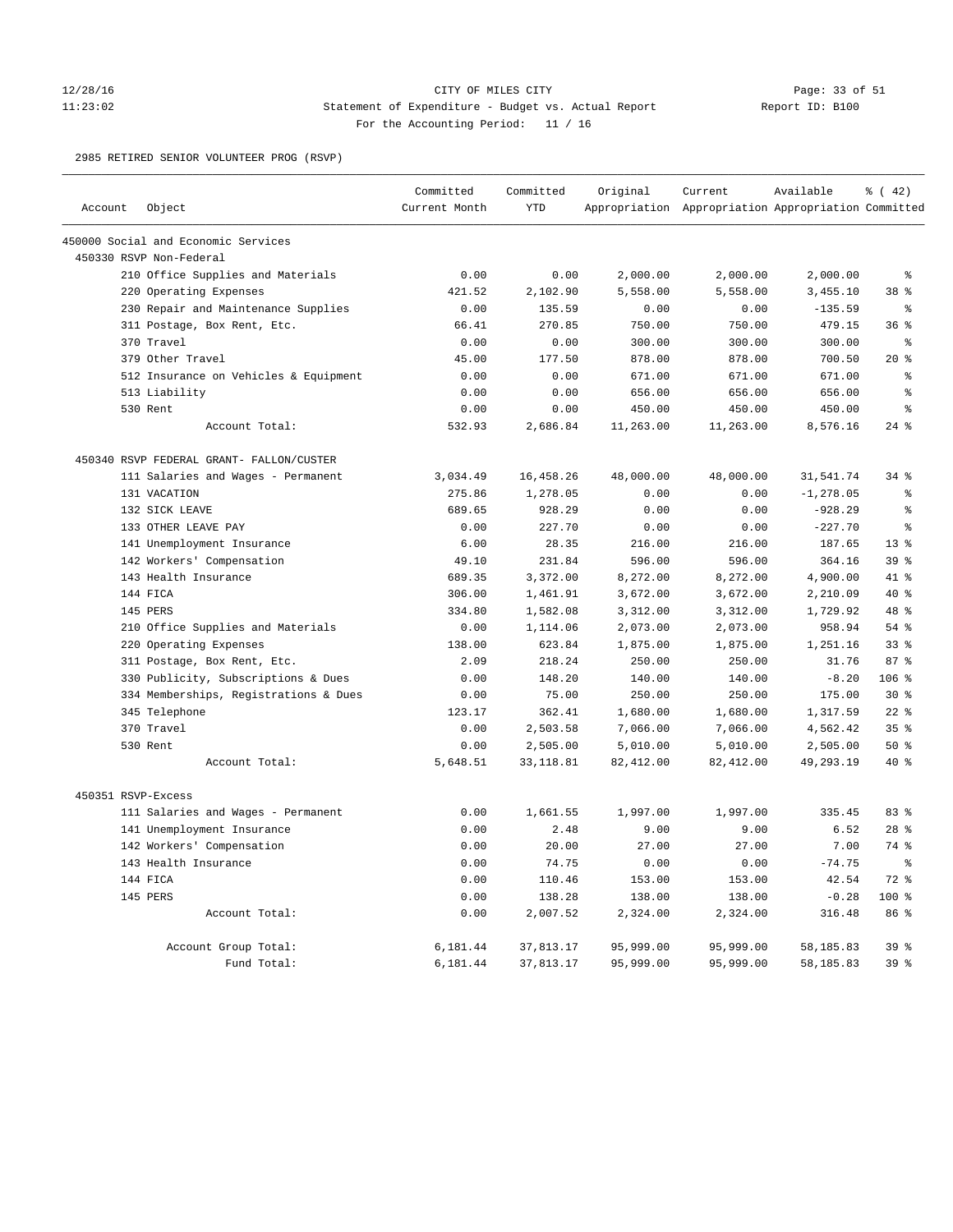## 12/28/16 CITY OF MILES CITY Page: 34 of 51 11:23:02 Statement of Expenditure - Budget vs. Actual Report Report ID: B100 For the Accounting Period: 11 / 16

## 3670 SID 211

| Object<br>Account                  | Committed<br>Current Month | Committed<br>YTD | Original<br>Appropriation | Current  | Available<br>Appropriation Appropriation Committed | $\frac{1}{6}$ ( 42) |
|------------------------------------|----------------------------|------------------|---------------------------|----------|----------------------------------------------------|---------------------|
| 490000 DEBT SERVICE                |                            |                  |                           |          |                                                    |                     |
| 490500 Other Debt Service Payments |                            |                  |                           |          |                                                    |                     |
| 643 Principal- SID 211             | 0.00                       | 1,829.29         | 3,667,00                  | 3,667.00 | 1,837.71                                           | $50*$               |
| 644 Interest- SID 211              | 0.00                       | 446.89           | 884.00                    | 884.00   | 437.11                                             | $51$ $\frac{6}{3}$  |
| Account Total:                     | 0.00                       | 2,276.18         | 4,551.00                  | 4,551.00 | 2, 274, 82                                         | $50*$               |
| Account Group Total:               | 0.00                       | 2,276.18         | 4,551.00                  | 4,551.00 | 2, 274, 82                                         | $50*$               |
| Fund Total:                        | 0.00                       | 2,276.18         | 4,551.00                  | 4,551.00 | 2, 274, 82                                         | $50*$               |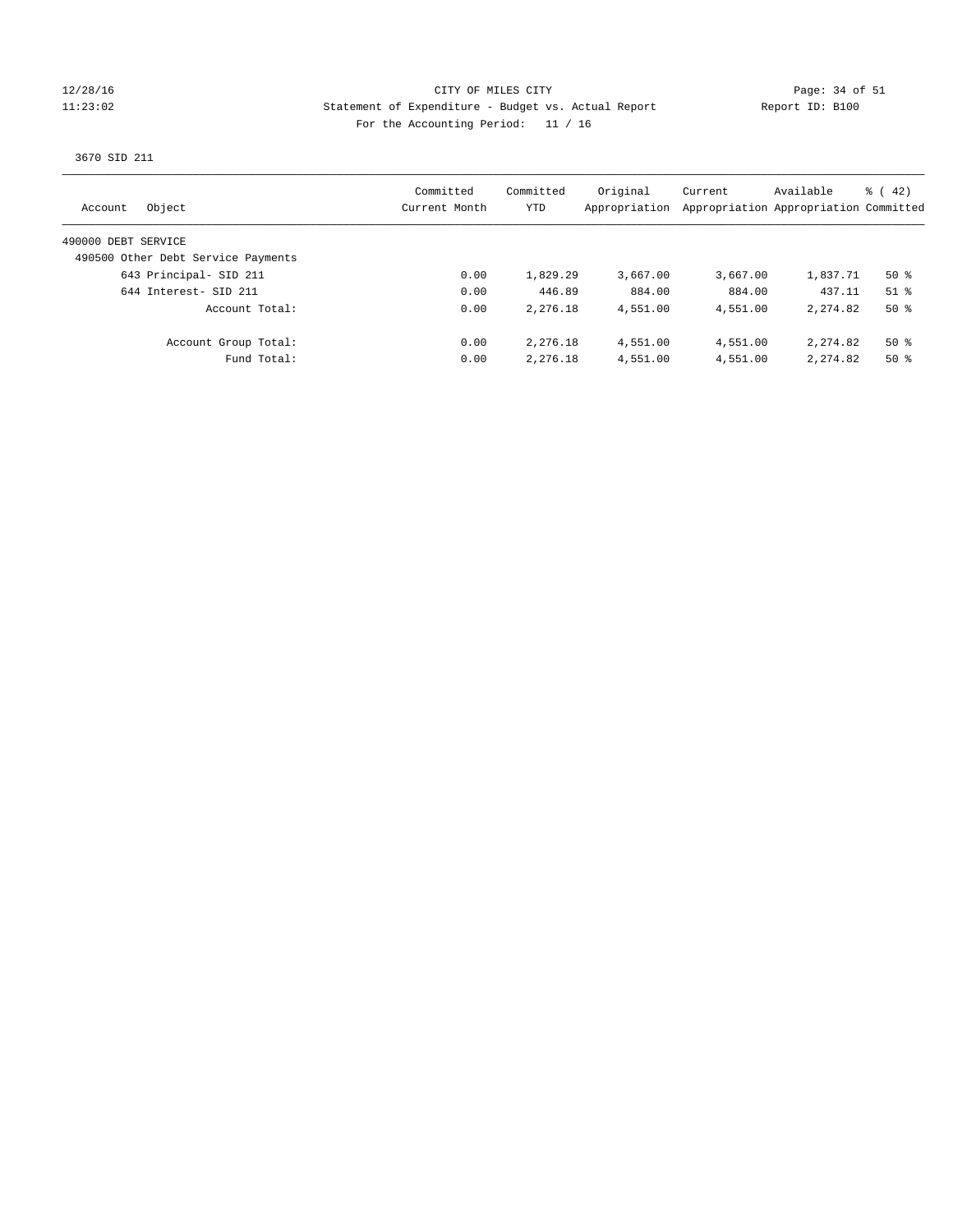# 12/28/16 Page: 35 of 51 11:23:02 Statement of Expenditure - Budget vs. Actual Report Report ID: B100 For the Accounting Period: 11 / 16

4000 General Fund Capitol Improvement Fund

| Object<br>Account               | Committed<br>Current Month | Committed<br>YTD | Original<br>Appropriation | Current<br>Appropriation Appropriation Committed | Available | $\frac{1}{6}$ ( 42) |
|---------------------------------|----------------------------|------------------|---------------------------|--------------------------------------------------|-----------|---------------------|
| 410000 GENERAL GOVERNMENT       |                            |                  |                           |                                                  |           |                     |
| 410100 Legislative Services(02) |                            |                  |                           |                                                  |           |                     |
| 940 Machinery &<br>Equipment    | 0.00                       | 0.00             | 40,000.00                 | 40,000.00                                        | 40,000.00 | ⊱                   |
| Account Total:                  | 0.00                       | 0.00             | 40,000.00                 | 40,000.00                                        | 40,000.00 | နွ                  |
| Account Group Total:            | 0.00                       | 0.00             | 40,000.00                 | 40,000.00                                        | 40,000.00 | နွ                  |
| Fund Total:                     | 0.00                       | 0.00             | 40,000.00                 | 40,000.00                                        | 40,000.00 | နွ                  |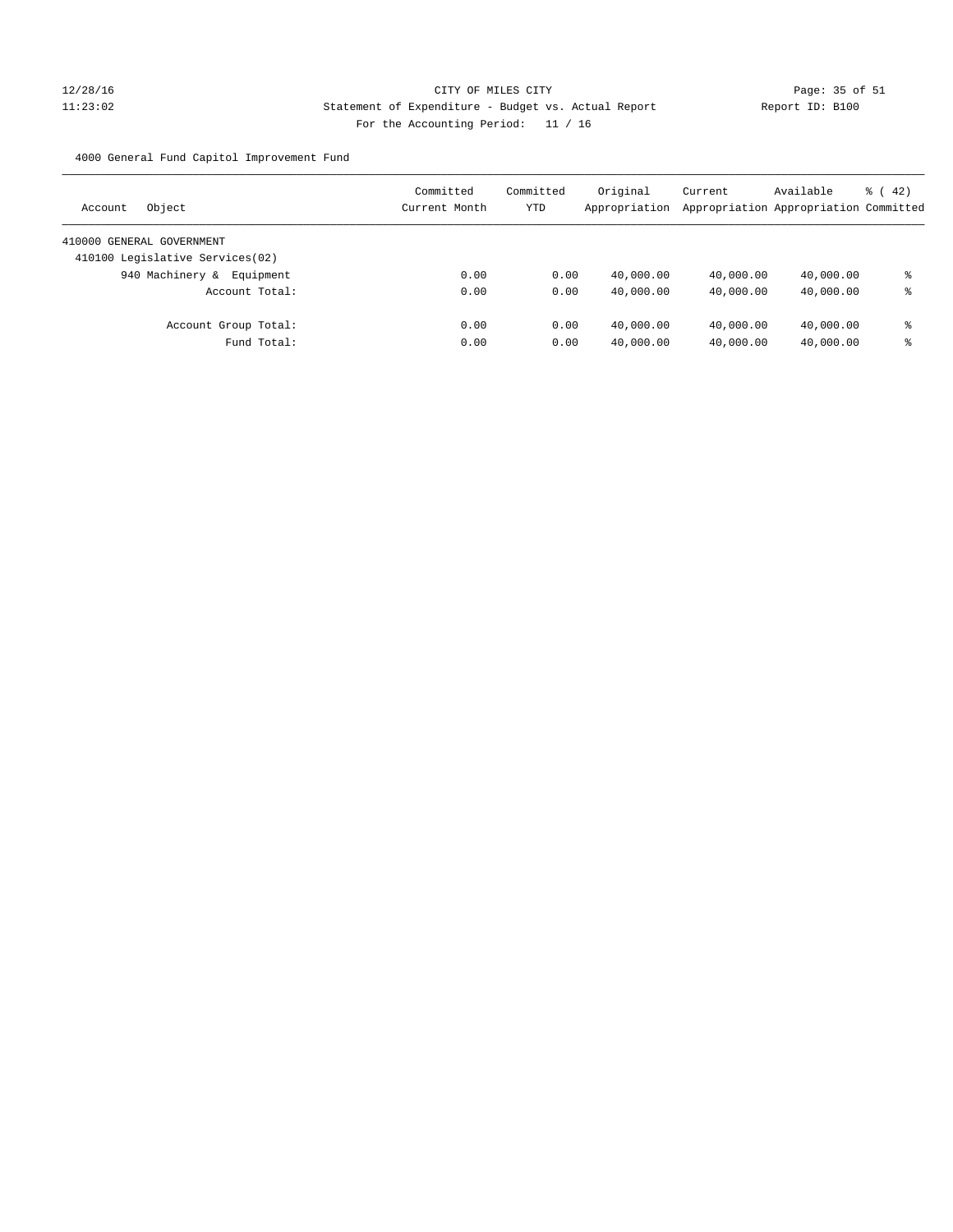# 12/28/16 Page: 36 of 51 11:23:02 Statement of Expenditure - Budget vs. Actual Report Report ID: B100 For the Accounting Period: 11 / 16

4050 Ambulance Capital Improvement Fund

| Object<br>Account                           | Committed<br>Current Month | Committed<br>YTD | Original<br>Appropriation | Current   | Available<br>Appropriation Appropriation Committed | $\frac{1}{6}$ ( 42) |
|---------------------------------------------|----------------------------|------------------|---------------------------|-----------|----------------------------------------------------|---------------------|
| 420000 PUBLIC SAFETY                        |                            |                  |                           |           |                                                    |                     |
| 420730 Emergency Medical Services-Ambulance |                            |                  |                           |           |                                                    |                     |
| 940 Machinery &<br>Equipment                | 0.00                       | 0.00             | 13,779.00                 | 13,779.00 | 13,779.00                                          | ి                   |
| Account Total:                              | 0.00                       | 0.00             | 13,779.00                 | 13,779.00 | 13,779.00                                          | နွ                  |
| Account Group Total:                        | 0.00                       | 0.00             | 13,779.00                 | 13,779.00 | 13,779.00                                          | နွ                  |
| Fund Total:                                 | 0.00                       | 0.00             | 13,779.00                 | 13,779.00 | 13,779.00                                          | ి                   |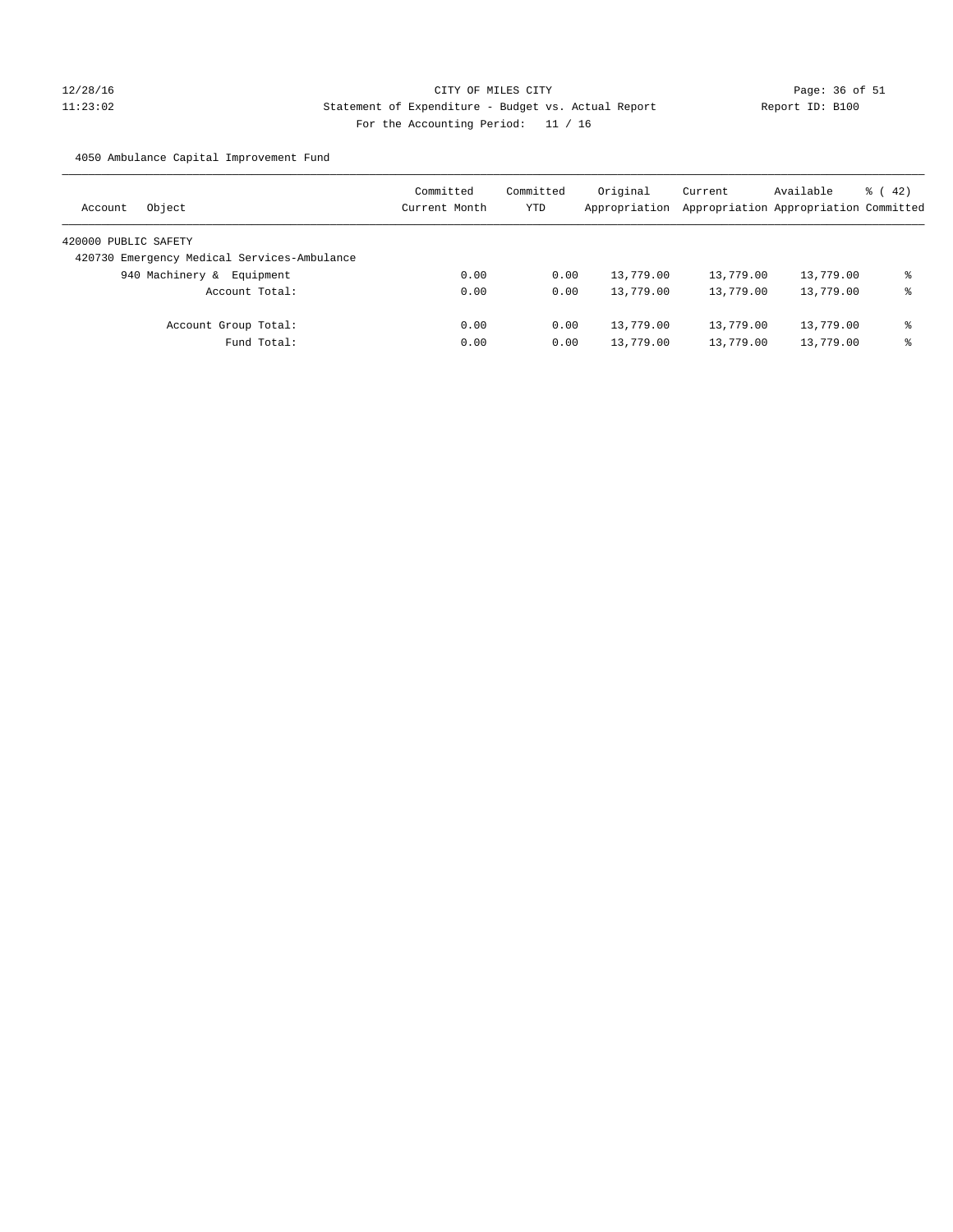# 12/28/16 Page: 37 of 51 11:23:02 Statement of Expenditure - Budget vs. Actual Report Report ID: B100 For the Accounting Period: 11 / 16

4056 Airport- Capital Improvement Plan

| Object<br>Account                   | Committed<br>Current Month | Committed<br>YTD | Original<br>Appropriation | Current<br>Appropriation Appropriation Committed | Available | $\frac{1}{6}$ ( 42) |
|-------------------------------------|----------------------------|------------------|---------------------------|--------------------------------------------------|-----------|---------------------|
| 430000 Public Works                 |                            |                  |                           |                                                  |           |                     |
| 430300 Airport (87)                 |                            |                  |                           |                                                  |           |                     |
| 230 Repair and Maintenance Supplies | 0.00                       | 0.00             | 1,000.00                  | 1,000.00                                         | 1,000.00  | ి                   |
| 360 Contr R & M                     | 0.00                       | 0.00             | 50,000.00                 | 50,000.00                                        | 50,000.00 | နွ                  |
| Account Total:                      | 0.00                       | 0.00             | 51,000.00                 | 51,000.00                                        | 51,000.00 | ి                   |
| Account Group Total:                | 0.00                       | 0.00             | 51,000.00                 | 51,000.00                                        | 51,000.00 | ៖                   |
| Fund Total:                         | 0.00                       | 0.00             | 51,000.00                 | 51,000.00                                        | 51,000.00 | ႜ                   |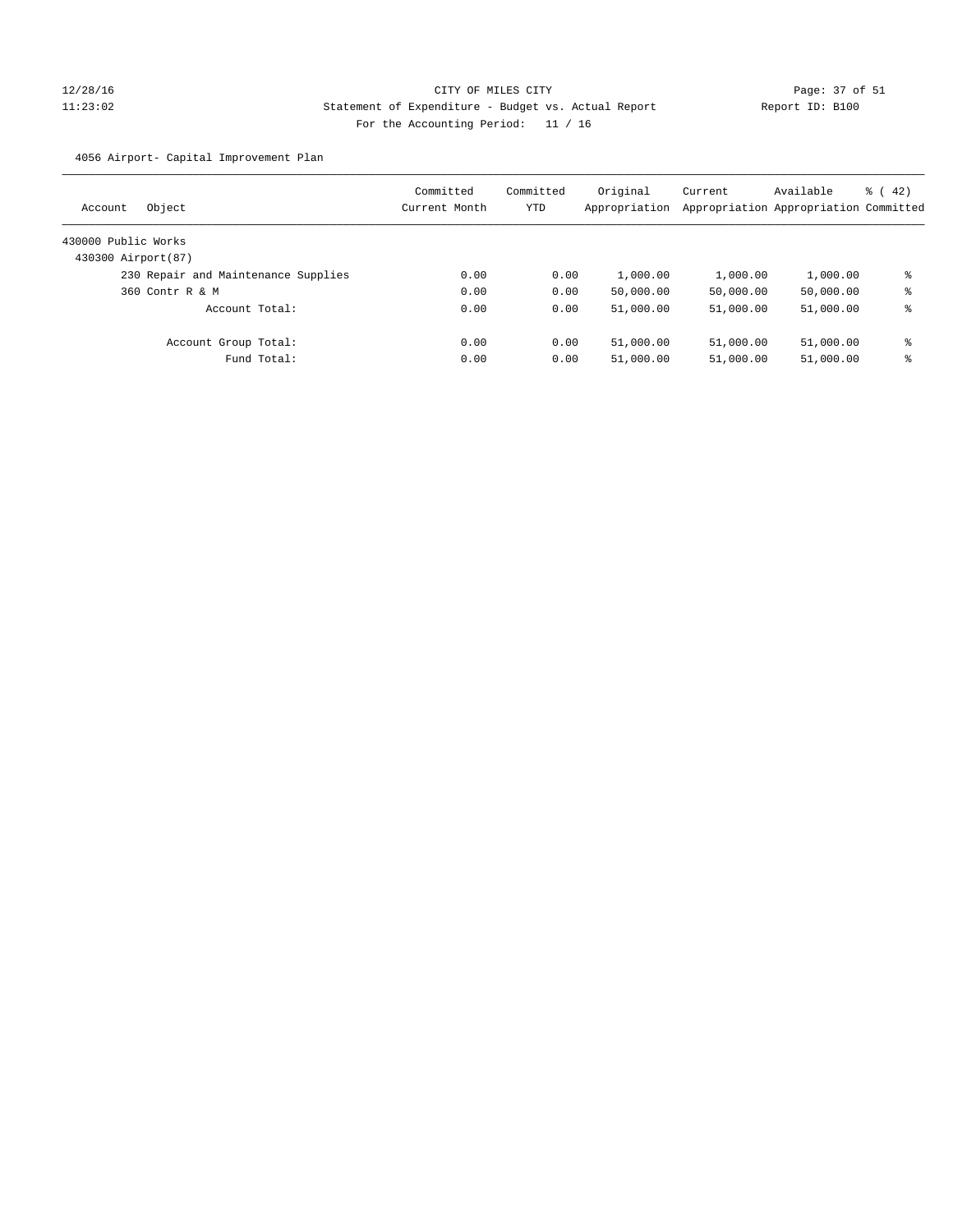# 12/28/16 CITY OF MILES CITY Page: 38 of 51 11:23:02 Statement of Expenditure - Budget vs. Actual Report Report ID: B100 For the Accounting Period: 11 / 16

4060 CAPITAL IMPROV-PUBLIC WORKS

| Object<br>Account            | Committed<br>Current Month | Committed<br>YTD | Original<br>Appropriation | Current   | Available<br>Appropriation Appropriation Committed | $\frac{1}{6}$ ( 42) |
|------------------------------|----------------------------|------------------|---------------------------|-----------|----------------------------------------------------|---------------------|
| 430000 Public Works          |                            |                  |                           |           |                                                    |                     |
| 430233 Roadway/Re-surfacing  |                            |                  |                           |           |                                                    |                     |
| 940 Machinery &<br>Equipment | 0.00                       | 0.00             | 75,000.00                 | 75,000.00 | 75,000.00                                          | ి                   |
| Account Total:               | 0.00                       | 0.00             | 75,000.00                 | 75,000.00 | 75,000.00                                          | ႜ                   |
| Account Group Total:         | 0.00                       | 0.00             | 75,000.00                 | 75,000.00 | 75,000.00                                          | နွ                  |
| Fund Total:                  | 0.00                       | 0.00             | 75,000.00                 | 75,000.00 | 75,000.00                                          | ి                   |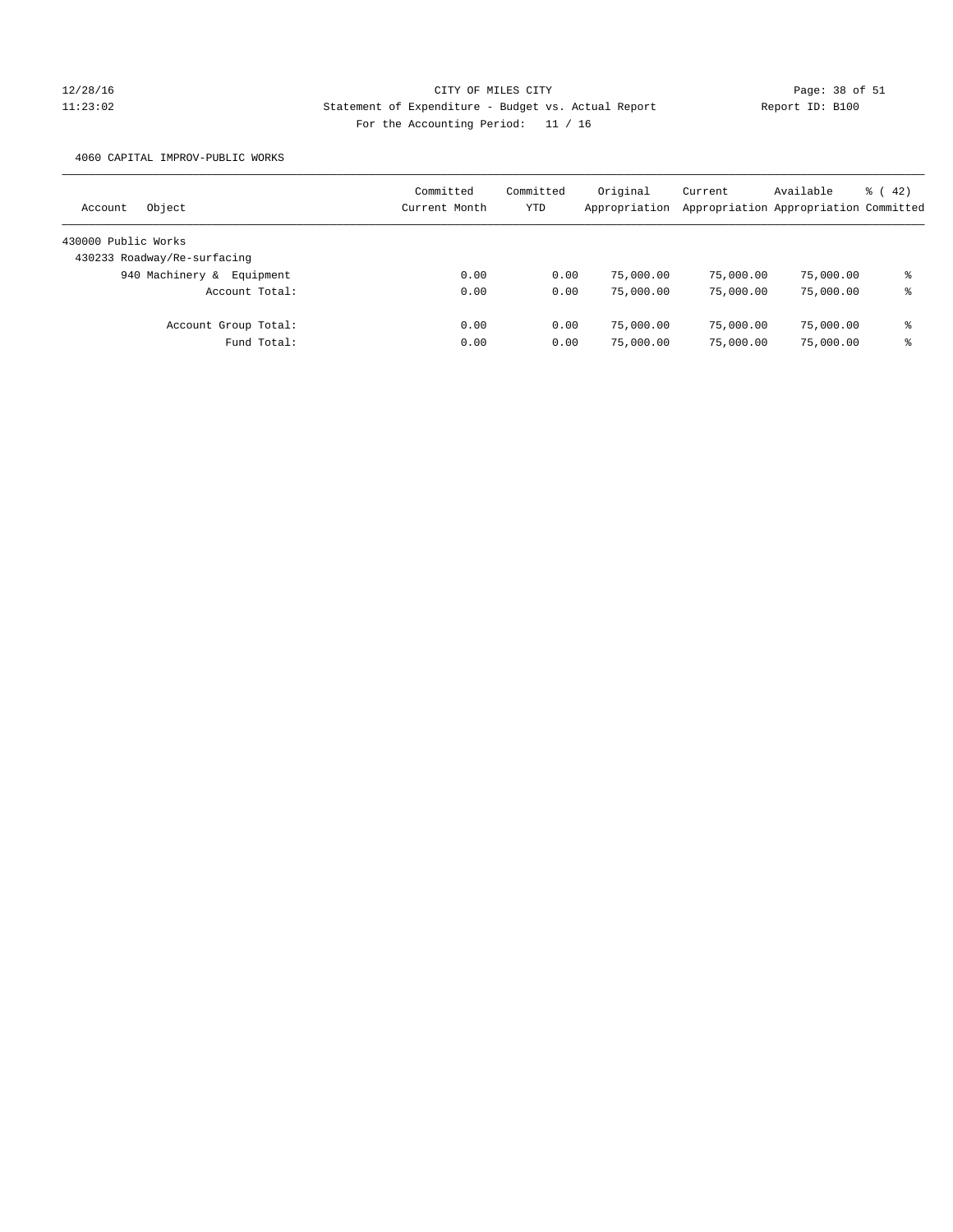# 12/28/16 Page: 39 of 51 11:23:02 Statement of Expenditure - Budget vs. Actual Report Report ID: B100 For the Accounting Period: 11 / 16

| Account             | Object                                        | Committed<br>Current Month | Committed<br>YTD | Original   | Current<br>Appropriation Appropriation Appropriation Committed | Available   | $\frac{1}{6}$ ( 42)      |
|---------------------|-----------------------------------------------|----------------------------|------------------|------------|----------------------------------------------------------------|-------------|--------------------------|
| 430000 Public Works |                                               |                            |                  |            |                                                                |             |                          |
|                     | 430510 Water Administration (25)              |                            |                  |            |                                                                |             |                          |
|                     | 111 Salaries and Wages - Permanent            | 2,156.24                   | 9,736.75         | 25,762.00  | 25,762.00                                                      | 16,025.25   | 38 <sup>8</sup>          |
|                     | 121 OVERTIME-PERMANENT                        | 0.00                       | 0.00             | 250.00     | 250.00                                                         | 250.00      | နွ                       |
|                     | 131 VACATION                                  | 100.72                     | 1,001.72         | 1,500.00   | 1,500.00                                                       | 498.28      | 67%                      |
|                     | 132 SICK LEAVE                                | 86.48                      | 254.22           | 1,000.00   | 1,000.00                                                       | 745.78      | 25%                      |
|                     | 141 Unemployment Insurance                    | 3.51                       | 16.59            | 39.00      | 39.00                                                          | 22.41       | $43$ %                   |
|                     | 142 Workers' Compensation                     | 28.75                      | 135.54           | 312.00     | 312.00                                                         | 176.46      | 43%                      |
|                     | 143 Health Insurance                          | 362.05                     | 1,793.29         | 4,136.00   | 4,136.00                                                       | 2,342.71    | 43%                      |
|                     | 144 FICA                                      | 178.00                     | 840.26           | 1,985.00   | 1,985.00                                                       | 1,144.74    | $42$ %                   |
|                     | 145 PERS                                      | 130.29                     | 580.86           | 2,171.00   | 2,171.00                                                       | 1,590.14    | 27%                      |
|                     | 196 CLOTHING ALLOTMENT                        | 0.00                       | 75.00            | 150.00     | 150.00                                                         | 75.00       | 50%                      |
|                     | 210 Office Supplies and Materials             | 0.00                       | 74.88            | 2,000.00   | 2,000.00                                                       | 1,925.12    | 4%                       |
|                     | 214 Small Items of Equipment                  | 0.00                       | 136.34           | 3,000.00   | 3,000.00                                                       | 2,863.66    | 5 <sup>8</sup>           |
|                     | 220 Operating Expenses                        | 189.81                     | 977.34           | 2,200.00   | 2,200.00                                                       | 1,222.66    | 44 %                     |
|                     | 230 Repair and Maintenance Supplies           | 0.00                       | 0.00             | 500.00     | 500.00                                                         | 500.00      | $\epsilon$               |
|                     | 311 Postage, Box Rent, Etc.                   | 562.18                     | 2,867.46         | 10,000.00  | 10,000.00                                                      | 7,132.54    | 29%                      |
|                     | 320 Printing, Duplicating, Typing &           | 0.00                       | 68.54            | 2,300.00   | 2,300.00                                                       | 2,231.46    | 3 <sup>°</sup>           |
|                     | 330 Publicity, Subscriptions & Dues           | 204.67                     | 954.61           | 1,000.00   | 1,000.00                                                       | 45.39       | 95%                      |
|                     | 345 Telephone                                 | 45.97                      | 239.25           | 600.00     | 600.00                                                         | 360.75      | $40*$                    |
|                     | 347 Internet                                  | 11.89                      | 68.85            | 200.00     | 200.00                                                         | 131.15      | $34$ $%$                 |
|                     | 350 Professional Services                     | 5.36                       | 2,309.57         | 2,500.00   | 2,500.00                                                       | 190.43      | $92$ $%$                 |
|                     | 360 Contr R & M                               | 136.78                     | 7,396.22         | 8,099.00   | 8,099.00                                                       | 702.78      | $91$ %                   |
|                     | 370 Travel                                    | 0.00                       | 0.00             | 500.00     | 500.00                                                         | 500.00      | $\epsilon$               |
|                     | 380 Training Services                         | 0.00                       | 0.00             | 500.00     | 500.00                                                         | 500.00      | $\epsilon$               |
|                     | 382 Books                                     | 0.00                       | 0.00             | 100.00     | 100.00                                                         | 100.00      | နွ                       |
|                     | 513 Liability                                 | 0.00                       | 12,289.86        | 4,412.00   | 4,412.00                                                       | $-7,877.86$ | $279$ $\frac{6}{5}$      |
|                     | 531 Building & Office Rental                  | 500.00                     | 2,500.00         | 6,000.00   | 6,000.00                                                       | 3,500.00    | $42$ %                   |
|                     | 810 Losses (Bad debt expense - Enterprise     | $-86.96$                   | 0.01             | 500.00     | 500.00                                                         | 499.99      | $\,{}^{\circ}\!\!\delta$ |
|                     | Account Total:                                | 4,615.74                   | 44, 317. 16      | 81,716.00  | 81,716.00                                                      | 37,398.84   | 54 %                     |
|                     | 430530 Water Source of Supply and Pumping(22) |                            |                  |            |                                                                |             |                          |
|                     | 111 Salaries and Wages - Permanent            | 18,940.68                  | 99,623.24        | 242,361.00 | 242,361.00                                                     | 142,737.76  | 41 %                     |
|                     | 121 OVERTIME-PERMANENT                        | 281.99                     | 4,606.52         | 16,709.00  | 16,709.00                                                      | 12,102.48   | $28$ %                   |
|                     | 131 VACATION                                  | 2,227.62                   | 8,834.44         | 15,773.00  | 15,773.00                                                      | 6,938.56    | 56%                      |
|                     | 132 SICK LEAVE                                | 609.70                     | 2,237.20         | 7,093.00   | 7,093.00                                                       | 4,855.80    | 32%                      |
|                     | 133 OTHER LEAVE PAY                           | 101.91                     | 1,143.87         | 4,090.00   | 4,090.00                                                       | 2,946.13    | $28$ %                   |
|                     | 134 HOLIDAY PAY                               | 780.76                     | 2,678.94         | 5,002.00   | 5,002.00                                                       | 2,323.06    | 54%                      |
|                     | 141 Unemployment Insurance                    | 34.45                      | 180.06           | 436.00     | 436.00                                                         | 255.94      | 41 %                     |
|                     | 142 Workers' Compensation                     | 1,400.92                   | 7,385.34         | 15,893.00  | 15,893.00                                                      | 8,507.66    | 46 %                     |
|                     | 143 Health Insurance                          | 3,862.14                   | 19,984.05        | 46,324.00  | 46,324.00                                                      | 26,339.95   | 43 %                     |
|                     | 144 FICA                                      | 1,639.41                   | 8,673.02         | 22,264.00  | 22,264.00                                                      | 13,590.98   | 39%                      |
|                     | 145 PERS                                      | 1,919.83                   | 9,756.91         | 24,359.00  | 24,359.00                                                      | 14,602.09   | 40 %                     |
|                     | 196 CLOTHING ALLOTMENT                        | 0.00                       | 840.00           | 840.00     | 840.00                                                         | 0.00        | 100 %                    |
|                     | 210 Office Supplies and Materials             | 0.00                       | 105.53           | 250.00     | 250.00                                                         | 144.47      | 42 %                     |
|                     | 214 Small Items of Equipment                  | 0.00                       | 1,534.00         | 5,950.00   | 5,950.00                                                       | 4,416.00    | 26%                      |
|                     | 220 Operating Expenses                        | 254.71                     | 703.58           | 2,000.00   | 2,000.00                                                       | 1,296.42    | 35%                      |
|                     | 222 Chemicals, Lab & Med Supplies             | 109.22                     | 109.22           | 150.00     | 150.00                                                         | 40.78       | 73 %                     |
|                     | 226 Clothing and Uniforms                     | 0.00                       | 83.80            | 500.00     | 500.00                                                         | 416.20      | $17$ %                   |
|                     | 230 Repair and Maintenance Supplies           | 104.47                     | 3,946.73         | 12,000.00  | 12,000.00                                                      | 8,053.27    | 33%                      |
|                     | 231 Gas, Oil, Diesel Fuel, Grease, etc.       | 75.60                      | 356.26           | 1,500.00   | 1,500.00                                                       | 1,143.74    | $24$ %                   |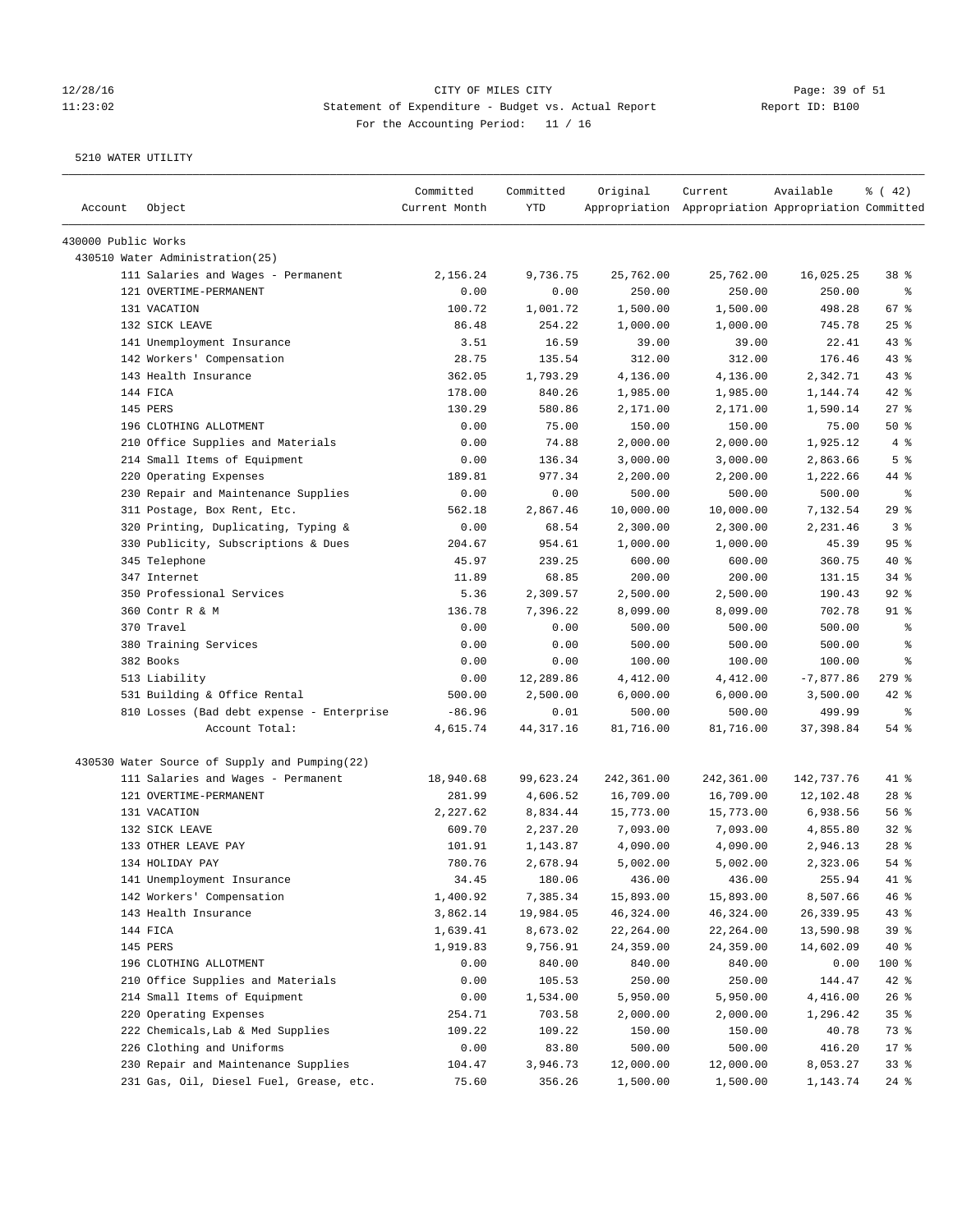# 12/28/16 Page: 40 of 51 11:23:02 Statement of Expenditure - Budget vs. Actual Report Report ID: B100 For the Accounting Period: 11 / 16

| Account | Object                                                              | Committed<br>Current Month | Committed<br>YTD   | Original                 | Current<br>Appropriation Appropriation Appropriation Committed | Available                | $\frac{1}{6}$ ( 42) |
|---------|---------------------------------------------------------------------|----------------------------|--------------------|--------------------------|----------------------------------------------------------------|--------------------------|---------------------|
|         | 241 Consumable Tools                                                | 0.00                       | 0.00               | 200.00                   | 200.00                                                         | 200.00                   | နွ                  |
|         | 311 Postage, Box Rent, Etc.                                         | 0.00                       | 0.00               | 50.00                    | 50.00                                                          | 50.00                    | ి                   |
|         | 330 Publicity, Subscriptions & Dues                                 | 0.00                       | 0.00               | 250.00                   | 250.00                                                         | 250.00                   | နွ                  |
|         | 334 Memberships, Registrations & Dues                               | 0.00                       | 0.00               | 400.00                   | 400.00                                                         | 400.00                   | ್ಠಿ                 |
|         | 341 Electric Utility Services                                       | 2,970.20                   | 29,991.50          | 55,000.00                | 55,000.00                                                      | 25,008.50                | 55%                 |
|         | 344 Gas Utility Service                                             | 271.85                     | 552.71             | 20,000.00                | 20,000.00                                                      | 19,447.29                | 3 <sup>°</sup>      |
|         | 345 Telephone                                                       | 75.08                      | 384.80             | 1,000.00                 | 1,000.00                                                       | 615.20                   | 38 <sup>8</sup>     |
|         | 346 Garbage Service                                                 | 0.00                       | 362.24             | 300.00                   | 300.00                                                         | $-62.24$                 | 121 %               |
|         | 347 Internet                                                        | 80.25                      | 401.25             | 1,000.00                 | 1,000.00                                                       | 598.75                   | $40*$               |
|         | 350 Professional Services                                           | 312.10                     | 312.10             | 500.00                   | 500.00                                                         | 187.90                   | 62 %                |
|         | 352 Wtr/Swr Lab Testing                                             | 0.00                       | 0.00               | 1,000.00                 | 1,000.00                                                       | 1,000.00                 | နွ                  |
|         | 357 Architectual, Engineering Serv Etc.                             | 0.00                       | 0.00               | 10,000.00                | 10,000.00                                                      | 10,000.00                | နွ                  |
|         | 360 Contr R & M                                                     | 23.50                      | 763.50             |                          |                                                                | 39,236.50                | 2 <sub>8</sub>      |
|         |                                                                     |                            |                    | 40,000.00                | 40,000.00                                                      |                          | 55%                 |
|         | 363 R&M Vehicles/Equip/Labor-PW<br>369 Other Repair and Maintenance | 16.49<br>0.00              | 1,646.11<br>0.00   | 3,000.00<br>2,000.00     | 3,000.00                                                       | 1,353.89<br>2,000.00     | ್ಠಿ                 |
|         | 370 Travel                                                          |                            |                    | 1,000.00                 | 2,000.00                                                       | 709.00                   | 29%                 |
|         |                                                                     | 291.00                     | 291.00             |                          | 1,000.00                                                       |                          |                     |
|         | 380 Training Services                                               | 0.00                       | 246.44             | 1,500.00                 | 1,500.00                                                       | 1,253.56                 | 16 <sup>°</sup>     |
|         | 382 Books                                                           | 0.00                       | 0.00               | 200.00                   | 200.00                                                         | 200.00                   | နွ                  |
|         | 400 BUILDING MATERIALS                                              | 0.00                       | 0.00               | 500.00<br>11,966.00      | 500.00                                                         | 500.00                   | ್ಠಿ                 |
|         | 511 Insurance on Buildings                                          | 0.00                       | 11,965.84          |                          | 11,966.00                                                      | 0.16                     | 100 %               |
|         | 512 Insurance on Vehicles & Equipment                               | 0.00                       | 292.31             | 293.00                   | 293.00                                                         | 0.69                     | $100$ %             |
|         | 940 Machinery & Equipment<br>Account Total:                         | 0.00<br>36, 383.88         | 0.00<br>219,992.51 | 130,000.00<br>703,653.00 | 130,000.00<br>703,653.00                                       | 130,000.00<br>483,660.49 | နွ<br>$31$ %        |
|         |                                                                     |                            |                    |                          |                                                                |                          |                     |
|         | 430540 Water Purification and Treatment                             |                            |                    |                          |                                                                |                          |                     |
|         | 210 Office Supplies and Materials                                   | 0.00                       | 33.90              | 200.00                   | 200.00                                                         | 166.10                   | $17*$               |
|         | 214 Small Items of Equipment                                        | 0.00                       | 6,570.81           | 13,700.00                | 13,700.00                                                      | 7,129.19                 | 48 %                |
|         | 220 Operating Expenses                                              | 172.53                     | 1,518.21           | 3,000.00                 | 3,000.00                                                       | 1,481.79                 | $51$ %              |
|         | 222 Chemicals, Lab & Med Supplies                                   | 13,549.04                  | 35, 328.63         | 58,350.00                | 58,350.00                                                      | 23,021.37                | 61 %                |
|         | 226 Clothing and Uniforms                                           | 0.00                       | 83.80              | 500.00                   | 500.00                                                         | 416.20                   | $17$ %              |
|         | 230 Repair and Maintenance Supplies                                 | 121.74                     | 585.08             | 9,500.00                 | 9,500.00                                                       | 8,914.92                 | 6 <sup>°</sup>      |
|         | 231 Gas, Oil, Diesel Fuel, Grease, etc.                             | 50.40                      | 237.52             | 1,000.00                 | 1,000.00                                                       | 762.48                   | $24$ %              |
|         | 241 Consumable Tools                                                | 0.00                       | 0.00               | 150.00                   | 150.00                                                         | 150.00                   | နွ                  |
|         | 311 Postage, Box Rent, Etc.                                         | 2.19                       | 22.90              | 150.00                   | 150.00                                                         | 127.10                   | 15 <sup>°</sup>     |
|         | 320 Printing, Duplicating, Typing &                                 | 0.00                       | 0.00               | 100.00                   | 100.00                                                         | 100.00                   | ್ಠಿ                 |
|         | 330 Publicity, Subscriptions & Dues                                 | 0.00                       | 0.00               | 400.00                   | 400.00                                                         | 400.00                   | ್ಠಿ                 |
|         | 334 Memberships, Registrations & Dues                               | 0.00                       | 0.00               | 450.00                   | 450.00                                                         | 450.00                   | ್ಠಿ                 |
|         | 352 Wtr/Swr Lab Testing                                             | 353.00                     | 1,322.00           | 10,000.00                | 10,000.00                                                      | 8,678.00                 | $13*$               |
|         | 357 Architectual, Engineering Serv Etc.                             | 0.00                       | 0.00               | 12,000.00                | 12,000.00                                                      | 12,000.00                | ိစ                  |
|         | 360 Contr R & M                                                     | 0.00                       | 106.00             | 6,000.00                 | 6,000.00                                                       | 5,894.00                 | $2$ $\approx$       |
|         | 369 Other Repair and Maintenance                                    | 0.00                       | 0.00               | 1,500.00                 | 1,500.00                                                       | 1,500.00                 | ိင                  |
|         | 370 Travel                                                          | 208.00                     | 208.00             | 1,500.00                 | 1,500.00                                                       | 1,292.00                 | 14 %                |
|         | 380 Training Services                                               | 0.00                       | 197.38             | 1,250.00                 | 1,250.00                                                       | 1,052.62                 | 16 <sup>°</sup>     |
|         | 382 Books                                                           | 0.00                       | 0.00               | 200.00                   | 200.00                                                         | 200.00                   | ိစ                  |
|         | 533 Machinery and Equipment Rental                                  | 0.00                       | 0.00               | 1,000.00                 | 1,000.00                                                       | 1,000.00                 | ိစ                  |
|         | 930 Improvements Other than Buildings                               | 0.00                       | 0.00               | 15,500.00                | 15,500.00                                                      | 15,500.00                | ိစ                  |
|         | Account Total:                                                      | 14,456.90                  | 46, 214. 23        | 136,450.00               | 136,450.00                                                     | 90,235.77                | 34 %                |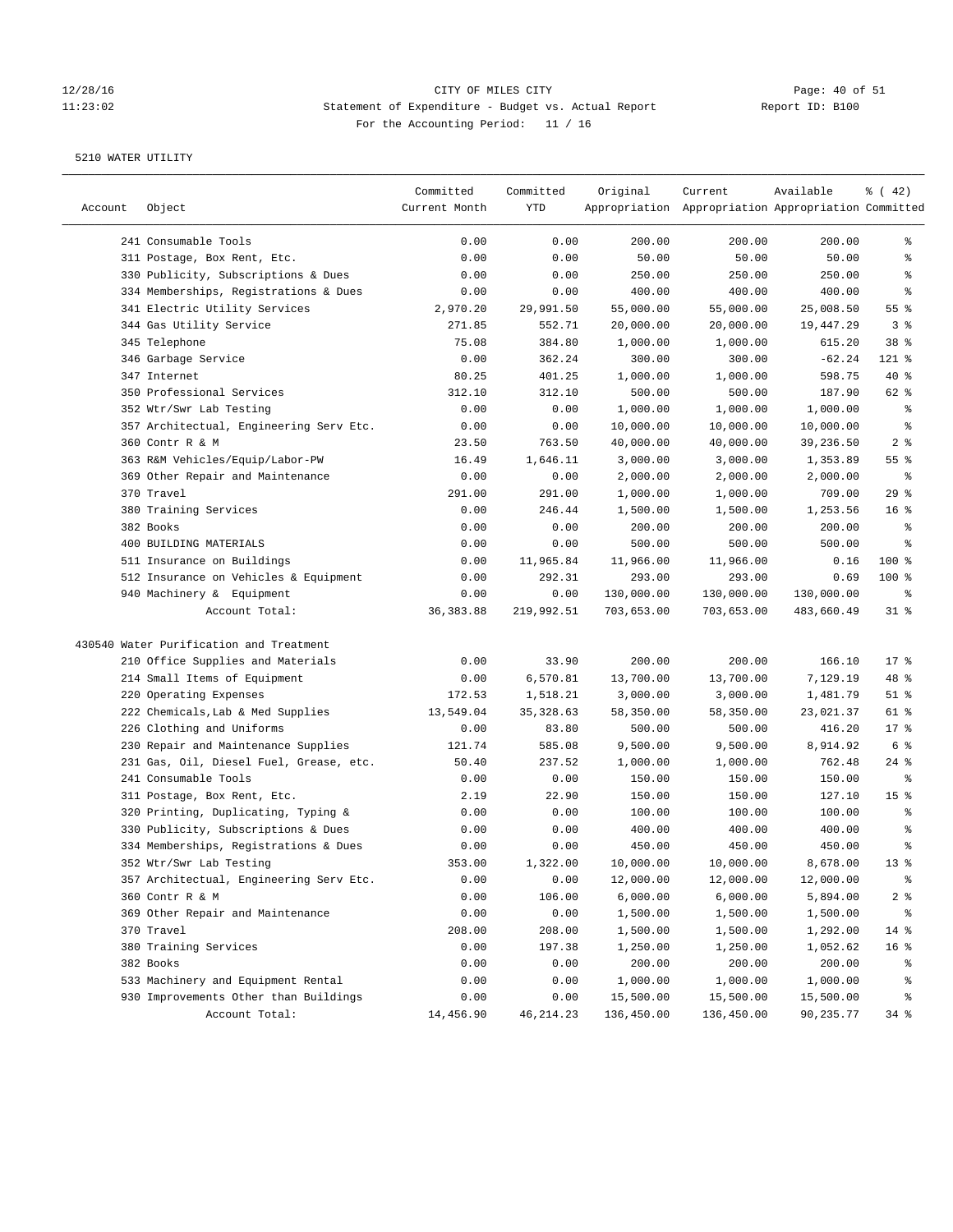### 12/28/16 CITY OF MILES CITY Page: 41 of 51 11:23:02 Statement of Expenditure - Budget vs. Actual Report Report ID: B100 For the Accounting Period: 11 / 16

| Account | Object                                                                          | Committed<br>Current Month | Committed<br>YTD      | Original                   | Current<br>Appropriation Appropriation Appropriation Committed | Available                 | $\frac{1}{6}$ ( 42)     |
|---------|---------------------------------------------------------------------------------|----------------------------|-----------------------|----------------------------|----------------------------------------------------------------|---------------------------|-------------------------|
|         | 430550 Transmission and Distribution(23)                                        |                            |                       |                            |                                                                |                           |                         |
|         | 111 Salaries and Wages - Permanent                                              | 12,041.20                  | 59,700.03             | 137,531.00                 | 137,531.00                                                     | 77,830.97                 | $43$ %                  |
|         | 121 OVERTIME-PERMANENT                                                          | 1,078.34                   | 3,927.84              | 10,599.00                  | 10,599.00                                                      | 6,671.16                  | 37%                     |
|         | 131 VACATION                                                                    | 644.18                     | 3,899.09              | 15,773.00                  | 15,773.00                                                      | 11,873.91                 | 25%                     |
|         | 132 SICK LEAVE                                                                  | 864.71                     | 2,092.40              | 7,093.00                   | 7,093.00                                                       | 5,000.60                  | 29%                     |
|         | 133 OTHER LEAVE PAY                                                             | 0.00                       | 37.89                 | 2,243.00                   | 2,243.00                                                       | 2,205.11                  | 2 <sup>°</sup>          |
|         | 134 HOLIDAY PAY                                                                 | 206.17                     | 1,697.63              | 4,558.00                   | 4,558.00                                                       | 2,860.37                  | 37%                     |
|         | 141 Unemployment Insurance                                                      | 22.28                      | 107.99                | 267.00                     | 267.00                                                         | 159.01                    | $40*$                   |
|         | 142 Workers' Compensation                                                       | 802.80                     | 3,882.46              | 9,573.00                   | 9,573.00                                                       | 5,690.54                  | $41$ %                  |
|         | 143 Health Insurance                                                            | 2,468.82                   | 12,530.04             | 29,615.00                  | 29,615.00                                                      | 17,084.96                 | $42$ %                  |
|         | 144 FICA                                                                        | 1,128.45                   | 5,470.83              | 13,602.00                  | 13,602.00                                                      | 8,131.17                  | $40*$                   |
|         | 145 PERS                                                                        | 1,241.65                   | 5,972.36              | 14,882.00                  | 14,882.00                                                      | 8,909.64                  | $40*$                   |
|         | 196 CLOTHING ALLOTMENT                                                          | 0.00                       | 577.50                | 650.00                     | 650.00                                                         | 72.50                     | 89 %                    |
|         | 210 Office Supplies and Materials                                               | 16.85                      | 16.85                 | 500.00                     | 500.00                                                         | 483.15                    | 3%                      |
|         | 214 Small Items of Equipment                                                    | 0.00                       | 0.00                  | 19,500.00                  | 19,500.00                                                      | 19,500.00                 | ್ಠಿ                     |
|         | 220 Operating Expenses                                                          | 457.52                     | 2,417.30              | 35,000.00                  | 35,000.00                                                      | 32,582.70                 | 7 %                     |
|         | 222 Chemicals, Lab & Med Supplies                                               | 0.00                       | 0.00                  | 200.00                     | 200.00                                                         | 200.00                    | ್ಠಿ                     |
|         |                                                                                 |                            |                       |                            |                                                                | 435.62                    |                         |
|         | 226 Clothing and Uniforms                                                       | 26.98<br>2,092.37          | 264.38                | 700.00                     | 700.00                                                         |                           | 38 <sup>8</sup><br>46 % |
|         | 230 Repair and Maintenance Supplies                                             |                            | 18,233.01<br>4,279.12 | 40,000.00                  | 40,000.00                                                      | 21,766.99                 |                         |
|         | 231 Gas, Oil, Diesel Fuel, Grease, etc.<br>233 Water/Sewer Main Replacement and | 1,089.83                   |                       | 10,000.00                  | 10,000.00<br>10,000.00                                         | 5,720.88                  | 43%<br>$23$ $%$         |
|         |                                                                                 | 2,318.40                   | 2,318.40              | 10,000.00                  |                                                                | 7,681.60                  |                         |
|         | 234 Hydrant/Manhole Replacement, Valves                                         | 17,508.53                  | 35,658.47             | 45,000.00                  | 45,000.00                                                      | 9,341.53                  | 79 %                    |
|         | 235 Curb Stop Replacement                                                       | 1,656.43                   | 9,223.51              | 18,000.00                  | 18,000.00                                                      | 8,776.49                  | $51$ %                  |
|         | 241 Consumable Tools                                                            | 0.00                       | 0.00                  | 200.00                     | 200.00                                                         | 200.00                    | နွ                      |
|         | 311 Postage, Box Rent, Etc.                                                     | 0.00                       | 2.62                  | 100.00                     | 100.00                                                         | 97.38                     | 3%                      |
|         | 320 Printing, Duplicating, Typing &                                             | 0.00                       | 0.00                  | 100.00                     | 100.00                                                         | 100.00                    | ್ಠಿ                     |
|         | 330 Publicity, Subscriptions & Dues                                             | 0.00                       | 0.00                  | 250.00                     | 250.00                                                         | 250.00                    | ి                       |
|         | 334 Memberships, Registrations & Dues                                           | 0.00                       | 125.00                | 325.00                     | 325.00                                                         | 200.00                    | 38 <sup>8</sup>         |
|         | 341 Electric Utility Services                                                   | 14.72                      | 174.62                | 650.00                     | 650.00                                                         | 475.38                    | 27%                     |
|         | 344 Gas Utility Service                                                         | 10.59                      | 49.63                 | 450.00                     | 450.00                                                         | 400.37                    | $11$ %                  |
|         | 345 Telephone                                                                   | 45.35                      | 241.60                | 600.00                     | 600.00                                                         | 358.40                    | $40*$                   |
|         | 347 Internet                                                                    | 11.40                      | 57.00                 | 200.00                     | 200.00                                                         | 143.00                    | 29%                     |
|         | 350 Professional Services                                                       | 226.98                     | 716.29                | 8,400.00                   | 8,400.00                                                       | 7,683.71                  | 9 %                     |
|         | 357 Architectual, Engineering Serv Etc.                                         | 0.00                       | 97.00                 | 70,000.00                  | 70,000.00                                                      | 69,903.00                 | ್ಠಿ                     |
|         | 360 Contr R & M                                                                 | 144.24                     | 2,188.20              | 18,500.00                  | 18,500.00                                                      | 16, 311.80                | $12$ %                  |
|         | 363 R&M Vehicles/Equip/Labor-PW                                                 | 1,369.20                   | 13,824.78             | 29,000.00                  | 29,000.00                                                      | 15, 175. 22               | 48 %                    |
|         | 369 Other Repair and Maintenance                                                | 0.00                       | 0.00                  | 1,000.00                   | 1,000.00                                                       | 1,000.00                  | ್ಠಿ                     |
|         | 370 Travel                                                                      | 0.00                       | 0.00                  | 750.00                     | 750.00                                                         | 750.00                    | ి                       |
|         | 380 Training Services                                                           | 143.61                     | 218.61                | 700.00                     | 700.00                                                         | 481.39                    | $31$ %                  |
|         | 382 Books                                                                       | 0.00                       | 0.00                  | 200.00                     | 200.00                                                         | 200.00                    | ್ಠಿ                     |
|         | 400 BUILDING MATERIALS                                                          | 0.00                       | 110.14                | 500.00                     | 500.00                                                         | 389.86                    | $22$ %                  |
|         | 511 Insurance on Buildings                                                      | 0.00                       | 2,998.30              | 2,999.00                   | 2,999.00                                                       | 0.70                      | 100 %                   |
|         | 512 Insurance on Vehicles & Equipment                                           | 0.00                       | 716.97                | 717.00                     | 717.00                                                         | 0.03                      | 100 %                   |
|         | 532 Land Rental                                                                 | 194.55                     | 371.41                | 1,500.00                   | 1,500.00                                                       | 1,128.59                  | $25$ %                  |
|         | 533 Machinery and Equipment Rental                                              | 0.00                       | 0.00                  | 1,000.00                   | 1,000.00                                                       | 1,000.00                  | ွေ                      |
|         | 940 Machinery & Equipment                                                       | 12,005.69                  | 31,263.40             | 2,005,000.00               | 2,005,000.00                                                   | 1,973,736.60              | 2 <sub>8</sub>          |
|         | Account Total:                                                                  | 59,831.84                  |                       | 225, 462.67 2, 568, 427.00 |                                                                | 2,568,427.00 2,342,964.33 | 9%                      |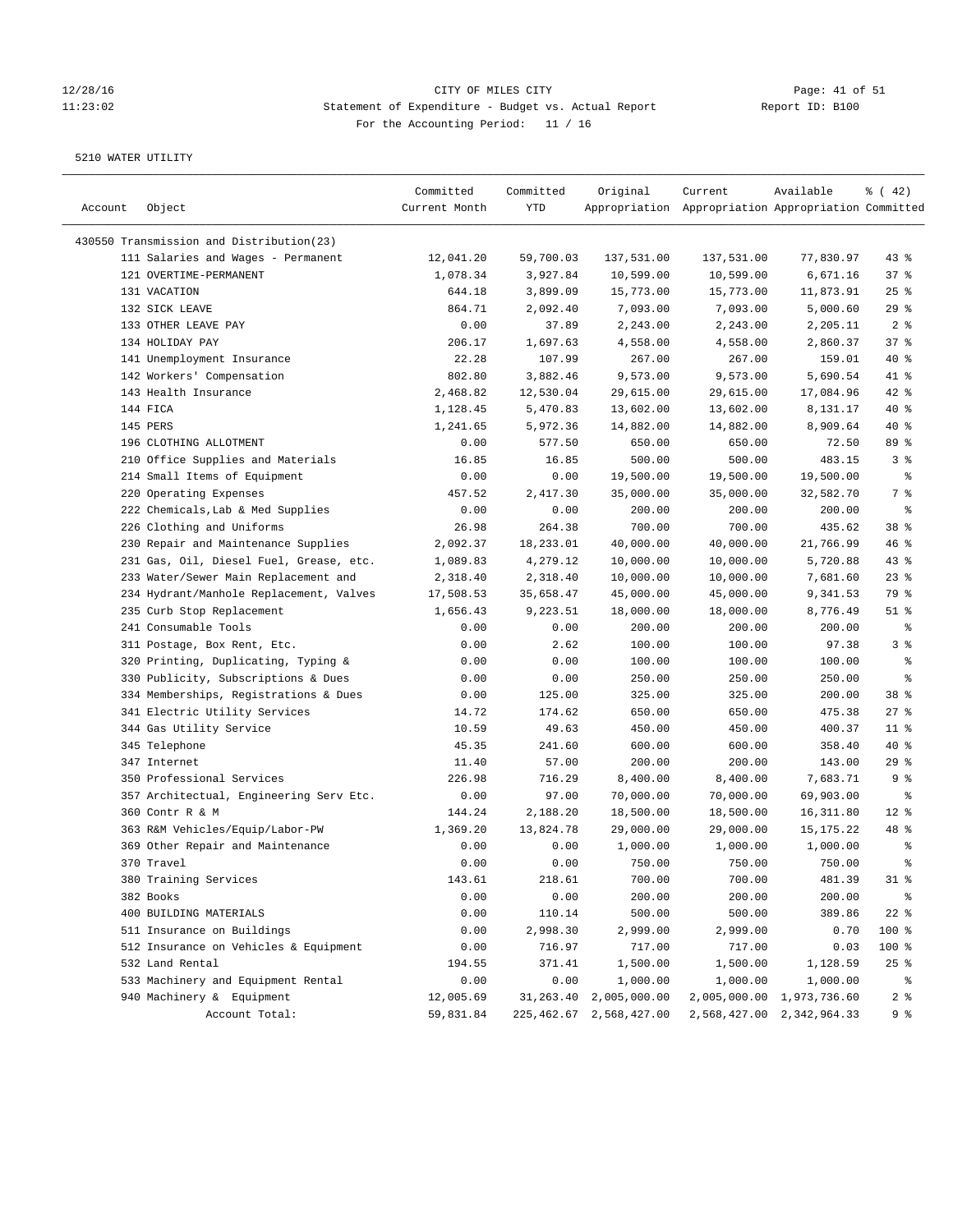### 12/28/16 CITY OF MILES CITY Page: 42 of 51 11:23:02 Statement of Expenditure - Budget vs. Actual Report Report ID: B100 For the Accounting Period: 11 / 16

| Account             | Object                                     | Committed<br>Current Month | Committed<br>YTD | Original                | Current<br>Appropriation Appropriation Appropriation Committed | Available                 | $\frac{1}{6}$ ( 42) |
|---------------------|--------------------------------------------|----------------------------|------------------|-------------------------|----------------------------------------------------------------|---------------------------|---------------------|
|                     | 430690 Sewer Lift Stations(32)             |                            |                  |                         |                                                                |                           |                     |
|                     | 360 Contr R & M                            | 0.00                       | 65.00            | 0.00                    | 0.00                                                           | $-65.00$                  | နွ                  |
|                     | Account Total:                             | 0.00                       | 65.00            | 0.00                    | 0.00                                                           | $-65.00$                  | る                   |
|                     | Account Group Total:                       | 115,288.36                 |                  | 536,051.57 3,490,246.00 |                                                                | 3,490,246.00 2,954,194.43 | 15 <sup>8</sup>     |
| 490000 DEBT SERVICE |                                            |                            |                  |                         |                                                                |                           |                     |
|                     | 490200 Revenue Bonds                       |                            |                  |                         |                                                                |                           |                     |
|                     | 611 Principal-NE Wtr Line Phase II         | 8,000.00                   | 8,000.00         | 16,000.00               | 16,000.00                                                      | 8,000.00                  | 50%                 |
|                     | 615 Principal-Northeast Water Ln \$2.2     | 31,000.00                  | 31,000.00        | 62,000.00               | 62,000.00                                                      | 31,000.00                 | 50%                 |
|                     | 616 Principal-Carbon Hill Water Tank \$2.2 | 30,000.00                  | 30,000.00        | 60,000.00               | 60,000.00                                                      | 30,000.00                 | 50%                 |
|                     | 617 Principal - NE Wtr Line \$500k         | 7,000.00                   | 7,000.00         | 14,000.00               | 14,000.00                                                      | 7,000.00                  | 50%                 |
|                     | 618 Principal-Carbon Hill \$500k           | 7,000.00                   | 7,000.00         | 14,000.00               | 14,000.00                                                      | 7,000.00                  | 50%                 |
|                     | 622 Interest-NE Wtr Line Phase II          | 858.75                     | 858.75           | 1,688.00                | 1,688.00                                                       | 829.25                    | $51$ $%$            |
|                     | 631 Interest - NE Wtr Line \$500k          | 5,651.25                   | 5,651.25         | 11,207.00               | 11,207.00                                                      | 5,555.75                  | 50%                 |
|                     | 632 Interest - Carbon Hill Wtr Tank \$500k | 5,651.25                   | 5,651.25         | 11,207.00               | 11,207.00                                                      | 5,555.75                  | 50%                 |
|                     | 634 Interest-Northeast Wtr Ln \$2.2        | 27,465.00                  | 27,465.00        | 54,465.00               | 54,465.00                                                      | 27,000.00                 | 50%                 |
|                     | 638 Interest-Carbon Hill Tank \$2.2        | 26,745.00                  | 26,745.00        | 53,040.00               | 53,040.00                                                      | 26,295.00                 | 50%                 |
|                     | Account Total:                             | 149, 371.25                | 149, 371.25      | 297,607.00              | 297,607.00                                                     | 148,235.75                | 50%                 |
|                     | Account Group Total:                       | 149, 371.25                | 149, 371.25      | 297,607.00              | 297,607.00                                                     | 148,235.75                | 50%                 |
|                     | 520000 OTHER FINANCING USES                |                            |                  |                         |                                                                |                           |                     |
|                     | 521000 Interfund Operating Transfers Out   |                            |                  |                         |                                                                |                           |                     |
|                     | 820 Transfers to Other Funds               | 5,456.00                   | 27,280.00        | 76,630.00               | 76,630.00                                                      | 49,350.00                 | 36%                 |
|                     | Account Total:                             | 5,456.00                   | 27,280.00        | 76,630.00               | 76,630.00                                                      | 49,350.00                 | 36%                 |
|                     | Account Group Total:                       | 5,456.00                   | 27,280.00        | 76,630.00               | 76,630.00                                                      | 49,350.00                 | 36%                 |
|                     | Fund Total:                                | 270, 115.61                | 712,702.82       | 3,864,483.00            | 3,864,483.00                                                   | 3,151,780.18              | 18 <sup>8</sup>     |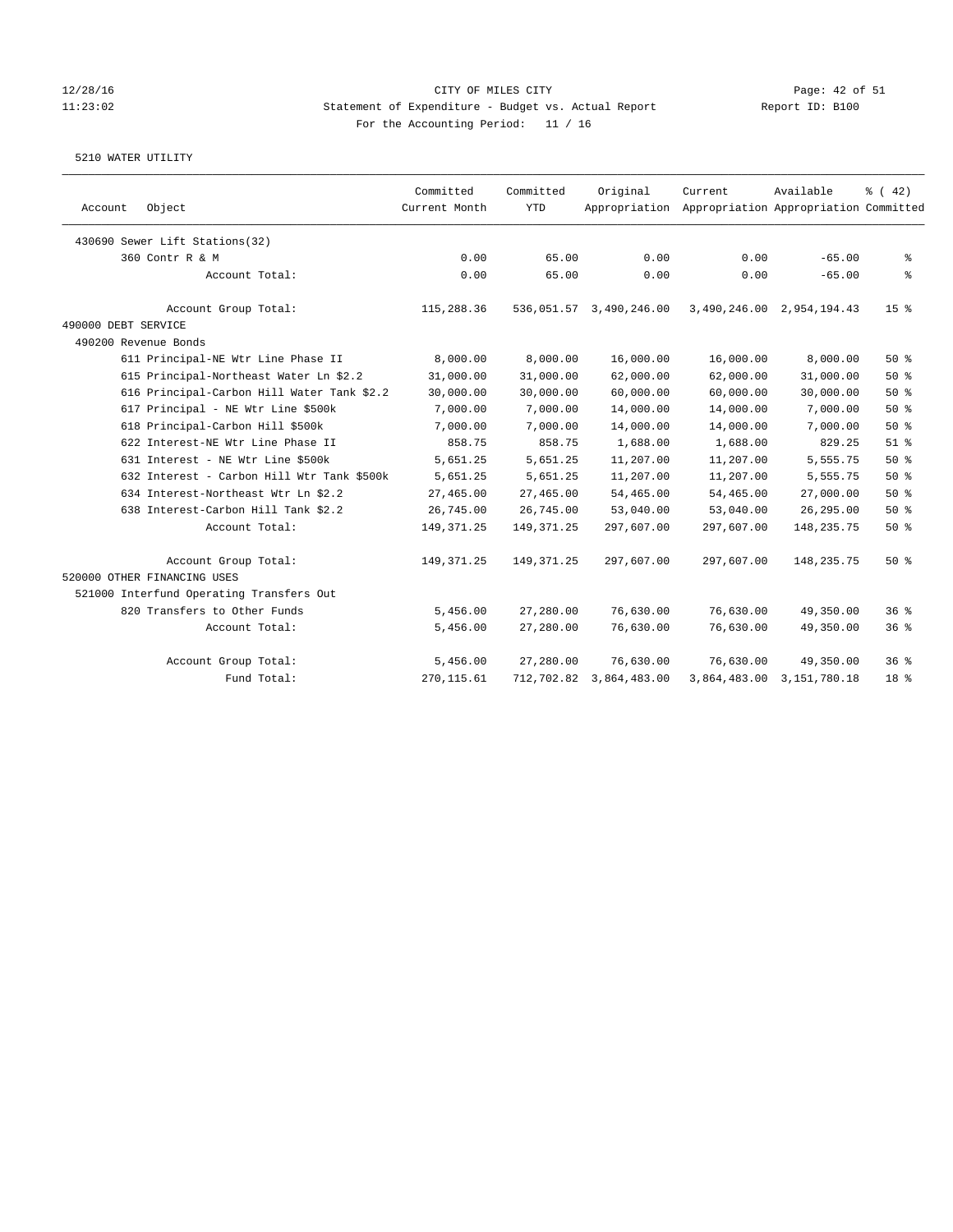# 12/28/16 Page: 43 of 51 11:23:02 Statement of Expenditure - Budget vs. Actual Report Report ID: B100 For the Accounting Period: 11 / 16

| Account             | Object                                       | Committed<br>Current Month | Committed<br><b>YTD</b> | Original   | Current<br>Appropriation Appropriation Appropriation Committed | Available    | $\frac{1}{6}$ ( 42) |
|---------------------|----------------------------------------------|----------------------------|-------------------------|------------|----------------------------------------------------------------|--------------|---------------------|
| 430000 Public Works |                                              |                            |                         |            |                                                                |              |                     |
|                     | 430300 Airport(87)                           |                            |                         |            |                                                                |              |                     |
|                     | 230 Repair and Maintenance Supplies          | 0.00                       | 1,339.50                | 0.00       | 0.00                                                           | $-1, 339.50$ | g,                  |
|                     | Account Total:                               | 0.00                       | 1,339.50                | 0.00       | 0.00                                                           | $-1, 339.50$ | g                   |
|                     | 430610 Sewer Administration(29)              |                            |                         |            |                                                                |              |                     |
|                     | 111 Salaries and Wages - Permanent           | 2,156.23                   | 9,735.44                | 25,800.00  | 25,800.00                                                      | 16,064.56    | 38 %                |
|                     | 121 OVERTIME-PERMANENT                       | 0.00                       | 0.00                    | 250.00     | 250.00                                                         | 250.00       | နွ                  |
|                     | 131 VACATION                                 | 100.72                     | 1,001.72                | 1,500.00   | 1,500.00                                                       | 498.28       | 67 %                |
|                     | 132 SICK LEAVE                               | 86.31                      | 253.21                  | 1,000.00   | 1,000.00                                                       | 746.79       | 25%                 |
|                     | 141 Unemployment Insurance                   | 3.52                       | 16.62                   | 39.00      | 39.00                                                          | 22.38        | $43$ %              |
|                     | 142 Workers' Compensation                    | 28.77                      | 135.59                  | 311.00     | 311.00                                                         | 175.41       | 44 %                |
|                     | 143 Health Insurance                         | 362.09                     | 1,793.00                | 4,136.00   | 4,136.00                                                       | 2,343.00     | 43%                 |
|                     | 144 FICA                                     | 177.99                     | 840.16                  | 1,979.00   | 1,979.00                                                       | 1,138.84     | 42 %                |
|                     | 145 PERS                                     | 130.30                     | 580.78                  | 2,139.00   | 2,139.00                                                       | 1,558.22     | 27%                 |
|                     | 196 CLOTHING ALLOTMENT                       | 0.00                       | 75.00                   | 138.00     | 138.00                                                         | 63.00        | $54$ $%$            |
|                     | 210 Office Supplies and Materials            | 0.00                       | 74.88                   | 2,000.00   | 2,000.00                                                       | 1,925.12     | 4%                  |
|                     | 214 Small Items of Equipment                 | 0.00                       | 136.34                  | 3,000.00   | 3,000.00                                                       | 2,863.66     | 5 <sup>8</sup>      |
|                     | 220 Operating Expenses                       | 189.81                     | 977.32                  | 2,200.00   | 2,200.00                                                       | 1,222.68     | 44 %                |
|                     | 230 Repair and Maintenance Supplies          | 0.00                       | 0.00                    | 500.00     | 500.00                                                         | 500.00       | $\epsilon$          |
|                     | 311 Postage, Box Rent, Etc.                  | 562.18                     | 2,867.44                | 10,000.00  | 10,000.00                                                      | 7,132.56     | 29%                 |
|                     | 320 Printing, Duplicating, Typing &          | 0.00                       | 68.53                   | 2,300.00   | 2,300.00                                                       | 2,231.47     | 3%                  |
|                     | 330 Publicity, Subscriptions & Dues          | 156.00                     | 905.92                  | 1,000.00   | 1,000.00                                                       | 94.08        | $91$ %              |
|                     | 345 Telephone                                | 45.95                      | 239.15                  | 600.00     | 600.00                                                         | 360.85       | $40*$               |
|                     | 347 Internet                                 | 19.51                      | 97.55                   | 200.00     | 200.00                                                         | 102.45       | 49 %                |
|                     | 350 Professional Services                    | 5.37                       | 2,309.56                | 2,500.00   | 2,500.00                                                       | 190.44       | $92$ %              |
|                     | 360 Contr R & M                              | 136.78                     | 7,396.23                | 8,099.00   | 8,099.00                                                       | 702.77       | $91$ %              |
|                     | 370 Travel                                   | 0.00                       | 0.00                    | 500.00     | 500.00                                                         | 500.00       | g,                  |
|                     | 380 Training Services                        | 0.00                       | 0.00                    | 500.00     | 500.00                                                         | 500.00       | $\epsilon$          |
|                     | 382 Books                                    | 0.00                       | 0.00                    | 100.00     | 100.00                                                         | 100.00       | $\epsilon$          |
|                     | 513 Liability                                | 0.00                       | 0.00                    | 5,037.00   | 5,037.00                                                       | 5,037.00     | နွ                  |
|                     | 531 Building & Office Rental                 | 333.33                     | 1,666.65                | 6,000.00   | 6,000.00                                                       | 4,333.35     | $28$ %              |
|                     | 540 Special Assessments                      | 0.00                       | 750.00                  | 4,000.00   | 4,000.00                                                       | 3,250.00     | 19 <sup>°</sup>     |
|                     | 810 Losses (Bad debt expense - Enterprise    | $-86.97$                   | $-0.01$                 | 500.00     | 500.00                                                         | 500.01       | ి                   |
|                     | Account Total:                               | 4,407.89                   | 31,921.08               | 86,328.00  | 86,328.00                                                      | 54,406.92    | 37%                 |
|                     | 430630 Sewer Collection and Transmission(31) |                            |                         |            |                                                                |              |                     |
|                     | 111 Salaries and Wages - Permanent           | 11,756.62                  | 58, 271.61              | 133,489.00 | 133,489.00                                                     | 75, 217, 39  | 44 %                |
|                     | 121 OVERTIME-PERMANENT                       | 1,077.70                   | 3,921.78                | 10,599.00  | 10,599.00                                                      | 6,677.22     | 37%                 |
|                     | 131 VACATION                                 | 612.06                     | 3,714.44                | 15,773.00  | 15,773.00                                                      | 12,058.56    | $24$ %              |
|                     | 132 SICK LEAVE                               | 843.98                     | 2,062.71                | 7,093.00   | 7,093.00                                                       | 5,030.29     | 29%                 |
|                     | 133 OTHER LEAVE PAY                          | 0.00                       | 37.89                   | 1,927.00   | 1,927.00                                                       | 1,889.11     | 2 <sup>8</sup>      |
|                     | 134 HOLIDAY PAY                              | 206.16                     | 1,697.61                | 4,558.00   | 4,558.00                                                       | 2,860.39     | 37%                 |
|                     | 141 Unemployment Insurance                   | 21.76                      | 105.56                  | 262.00     | 262.00                                                         | 156.44       | 40 %                |
|                     | 142 Workers' Compensation                    | 785.69                     | 3,797.19                | 9,349.00   | 9,349.00                                                       | 5,551.81     | 41 %                |
|                     | 143 Health Insurance                         | 2,427.39                   | 12,330.23               | 29,119.00  | 29,119.00                                                      | 16,788.77    | 42 %                |
|                     | 144 FICA                                     | 1,102.88                   | 5,345.60                | 13,268.00  | 13,268.00                                                      | 7,922.40     | 40 %                |
|                     | 145 PERS                                     | 1,213.36                   | 5,834.40                | 14,517.00  | 14,517.00                                                      | 8,682.60     | 40 %                |
|                     | 196 CLOTHING ALLOTMENT                       | 0.00                       | 570.00                  | 495.00     | 495.00                                                         | $-75.00$     | 115 %               |
|                     | 210 Office Supplies and Materials            | 16.84                      | 16.84                   | 350.00     | 350.00                                                         | 333.16       | 5 <sup>°</sup>      |
|                     | 214 Small Items of Equipment                 | 0.00                       | $-867.00$               | 18,750.00  | 18,750.00                                                      | 19,617.00    | $-5$ %              |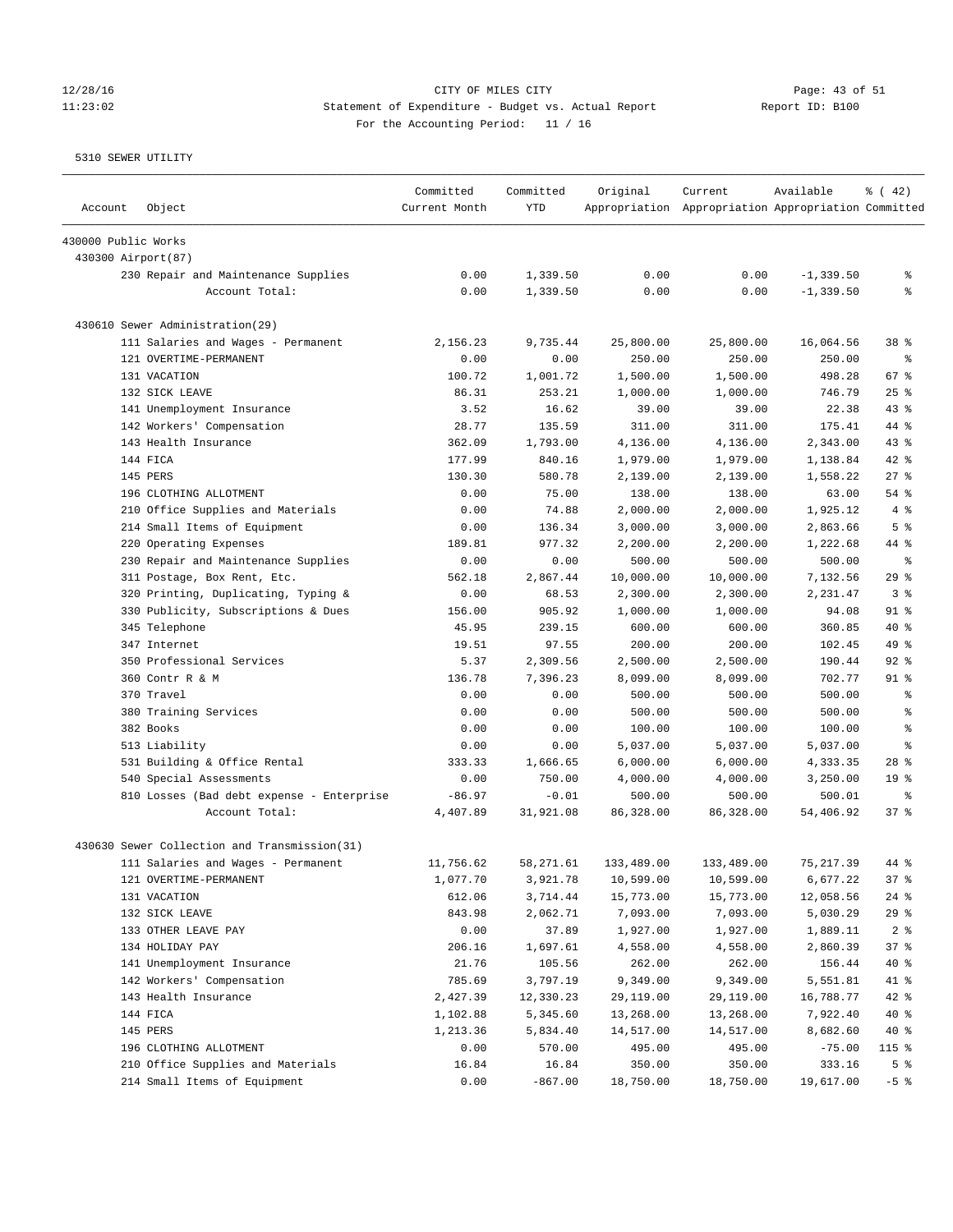# 12/28/16 Page: 44 of 51<br>
Statement of Expenditure - Budget vs. Actual Report Report ID: B100 11:23:02 Statement of Expenditure - Budget vs. Actual Report Report ID: B100 For the Accounting Period: 11 / 16

| Account | Object                                  | Committed<br>Current Month | Committed<br>YTD | Original   | Current<br>Appropriation Appropriation Appropriation Committed | Available  | $\frac{1}{6}$ ( 42) |
|---------|-----------------------------------------|----------------------------|------------------|------------|----------------------------------------------------------------|------------|---------------------|
|         | 220 Operating Expenses                  | 58.73                      | 990.16           | 2,600.00   | 2,600.00                                                       | 1,609.84   | 38 %                |
|         | 222 Chemicals, Lab & Med Supplies       | 0.00                       | 0.00             | 2,000.00   | 2,000.00                                                       | 2,000.00   | ႜ                   |
|         | 226 Clothing and Uniforms               | 26.98                      | 132.92           | 700.00     | 700.00                                                         | 567.08     | 19 <sup>°</sup>     |
|         | 230 Repair and Maintenance Supplies     | 14.27                      | 294.77           | 5,000.00   | 5,000.00                                                       | 4,705.23   | 6 %                 |
|         | 231 Gas, Oil, Diesel Fuel, Grease, etc. | 1,089.82                   | 4,279.10         | 10,000.00  | 10,000.00                                                      | 5,720.90   | $43$ %              |
|         | 233 Water/Sewer Main Replacement and    | 0.00                       | 882.99           | 5,000.00   | 5,000.00                                                       | 4,117.01   | 18 %                |
|         | 234 Hydrant/Manhole Replacement, Valves | 319.95                     | 169.95           | 10,000.00  | 10,000.00                                                      | 9,830.05   | 2 <sup>°</sup>      |
|         | 241 Consumable Tools                    | 0.00                       | 0.00             | 100.00     | 100.00                                                         | 100.00     | နွ                  |
|         | 311 Postage, Box Rent, Etc.             | 0.00                       | 4.90             | 50.00      | 50.00                                                          | 45.10      | $10*$               |
|         | 320 Printing, Duplicating, Typing &     | 0.00                       | 0.00             | 75.00      | 75.00                                                          | 75.00      | န့                  |
|         | 330 Publicity, Subscriptions & Dues     | 0.00                       | 0.00             | 125.00     | 125.00                                                         | 125.00     | န့                  |
|         | 334 Memberships, Registrations & Dues   | 0.00                       | 125.00           | 300.00     | 300.00                                                         | 175.00     | $42$ %              |
|         | 341 Electric Utility Services           | 14.72                      | 1,053.22         | 220.00     | 220.00                                                         | $-833.22$  | 479 %               |
|         | 344 Gas Utility Service                 | 10.59                      | 30.43            | 500.00     | 500.00                                                         | 469.57     | 6 %                 |
|         | 345 Telephone                           | 45.33                      | 241.54           | 550.00     | 550.00                                                         | 308.46     | 44 %                |
|         | 347 Internet                            | 11.40                      | 57.00            | 140.00     | 140.00                                                         | 83.00      | 41 %                |
|         | 350 Professional Services               | 226.98                     | 691.29           | 30,000.00  | 30,000.00                                                      | 29,308.71  | 2 <sup>°</sup>      |
|         | 357 Architectual, Engineering Serv Etc. | 0.00                       | 0.00             | 10,000.00  | 10,000.00                                                      | 10,000.00  | န့                  |
|         | 360 Contr R & M                         | 144.24                     | 721.20           | 8,000.00   | 8,000.00                                                       | 7,278.80   | 9%                  |
|         | 363 R&M Vehicles/Equip/Labor-PW         | 1,369.19                   | 12,960.77        | 29,000.00  | 29,000.00                                                      | 16,039.23  | $45$ %              |
|         | 369 Other Repair and Maintenance        | 0.00                       | 0.00             | 2,500.00   | 2,500.00                                                       | 2,500.00   | နွ                  |
|         | 370 Travel                              | 0.00                       | 0.00             | 500.00     | 500.00                                                         | 500.00     | န့                  |
|         | 380 Training Services                   | 143.61                     | 218.61           | 550.00     | 550.00                                                         | 331.39     | $40*$               |
|         | 382 Books                               | 0.00                       | 0.00             | 100.00     | 100.00                                                         | 100.00     | နွ                  |
|         | 400 BUILDING MATERIALS                  | 0.00                       | 92.66            | 400.00     | 400.00                                                         | 307.34     | $23$ %              |
|         | 512 Insurance on Vehicles & Equipment   | 0.00                       | 1,528.34         | 1,529.00   | 1,529.00                                                       | 0.66       | 100 %               |
|         | 513 Liability                           | 68.72                      | 68.72            | 5,000.00   | 5,000.00                                                       | 4,931.28   | 1 <sup>8</sup>      |
|         | 532 Land Rental                         | 0.00                       | 739.61           | 720.00     | 720.00                                                         | $-19.61$   | 103 %               |
|         | Account Total:                          | 23,608.97                  | 122, 122.04      | 385,208.00 | 385,208.00                                                     | 263,085.96 | $32$ $%$            |
|         |                                         |                            |                  |            |                                                                |            |                     |
|         | 430640 Sewer Treatment and Disposal(33) |                            |                  |            |                                                                |            |                     |
|         | 111 Salaries and Wages - Permanent      | 8,073.94                   | 42,467.75        | 104,289.00 | 104,289.00                                                     | 61,821.25  | 41 %                |
|         | 121 OVERTIME-PERMANENT                  | 111.20                     | 1,841.11         | 6,848.00   | 6,848.00                                                       | 5,006.89   | $27$ %              |
|         | 131 VACATION                            | 952.85                     | 3,877.84         | 6,309.00   | 6,309.00                                                       | 2,431.16   | 61 %                |
|         | 132 SICK LEAVE                          | 281.63                     | 946.40           | 2,810.00   | 2,810.00                                                       | 1,863.60   | 34%                 |
|         | 133 OTHER LEAVE PAY                     | 40.76                      | 457.53           | 4,090.00   | 4,090.00                                                       | 3,632.47   | $11$ %              |
|         | 134 HOLIDAY PAY                         | 312.23                     | 1,071.60         | 2,167.00   | 2,167.00                                                       | 1,095.40   | 49 %                |
|         | 141 Unemployment Insurance              | 14.65                      | 76.47            | 190.00     | 190.00                                                         | 113.53     | $40*$               |
|         | 142 Workers' Compensation               | 587.72                     | 3,117.15         | 7,027.00   | 7,027.00                                                       | 3,909.85   | 44 %                |
|         | 143 Health Insurance                    | 1,613.78                   | 8,477.25         | 18,861.00  | 18,861.00                                                      | 10,383.75  | 45 %                |
|         | 144 FICA                                | 700.85                     | 3,698.03         | 9,678.00   | 9,678.00                                                       | 5,979.97   | $38*$               |
|         | 145 PERS                                | 818.25                     | 4,155.22         | 10,589.00  | 10,589.00                                                      | 6,433.78   | 39 %                |
|         | 196 CLOTHING ALLOTMENT                  | 0.00                       | 351.00           | 351.00     | 351.00                                                         | 0.00       | 100 %               |
|         | 210 Office Supplies and Materials       | 0.00                       | 199.65           | 150.00     | 150.00                                                         | $-49.65$   | 133 %               |
|         | 214 Small Items of Equipment            | 0.00                       | 444.98           | 15,500.00  | 15,500.00                                                      | 15,055.02  | 3%                  |
|         | 220 Operating Expenses                  | 181.79                     | 1,167.41         | 7,000.00   | 7,000.00                                                       | 5,832.59   | $17$ %              |
|         | 222 Chemicals, Lab & Med Supplies       | 518.49                     | 3,275.14         | 7,000.00   | 7,000.00                                                       | 3,724.86   | 47 %                |
|         | 226 Clothing and Uniforms               | 0.00                       | 104.60           | 600.00     | 600.00                                                         | 495.40     | $17$ %              |
|         | 230 Repair and Maintenance Supplies     | 425.23                     | 4,111.18         | 12,000.00  | 12,000.00                                                      | 7,888.82   | 34%                 |
|         | 231 Gas, Oil, Diesel Fuel, Grease, etc. | 100.79                     | 500.53           | 2,000.00   | 2,000.00                                                       | 1,499.47   | 25%                 |
|         | 241 Consumable Tools                    | 0.00                       | 0.00             | 100.00     | 100.00                                                         | 100.00     | ႜၟ                  |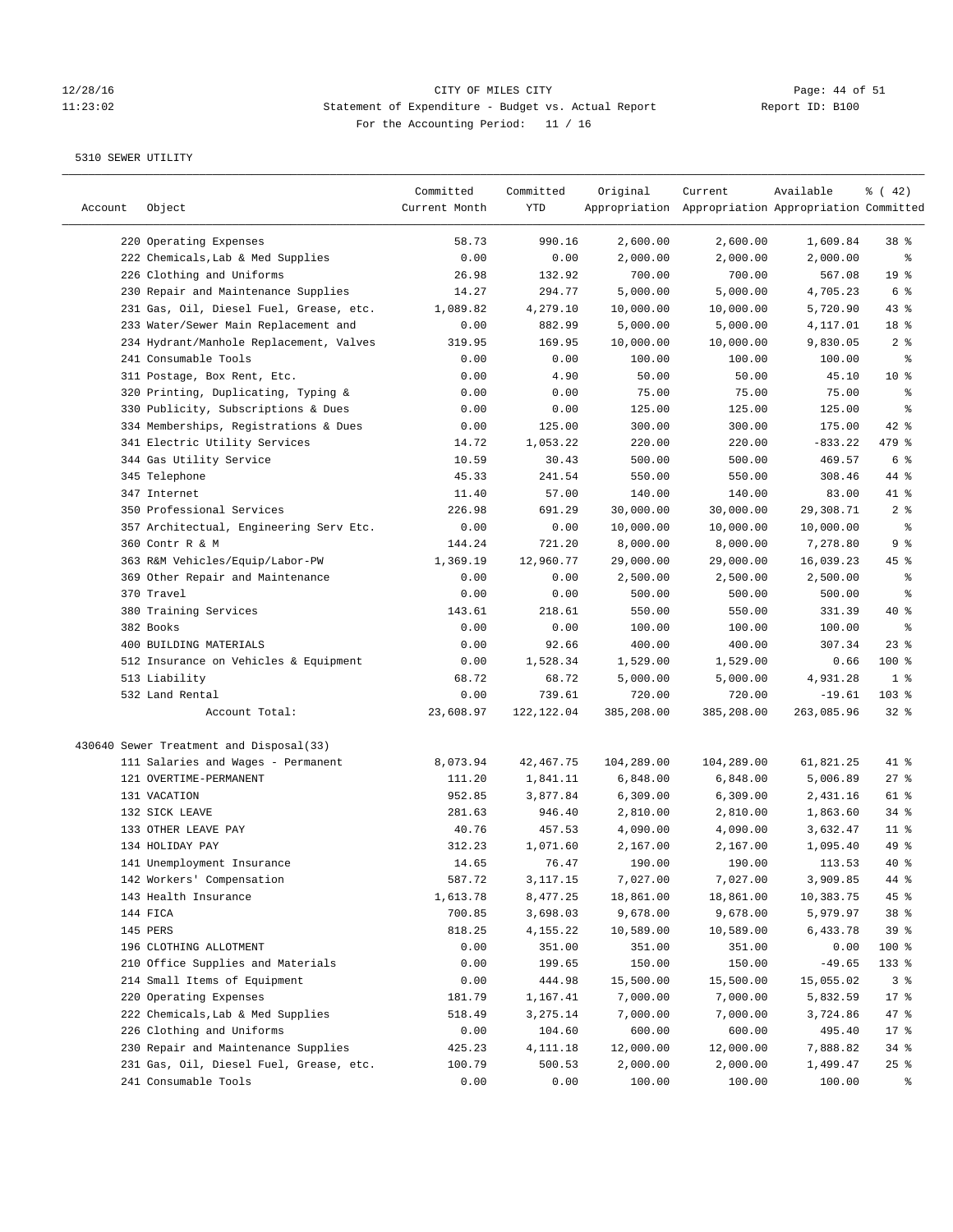# Page: 45 of 51<br>11:23:02 Statement of Expenditure - Budget vs. Actual Report Report ID: B100 11:23:02 Statement of Expenditure - Budget vs. Actual Report Report ID: B100 For the Accounting Period: 11 / 16

————————————————————————————————————————————————————————————————————————————————————————————————————————————————————————————————————

|         |                                         | Committed     | Committed    | Original                                     | Current                                             | Available                 | $\frac{1}{6}$ ( 42) |
|---------|-----------------------------------------|---------------|--------------|----------------------------------------------|-----------------------------------------------------|---------------------------|---------------------|
| Account | Object                                  | Current Month | YTD          |                                              | Appropriation Appropriation Appropriation Committed |                           |                     |
|         | 311 Postage, Box Rent, Etc.             | 32.00         | 64.20        | 100.00                                       | 100.00                                              | 35.80                     | 64 %                |
|         | 320 Printing, Duplicating, Typing &     | 0.00          | 0.00         | 100.00                                       | 100.00                                              | 100.00                    | ႜ                   |
|         | 330 Publicity, Subscriptions & Dues     | 0.00          | 0.00         | 170.00                                       | 170.00                                              | 170.00                    | နွ                  |
|         | 334 Memberships, Registrations & Dues   | 0.00          | 0.00         | 600.00                                       | 600.00                                              | 600.00                    | ್ಠಿ                 |
|         | 341 Electric Utility Services           | 3,674.14      | 12,073.64    | 73,000.00                                    | 73,000.00                                           | 60,926.36                 | $17$ %              |
|         | 342 Water Utility Services              | 90.52         | 392.19       | 1,000.00                                     | 1,000.00                                            | 607.81                    | 39 <sup>8</sup>     |
|         | 343 Sewer Utility Services              | 81.32         | 404.92       | 600.00                                       | 600.00                                              | 195.08                    | 67%                 |
|         | 345 Telephone                           | 33.82         | 178.50       | 800.00                                       | 800.00                                              | 621.50                    | $22$ %              |
|         | 346 Garbage Service                     | 0.00          | 220.84       | 800.00                                       | 800.00                                              | 579.16                    | $28$ %              |
|         | 347 Internet                            | 45.60         | 228.00       | 500.00                                       | 500.00                                              | 272.00                    | 46%                 |
|         | 350 Professional Services               | 312.10        | 312.10       | 500.00                                       | 500.00                                              | 187.90                    | 62 %                |
|         | 352 Wtr/Swr Lab Testing                 | 492.86        | 2,211.72     | 8,000.00                                     | 8,000.00                                            | 5,788.28                  | $28$ %              |
|         | 357 Architectual, Engineering Serv Etc. | 0.00          | 0.00         | 5,000.00                                     | 5,000.00                                            | 5,000.00                  | ಿ                   |
|         | 360 Contr R & M                         | 19.20         | 1,279.20     | 7,500.00                                     | 7,500.00                                            | 6,220.80                  | $17*$               |
|         | 363 R&M Vehicles/Equip/Labor-PW         | 37.14         | 656.03       | 8,000.00                                     | 8,000.00                                            | 7,343.97                  | 8 %                 |
|         | 370 Travel                              | 155.19        | 155.19       | 900.00                                       | 900.00                                              | 744.81                    | $17$ %              |
|         | 380 Training Services                   | 0.00          | 215.54       | 900.00                                       | 900.00                                              | 684.46                    | $24$ %              |
|         | 382 Books                               | 0.00          | 0.00         | 200.00                                       | 200.00                                              | 200.00                    | $\epsilon$          |
|         | 400 BUILDING MATERIALS                  | 0.00          | 14.90        | 500.00                                       | 500.00                                              | 485.10                    | 3 <sup>°</sup>      |
|         | 511 Insurance on Buildings              | 0.00          | 2,322.06     | 2,323.00                                     | 2,323.00                                            | 0.94                      | 100 %               |
|         | 512 Insurance on Vehicles & Equipment   | 0.00          | 127.69       | 128.00                                       | 128.00                                              | 0.31                      | $100$ %             |
|         | 513 Liability                           | 0.00          | 0.00         | 2,000.00                                     | 2,000.00                                            | 2,000.00                  | နွ                  |
|         | 533 Machinery and Equipment Rental      | 0.00          | 0.00         | 2,000.00                                     | 2,000.00                                            | 2,000.00                  | နွ                  |
|         | 940 Machinery & Equipment               | 1,094,306.86  | 1,666,125.00 | 6,900,000.00                                 |                                                     | 6,900,000.00 5,233,875.00 | $24$ %              |
|         | 951 WWTP Phase II                       | 0.00          | 0.00         | 1.00                                         | 1.00                                                | 1.00                      | နွ                  |
|         | Account Total:                          |               |              | 1, 114, 014.91 1, 767, 322.56 7, 233, 181.00 |                                                     | 7,233,181.00 5,465,858.44 | $24$ %              |
|         | 430690 Sewer Lift Stations(32)          |               |              |                                              |                                                     |                           |                     |
|         | 111 Salaries and Wages - Permanent      | 5,133.77      | 27,015.85    | 65,901.00                                    | 65,901.00                                           | 38,885.15                 | 41 %                |
|         | 121 OVERTIME-PERMANENT                  | 74.15         | 1,227.36     | 3,134.00                                     | 3,134.00                                            | 1,906.64                  | 39%                 |
|         | 131 VACATION                            | 604.32        | 2,413.01     | 4,206.00                                     | 4,206.00                                            | 1,792.99                  | 57%                 |
|         | 132 SICK LEAVE                          | 168.88        | 605.11       | 1,840.00                                     | 1,840.00                                            | 1,234.89                  | 33%                 |
|         | 133 OTHER LEAVE PAY                     | 27.17         | 305.00       | 1,196.00                                     | 1,196.00                                            | 891.00                    | $26$ %              |
|         | 134 HOLIDAY PAY                         | 208.28        | 714.36       | 1,133.00                                     | 1,133.00                                            | 418.64                    | 63%                 |
|         | 141 Unemployment Insurance              | 9.31          | 48.74        | 116.00                                       | 116.00                                              | 67.26                     | $42$ %              |
|         | 142 Workers' Compensation               | 375.18        | 1,994.48     | 4,227.00                                     | 4,227.00                                            | 2,232.52                  | 47 %                |
|         | 143 Health Insurance                    | 1,041.37      | 5,478.98     | 12,491.00                                    | 12,491.00                                           | 7,012.02                  | 44 %                |
|         | 144 FICA                                | 444.66        | 2,351.67     | 5,921.00                                     | 5,921.00                                            | 3,569.33                  | $40*$               |
|         | 145 PERS                                | 520.49        | 2,644.99     | 6,479.00                                     | 6,479.00                                            | 3,834.01                  | 41 %                |
|         | 196 CLOTHING ALLOTMENT                  | 0.00          | 226.50       | 250.00                                       | 250.00                                              | 23.50                     | $91$ %              |
|         | 210 Office Supplies and Materials       | 0.00          | 25.39        | 150.00                                       | 150.00                                              | 124.61                    | 17 <sub>8</sub>     |
|         | 214 Small Items of Equipment            | 0.00          | 0.00         | 14,500.00                                    | 14,500.00                                           | 14,500.00                 | ႜ                   |
|         | 220 Operating Expenses                  | 15.97         | 284.12       | 1,000.00                                     | 1,000.00                                            | 715.88                    | $28$ %              |
|         | 222 Chemicals, Lab & Med Supplies       | 0.00          | 212.21       | 1,500.00                                     | 1,500.00                                            | 1,287.79                  | $14$ %              |
|         | 226 Clothing and Uniforms               | 0.00          | 20.79        | 200.00                                       | 200.00                                              | 179.21                    | 10 <sup>°</sup>     |
|         | 230 Repair and Maintenance Supplies     | 229.21        | 486.42       | 7,000.00                                     | 7,000.00                                            | 6,513.58                  | 7 %                 |
|         | 231 Gas, Oil, Diesel Fuel, Grease, etc. | 125.99        | 568.26       | 2,500.00                                     | 2,500.00                                            | 1,931.74                  | $23$ $%$            |
|         | 241 Consumable Tools                    | 0.00          | 11.99        | 100.00                                       | 100.00                                              | 88.01                     | $12$ %              |
|         | 311 Postage, Box Rent, Etc.             | 0.00          | 0.00         | 50.00                                        | 50.00                                               | 50.00                     | ಿ                   |
|         | 341 Electric Utility Services           | 1,281.61      | 12,857.07    | 16,000.00                                    | 16,000.00                                           | 3,142.93                  | $80*$               |
|         | 344 Gas Utility Service                 | 68.60         | 294.20       | 1,500.00                                     | 1,500.00                                            | 1,205.80                  | $20*$               |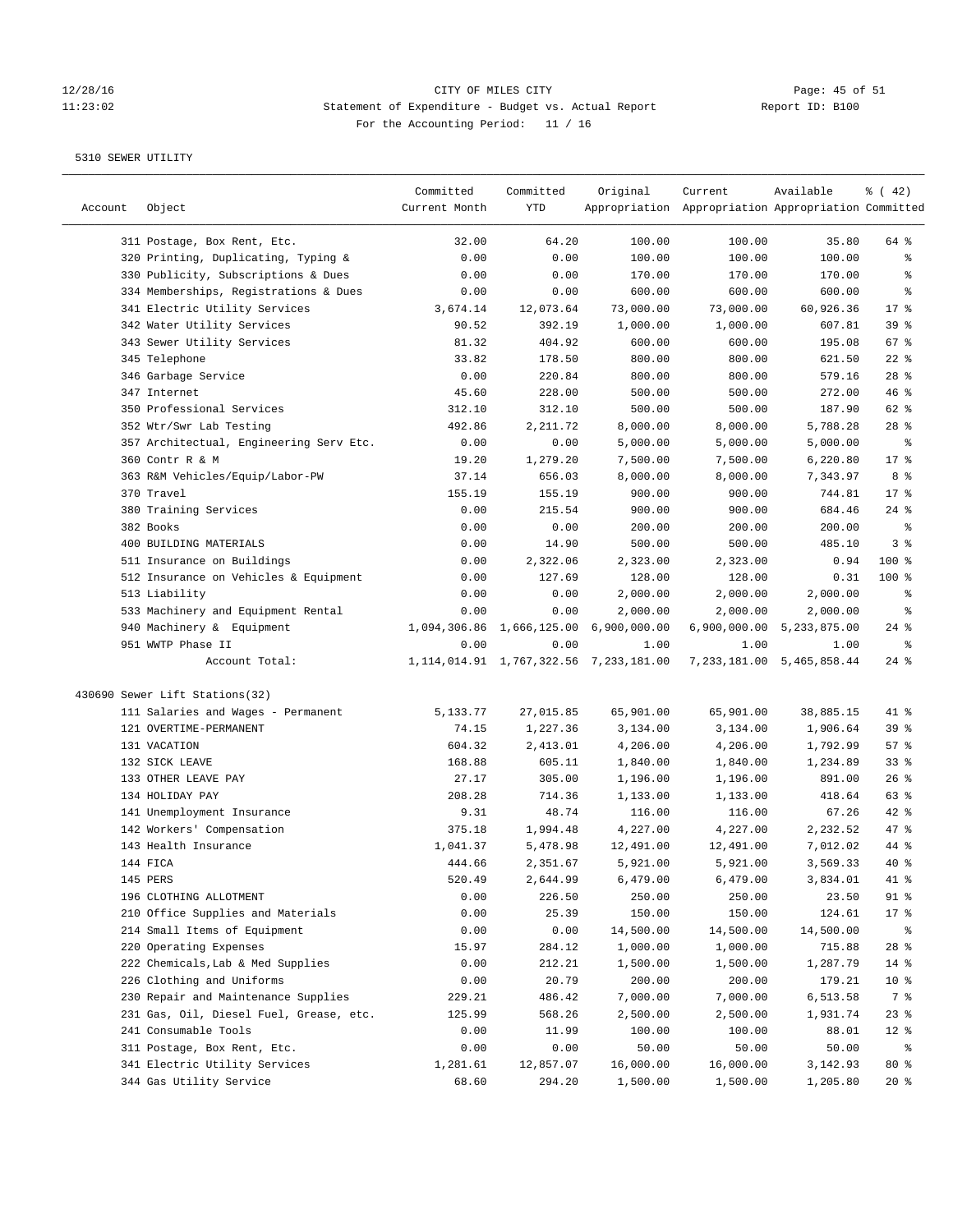### 12/28/16 CITY OF MILES CITY Page: 46 of 51 11:23:02 Statement of Expenditure - Budget vs. Actual Report Report ID: B100 For the Accounting Period: 11 / 16

|                      |                                          | Committed     | Committed  | Original                                     | Current                                             | Available                 | % (42)          |
|----------------------|------------------------------------------|---------------|------------|----------------------------------------------|-----------------------------------------------------|---------------------------|-----------------|
| Account              | Object                                   | Current Month | <b>YTD</b> |                                              | Appropriation Appropriation Appropriation Committed |                           |                 |
|                      | 346 Garbage Service                      | 0.00          | 186.00     | 250.00                                       | 250.00                                              | 64.00                     | 74 %            |
|                      | 352 Wtr/Swr Lab Testing                  | 0.00          | 0.00       | 250.00                                       | 250.00                                              | 250.00                    | ి               |
|                      | 360 Contr R & M                          | 0.00          | 0.00       | 2,500.00                                     | 2,500.00                                            | 2,500.00                  | $\approx$       |
|                      | 369 Other Repair and Maintenance         | 0.00          | 0.00       | 1,000.00                                     | 1,000.00                                            | 1,000.00                  | ٥Ŗ              |
|                      | 370 Travel                               | 103.19        | 103.19     | 625.00                                       | 625.00                                              | 521.81                    | $17*$           |
|                      | 380 Training Services                    | 0.00          | 98.64      | 625.00                                       | 625.00                                              | 526.36                    | 16 <sup>8</sup> |
|                      | 382 Books                                | 0.00          | 0.00       | 50.00                                        | 50.00                                               | 50.00                     | $\approx$       |
|                      | 400 BUILDING MATERIALS                   | 0.00          | 0.00       | 100.00                                       | 100.00                                              | 100.00                    | ÷.              |
|                      | 511 Insurance on Buildings               | 0.00          | 3,156.06   | 3,157.00                                     | 3,157.00                                            | 0.94                      | 100 %           |
|                      | 513 Liability                            | 0.00          | 0.00       | 3,750.00                                     | 3,750.00                                            | 3,750.00                  | န္              |
|                      | 532 Land Rental                          | 0.00          | 0.00       | 700.00                                       | 700.00                                              | 700.00                    | ٥Ŗ              |
|                      | 533 Machinery and Equipment Rental       | 0.00          | 0.00       | 150.00                                       | 150.00                                              | 150.00                    | 昙               |
|                      | Account Total:                           | 10,432.15     | 63, 330.39 | 164,551.00                                   | 164,551.00                                          | 101,220.61                | 38 <sup>8</sup> |
|                      | Account Group Total:                     |               |            | 1, 152, 463.92 1, 986, 035.57 7, 869, 268.00 |                                                     | 7,869,268.00 5,883,232.43 | 25%             |
| 490000 DEBT SERVICE  |                                          |               |            |                                              |                                                     |                           |                 |
|                      | 490200 Revenue Bonds                     |               |            |                                              |                                                     |                           |                 |
|                      | 608 Prpl-Wastewater Project Phase I      | 31,000.00     | 31,000.00  | 63,000.00                                    | 63,000.00                                           | 32,000.00                 | 49 %            |
|                      | 619 Principal-WWTP Phase II              | 0.00          | 0.00       | 236,000.00                                   | 236,000.00                                          | 236,000.00                | နွ              |
|                      | 626 Interest-Wastewater Project Phase I  | 19,125.00     | 19,125.00  | 37,785.00                                    | 37,785.00                                           | 18,660.00                 | $51$ %          |
|                      | 639 Interest-WWTP Phase II               | 0.00          | 0.00       | 98,592.00                                    | 98,592.00                                           | 98,592.00                 | $\epsilon$      |
|                      | Account Total:                           | 50,125.00     | 50,125.00  | 435, 377.00                                  | 435,377.00                                          | 385,252.00                | $12*$           |
| 510000 MISCELLANEOUS | Account Group Total:                     | 50,125.00     | 50,125.00  | 435, 377.00                                  | 435, 377.00                                         | 385,252.00                | $12*$           |
|                      | 510330 Comprehensive Liability Insurance |               |            |                                              |                                                     |                           |                 |
|                      | 513 Liability                            | 0.00          | 20,709.55  | 20,710.00                                    | 20,710.00                                           | 0.45                      | $100$ %         |
|                      | Account Total:                           | 0.00          | 20,709.55  | 20,710.00                                    | 20,710.00                                           | 0.45                      | $100*$          |
|                      | Account Group Total:                     | 0.00          | 20,709.55  | 20,710.00                                    | 20,710.00                                           | 0.45                      | 100 %           |
|                      | 520000 OTHER FINANCING USES              |               |            |                                              |                                                     |                           |                 |
|                      | 521000 Interfund Operating Transfers Out |               |            |                                              |                                                     |                           |                 |
|                      | 820 Transfers to Other Funds             | 4,132.00      | 20,660.00  | 60,746.00                                    | 60,746.00                                           | 40,086.00                 | 34.8            |
|                      | Account Total:                           | 4,132.00      | 20,660.00  | 60,746.00                                    | 60,746.00                                           | 40,086.00                 | $34$ $%$        |
|                      | Account Group Total:                     | 4,132.00      | 20,660.00  | 60,746.00                                    | 60,746.00                                           | 40,086.00                 | 34%             |
|                      | Fund Total:                              |               |            | 1,206,720.92 2,077,530.12 8,386,101.00       |                                                     | 8,386,101.00 6,308,570.88 | 25%             |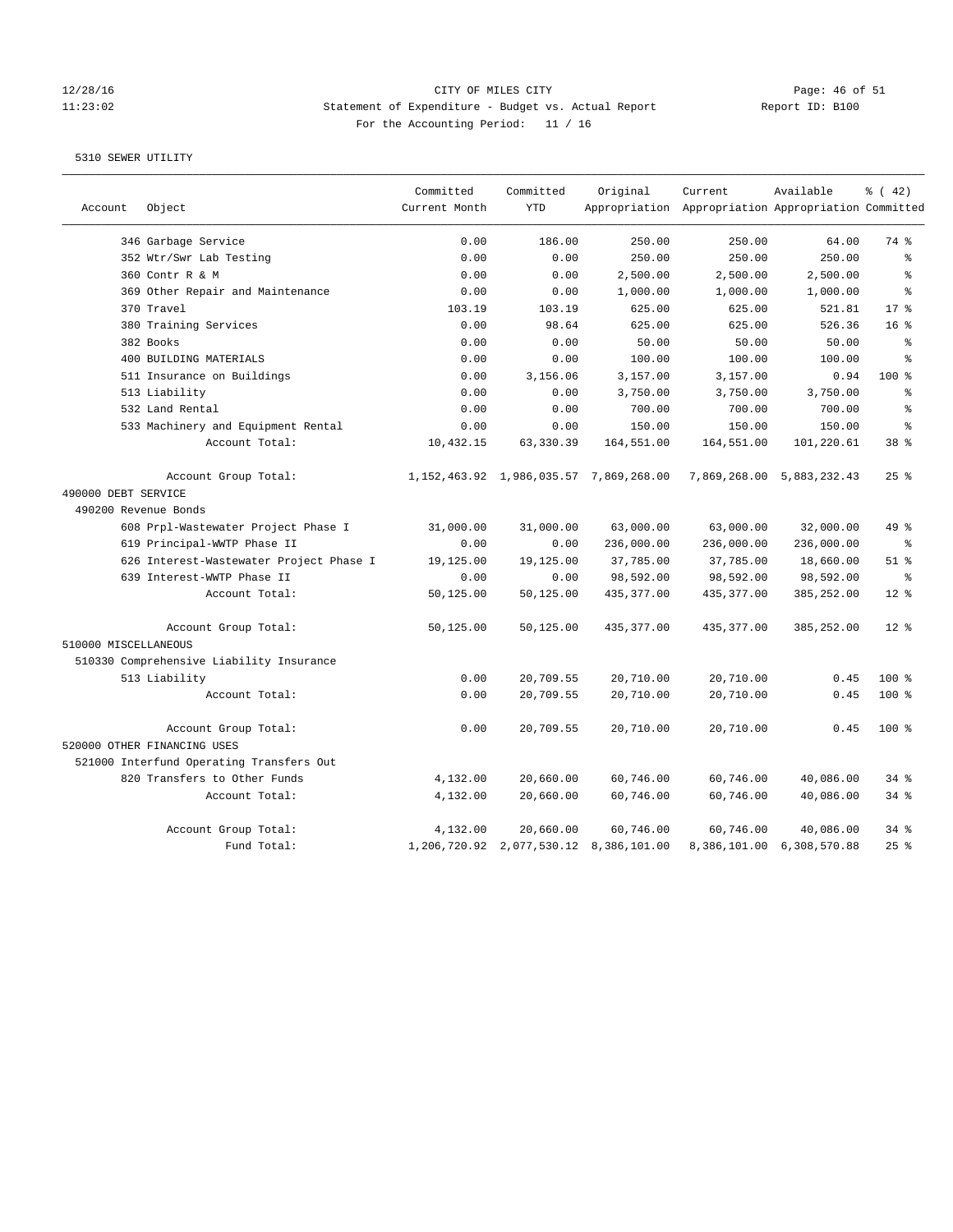# 12/28/16 CITY OF MILES CITY CONTRIBER CONSISTING Page: 47 of 51<br>11:23:02 Statement of Expenditure - Budget vs. Actual Report (Report ID: B100 11:23:02 Statement of Expenditure - Budget vs. Actual Report Report ID: B100 For the Accounting Period: 11 / 16

5510 AMBULANCE FUND

| Account              | Object                                                         | Committed<br>Current Month | Committed<br>YTD | Original             | Current<br>Appropriation Appropriation Appropriation Committed | Available         | $\frac{1}{6}$ ( 42) |
|----------------------|----------------------------------------------------------------|----------------------------|------------------|----------------------|----------------------------------------------------------------|-------------------|---------------------|
|                      |                                                                |                            |                  |                      |                                                                |                   |                     |
| 420000 PUBLIC SAFETY |                                                                |                            |                  |                      |                                                                |                   |                     |
|                      | 420730 Emergency Medical Services-Ambulance                    |                            |                  |                      |                                                                |                   |                     |
|                      | 111 Salaries and Wages - Permanent                             | 15,514.37                  | 75,160.62        | 148,003.00           | 148,003.00                                                     | 72,842.38         | $51$ %              |
|                      | 112 SALARIES AND WAGES - PART PAID                             | 0.00                       | 911.00           | 9,000.00             | 9,000.00                                                       | 8,089.00          | 10 <sup>°</sup>     |
|                      | 121 OVERTIME-PERMANENT                                         | 1,752.46                   | 6,960.84         | 60,000.00            | 60,000.00                                                      | 53,039.16         | $12$ %              |
|                      | 131 VACATION                                                   | 447.40                     | 3,988.38         | 10,000.00            | 10,000.00                                                      | 6,011.62          | $40*$               |
|                      | 132 SICK LEAVE                                                 | 544.72                     | 1,077.99         | 10,000.00            | 10,000.00                                                      | 8,922.01          | $11$ %              |
|                      | 133 OTHER LEAVE PAY                                            | 141.39                     | 209.73           | 2,000.00             | 2,000.00                                                       | 1,790.27          | 10 <sup>°</sup>     |
|                      | 134 HOLIDAY PAY                                                | 946.56                     | 2,191.83         | 7,000.00             | 7,000.00                                                       | 4,808.17          | $31$ %              |
|                      | 141 Unemployment Insurance                                     | 29.06                      | 135.80           | 367.00               | 367.00                                                         | 231.20            | 37%                 |
|                      | 142 Workers' Compensation                                      | 672.93                     | 3,292.43         | 6,160.00             | 6,160.00                                                       | 2,867.57          | 53%                 |
|                      | 143 Health Insurance                                           | 2,522.79                   | 12,228.06        | 30,111.00            | 30,111.00                                                      | 17,882.94         | $41$ %              |
|                      | 144 FICA                                                       | 279.74                     | 1,364.77         | 3,437.00             | 3,437.00                                                       | 2,072.23          | $40*$               |
|                      | 147 Firemen's Pension                                          | 2,113.62                   | 10,179.13        | 34,270.00            | 34,270.00                                                      | 24,090.87         | $30*$               |
|                      | 210 Office Supplies and Materials                              | 70.91                      | 226.45           | 2,502.00             | 2,502.00                                                       | 2,275.55          | 9%                  |
|                      | 211 Clothing Allotment                                         | 0.00                       | 1,551.00         | 0.00                 | 0.00                                                           | $-1,551.00$       | နွ                  |
|                      | 214 Small Items of Equipment                                   | 0.00                       | 199.64           | 5,000.00             | 5,000.00                                                       | 4,800.36          | 4 %                 |
|                      | 217 Small Item Equ/Inspector                                   | 0.00                       | 9.73             | 0.00                 | 0.00                                                           | $-9.73$           | နွ                  |
|                      | 220 Operating Expenses                                         | 18.20                      | 1,959.41         | 4,022.00             | 4,022.00                                                       | 2,062.59          | 49 %                |
|                      | 222 Chemicals, Lab & Med Supplies<br>226 Clothing and Uniforms | 527.94                     | 8,485.57         | 20,000.00            | 20,000.00                                                      | 11,514.43         | $42$ %<br>နွ        |
|                      |                                                                | 64.17                      | 64.17<br>603.79  | 0.00                 | 0.00                                                           | $-64.17$          |                     |
|                      | 230 Repair and Maintenance Supplies                            | 517.26                     |                  | 3,000.00             | 3,000.00                                                       | 2,396.21          | $20*$               |
|                      | 231 Gas, Oil, Diesel Fuel, Grease, etc.                        | 994.37                     | 2,517.13         | 18,000.00            | 18,000.00                                                      | 15,482.87         | $14$ %              |
|                      | 241 Consumable Tools<br>300 PURCHASED SERVICES                 | $-14.92$<br>0.00           | $-14.92$<br>0.00 | 1,000.00<br>1,000.00 | 1,000.00                                                       | 1,014.92          | $-1$ %<br>್ಠಿ       |
|                      | 311 Postage, Box Rent, Etc.                                    | 0.00                       | 0.47             | 100.00               | 1,000.00<br>100.00                                             | 1,000.00<br>99.53 | နွ                  |
|                      | 320 Printing, Duplicating, Typing &                            | 0.00                       | 0.00             | 200.00               | 200.00                                                         | 200.00            | နွ                  |
|                      | 341 Electric Utility Services                                  | 83.12                      | 679.39           | 2,645.00             | 2,645.00                                                       | 1,965.61          | 26%                 |
|                      | 342 Water Utility Services                                     | 23.48                      | 118.95           | 400.00               | 400.00                                                         | 281.05            | $30*$               |
|                      | 343 Sewer Utility Services                                     | 28.08                      | 139.30           | 250.00               | 250.00                                                         | 110.70            | 56%                 |
|                      | 344 Gas Utility Service                                        | 24.73                      | 49.61            | 1,200.00             | 1,200.00                                                       | 1,150.39          | 4%                  |
|                      | 345 Telephone                                                  | 132.67                     | 666.35           | 1,500.00             | 1,500.00                                                       | 833.65            | 44 %                |
|                      | 346 Garbage Service                                            | 0.00                       | 356.62           | 500.00               | 500.00                                                         | 143.38            | 71 %                |
|                      | 347 Internet                                                   | 28.24                      | 141.20           | 400.00               | 400.00                                                         | 258.80            | 35%                 |
|                      | 350 Professional Services                                      | 2,173.85                   | 14,096.90        | 35,000.00            | 35,000.00                                                      | 20,903.10         | $40*$               |
|                      | 360 Contr R & M                                                | 0.00                       | 712.90           | 5,000.00             | 5,000.00                                                       | 4,287.10          | $14*$               |
|                      | 364 R&M Vehicles - Fire/Amb                                    | 106.00                     | 9,139.41         | 15,150.00            | 15,150.00                                                      | 6,010.59          | 60 %                |
|                      | 370 Travel                                                     | 92.00                      | 364.32           | 2,500.00             | 2,500.00                                                       | 2,135.68          | 15 <sup>8</sup>     |
|                      | 380 Training Services                                          | 140.00                     | 365.00           | 5,000.00             | 5,000.00                                                       | 4,635.00          | 7 %                 |
|                      | 382 Books                                                      | 0.00                       | 1,033.22         | 1,000.00             | 1,000.00                                                       | $-33.22$          | 103 %               |
|                      | 400 BUILDING MATERIALS                                         | 3.66                       | 12.43            | 3,000.00             | 3,000.00                                                       | 2,987.57          | ိစ                  |
|                      | 512 Insurance on Vehicles & Equipment                          | 0.00                       | 1,193.93         | 1,194.00             | 1,194.00                                                       | 0.07              | 100 %               |
|                      | 810 Losses (Bad debt expense - Enterprise                      | $-314.27$                  | 107.43           | 102,000.00           | 102,000.00                                                     | 101,892.57        | နွ                  |
|                      | 811 Contractual Allowances (Ambl)                              | $-8,388.92$                | 53, 378.38       | 140,000.00           | 140,000.00                                                     | 86,621.62         | 38 %                |
|                      | 940 Machinery & Equipment                                      | 0.00                       | 0.00             | 230,000.00           | 230,000.00                                                     | 230,000.00        | ႜၟ                  |
|                      | Account Total:                                                 | 21,275.61                  | 215,858.36       | 921,911.00           | 921,911.00                                                     | 706,052.64        | $23$ $%$            |
|                      |                                                                |                            |                  |                      |                                                                |                   |                     |
|                      | Account Group Total:                                           | 21,275.61                  | 215,858.36       | 921, 911.00          | 921,911.00                                                     | 706,052.64        | $23$ $%$            |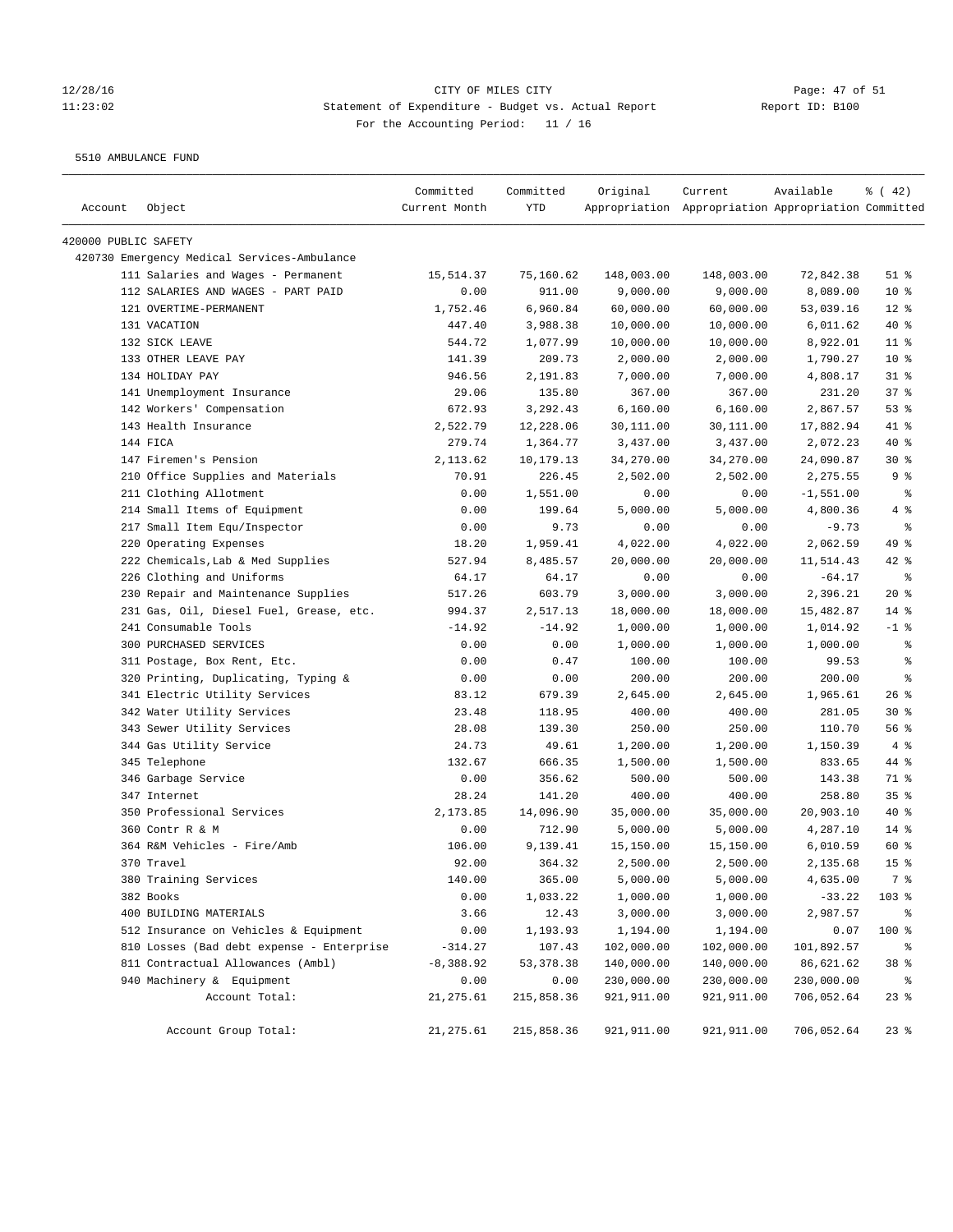## 12/28/16 CITY OF MILES CITY Page: 48 of 51 11:23:02 Statement of Expenditure - Budget vs. Actual Report Report ID: B100 For the Accounting Period: 11 / 16

### 5510 AMBULANCE FUND

| Object<br>Account                        | Committed<br>Current Month | Committed<br><b>YTD</b> | Original<br>Appropriation | Current    | Available<br>Appropriation Appropriation Committed | % (42)   |
|------------------------------------------|----------------------------|-------------------------|---------------------------|------------|----------------------------------------------------|----------|
|                                          |                            |                         |                           |            |                                                    |          |
| 490000 DEBT SERVICE                      |                            |                         |                           |            |                                                    |          |
| 490500 Other Debt Service Payments       |                            |                         |                           |            |                                                    |          |
| 602 Prpl-Ambulance                       | 0.00                       | 101.59                  | 22,282.00                 | 22,282.00  | 22,180.41                                          | ႜ        |
| 629 Interest-Ambulance                   | 0.00                       | 13,180.36               | 4,385.00                  | 4,385.00   | $-8,795.36$                                        | 301 %    |
| Account Total:                           | 0.00                       | 13,281.95               | 26,667.00                 | 26,667.00  | 13,385.05                                          | $50*$    |
| Account Group Total:                     | 0.00                       | 13,281.95               | 26,667.00                 | 26,667.00  | 13,385.05                                          | $50*$    |
| 510000 MISCELLANEOUS                     |                            |                         |                           |            |                                                    |          |
| 510330 Comprehensive Liability Insurance |                            |                         |                           |            |                                                    |          |
| 513 Liability                            | 0.00                       | 1,535.72                | 4,567.00                  | 4,567.00   | 3,031.28                                           | $34$ $%$ |
| Account Total:                           | 0.00                       | 1,535.72                | 4,567.00                  | 4,567.00   | 3,031.28                                           | $34$ $%$ |
| Account Group Total:                     | 0.00                       | 1,535.72                | 4,567.00                  | 4,567.00   | 3,031.28                                           | $34*$    |
| 520000 OTHER FINANCING USES              |                            |                         |                           |            |                                                    |          |
| 521000 Interfund Operating Transfers Out |                            |                         |                           |            |                                                    |          |
| 820 Transfers to Other Funds             | 2,151.00                   | 10,755.00               | 25,814.00                 | 25,814.00  | 15,059.00                                          | $42*$    |
| Account Total:                           | 2,151.00                   | 10,755.00               | 25,814.00                 | 25,814.00  | 15,059.00                                          | $42*$    |
| Account Group Total:                     | 2,151.00                   | 10,755.00               | 25,814.00                 | 25,814.00  | 15,059.00                                          | $42$ %   |
| Fund Total:                              | 23, 426.61                 | 241, 431.03             | 978,959.00                | 978,959.00 | 737,527.97                                         | $25$ %   |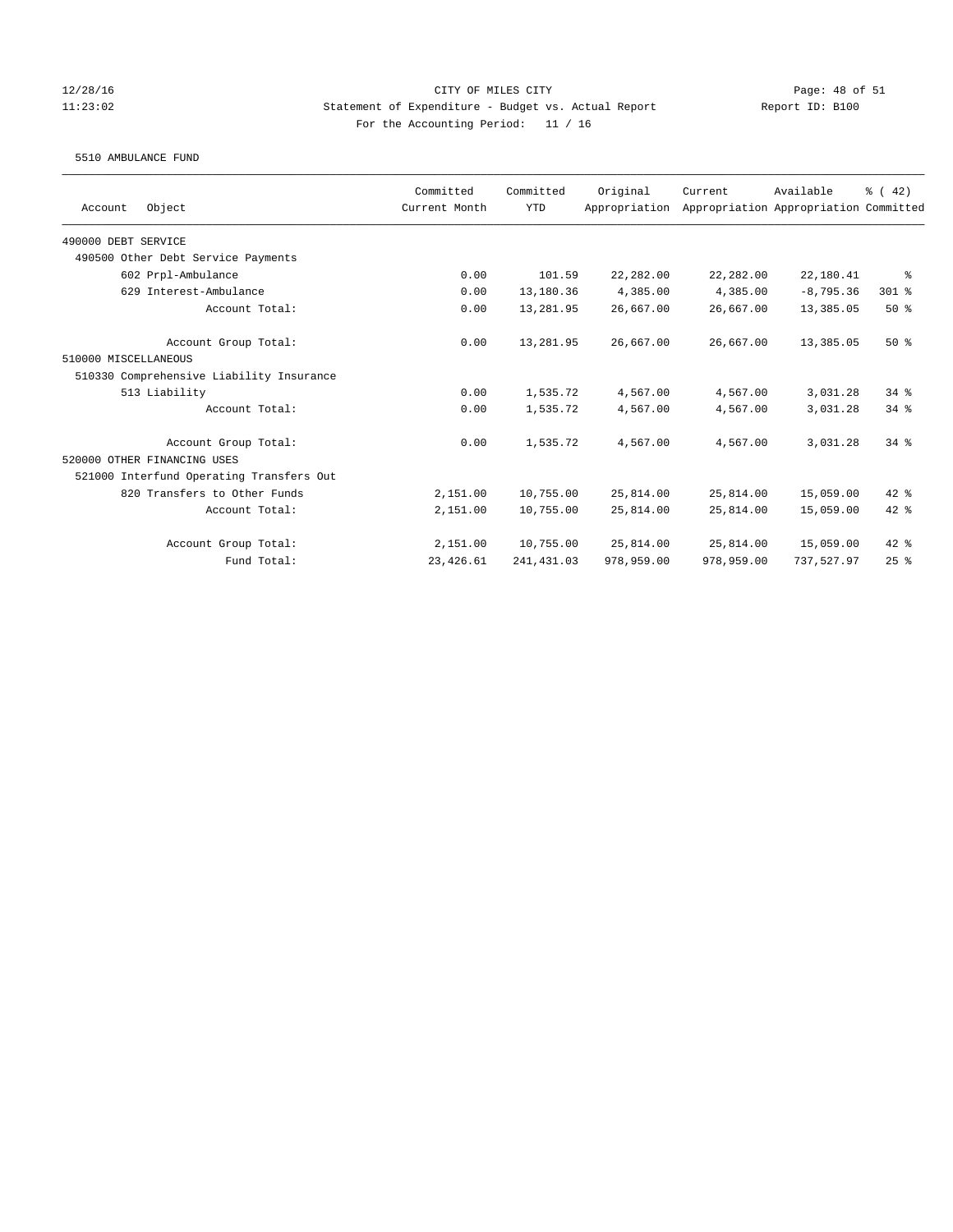# 12/28/16 Page: 49 of 51 11:23:02 Statement of Expenditure - Budget vs. Actual Report Report ID: B100 For the Accounting Period: 11 / 16

5610 AIRPORT OPERATING

| Account             | Object                                     | Committed<br>Current Month | Committed<br><b>YTD</b> | Original   | Current<br>Appropriation Appropriation Appropriation Committed | Available    | $\frac{1}{6}$ ( 42) |
|---------------------|--------------------------------------------|----------------------------|-------------------------|------------|----------------------------------------------------------------|--------------|---------------------|
| 430000 Public Works |                                            |                            |                         |            |                                                                |              |                     |
| 430300 Airport(87)  |                                            |                            |                         |            |                                                                |              |                     |
|                     | 111 Salaries and Wages - Permanent         | 8,102.68                   | 44,305.09               | 80,594.00  | 80,594.00                                                      | 36,288.91    | 55%                 |
|                     | 121 OVERTIME-PERMANENT                     | 332.48                     | 1,700.75                | 5,000.00   | 5,000.00                                                       | 3,299.25     | 34%                 |
|                     | 131 VACATION                               | 0.00                       | 1,146.37                | 10,000.00  | 10,000.00                                                      | 8,853.63     | $11$ %              |
|                     | 132 SICK LEAVE                             | 0.00                       | 272.80                  | 6,000.00   | 6,000.00                                                       | 5,727.20     | 5 <sup>°</sup>      |
|                     | 133 OTHER LEAVE PAY                        | 287.36                     | 670.50                  | 4,340.00   | 4,340.00                                                       | 3,669.50     | 15 <sup>°</sup>     |
|                     | 134 HOLIDAY PAY                            | 272.80                     | 477.40                  | 2,500.00   | 2,500.00                                                       | 2,022.60     | 19 <sup>°</sup>     |
|                     | 141 Unemployment Insurance                 | 13.48                      | 73.37                   | 163.00     | 163.00                                                         | 89.63        | 45 %                |
|                     | 142 Workers' Compensation                  | 487.59                     | 2,678.20                | 5,922.00   | 5,922.00                                                       | 3,243.80     | 45 %                |
|                     | 143 Health Insurance                       | 1,379.05                   | 6,895.25                | 16,545.00  | 16,545.00                                                      | 9,649.75     | $42$ %              |
|                     | 144 FICA                                   | 688.14                     | 3,646.13                | 8,296.00   | 8,296.00                                                       | 4,649.87     | 44 %                |
|                     | 145 PERS                                   | 752.90                     | 4,065.50                | 9,076.00   | 9,076.00                                                       | 5,010.50     | 45 %                |
|                     | 196 CLOTHING ALLOTMENT                     | 0.00                       | 375.00                  | 300.00     | 300.00                                                         | $-75.00$     | $125$ %             |
|                     | 210 Office Supplies and Materials          | 0.00                       | 154.49                  | 1,100.00   | 1,100.00                                                       | 945.51       | $14$ %              |
|                     | 214 Small Items of Equipment               | 0.00                       | 0.00                    | 500.00     | 500.00                                                         | 500.00       | $\epsilon$          |
|                     | 220 Operating Expenses                     | 215.95                     | 1,424.22                | 3,500.00   | 3,500.00                                                       | 2,075.78     | 41 %                |
|                     | 230 Repair and Maintenance Supplies        | 1,224.03                   | 3,424.55                | 10,000.00  | 10,000.00                                                      | 6,575.45     | 34%                 |
|                     | 231 Gas, Oil, Diesel Fuel, Grease, etc.    | 0.00                       | 169.82                  | 5,500.00   | 5,500.00                                                       | 5,330.18     | 3%                  |
|                     | 237 Aviation Fuel                          | 8,733.69                   | 155,572.76              | 286,000.00 | 286,000.00                                                     | 130,427.24   | 54 %                |
|                     | 239 Tires, Tubes Etc.                      | 0.00                       | 0.00                    | 1,000.00   | 1,000.00                                                       | 1,000.00     | $\epsilon$          |
|                     | 250 Supplies for Resale                    | 0.00                       | 0.00                    | 400.00     | 400.00                                                         | 400.00       | နွ                  |
|                     | 311 Postage, Box Rent, Etc.                | 0.00                       | 58.15                   | 300.00     | 300.00                                                         | 241.85       | 19 <sup>°</sup>     |
|                     | 319 Other Communication and Transportation | 61.60                      | 308.00                  | 650.00     | 650.00                                                         | 342.00       | 47 %                |
|                     | 330 Publicity, Subscriptions & Dues        | 0.00                       | 252.25                  | 300.00     | 300.00                                                         | 47.75        | 84 %                |
|                     | 341 Electric Utility Services              | 589.99                     | 3,521.51                | 8,500.00   | 8,500.00                                                       | 4,978.49     | 41 %                |
|                     | 344 Gas Utility Service                    | 248.54                     | 550.62                  | 5,000.00   | 5,000.00                                                       | 4,449.38     | $11$ %              |
|                     | 345 Telephone                              | 214.48                     | 973.32                  | 3,800.00   | 3,800.00                                                       | 2,826.68     | 26%                 |
|                     | 347 Internet                               | 27.80                      | 152.00                  | 650.00     | 650.00                                                         | 498.00       | $23$ %              |
|                     | 350 Professional Services                  | 0.00                       | 0.00                    | 1,500.00   | 1,500.00                                                       | 1,500.00     | $\epsilon$          |
|                     | 363 R&M Vehicles/Equip/Labor-PW            | 966.37                     | 4,992.57                | 5,000.00   | 5,000.00                                                       | 7.43         | $100$ %             |
|                     | 367 Plumbing, Heating, Electrical          | 0.00                       | 0.00                    | 1,000.00   | 1,000.00                                                       | 1,000.00     | နွ                  |
|                     | 380 Training Services                      | 0.00                       | 0.00                    | 150.00     | 150.00                                                         | 150.00       | နွ                  |
|                     | 511 Insurance on Buildings                 | 0.00                       | 3,108.22                | 3,109.00   | 3,109.00                                                       | 0.78         | $100*$              |
|                     | 512 Insurance on Vehicles & Equipment      | 0.00                       | 1,949.40                | 1,850.00   | 1,850.00                                                       | $-99.40$     | $105$ %             |
|                     | 513 Liability                              | 0.00                       | 0.00                    | 4,700.00   | 4,700.00                                                       | 4,700.00     | နွ                  |
|                     | 911 FFA AIP17-2017                         | 0.00                       | 2,500.00                | 110,000.00 | 110,000.00                                                     | 107,500.00   | 2 <sup>8</sup>      |
|                     | 939 AIP-3-30-055-016-2015                  | 1,392.22                   | 280,552.45              | 252,800.00 | 252,800.00                                                     | $-27,752.45$ | 111 %               |
|                     | Account Total:                             | 25,991.15                  | 525,970.69              | 856,045.00 | 856,045.00                                                     | 330,074.31   | 61 %                |
|                     | Account Group Total:                       | 25,991.15                  | 525,970.69              | 856,045.00 | 856,045.00                                                     | 330,074.31   | 61 %                |
| 490000 DEBT SERVICE |                                            |                            |                         |            |                                                                |              |                     |
|                     | 490500 Other Debt Service Payments         |                            |                         |            |                                                                |              |                     |
|                     | 641 Principal - Aeronautics Loan 08        | 0.00                       | 0.00                    | 4,921.00   | 4,921.00                                                       | 4,921.00     | ိစ                  |
|                     | 642 Interest - Aeronautics Loan 08         | 0.00                       | 0.00                    | 357.00     | 357.00                                                         | 357.00       | နွ                  |
|                     | 645 Equipment-Principle                    | 422.14                     | 2,110.70                | 5,426.00   | 5,426.00                                                       | 3,315.30     | 39 %                |
|                     | 646 Equipment-Interest                     | 54.09                      | 270.45                  | 289.00     | 289.00                                                         | 18.55        | 94 %                |
|                     | 648 MT Aero Principle 06-2015              | 0.00                       | 0.00                    | 16,953.00  | 16,953.00                                                      | 16,953.00    | ိစ                  |
|                     | 649 MT Aero Interest06-2015                | 0.00                       | 0.00                    | 2,480.00   | 2,480.00                                                       | 2,480.00     | $\epsilon$          |
|                     | 650 Principle-Purchase Fuel Truck          | 1,730.00                   | 8,578.50                | 20,892.00  | 20,892.00                                                      | 12,313.50    | 41 %                |
|                     | 651 Interest-Purchase Fuel Truck           | 120.00                     | 671.50                  | 1,308.00   | 1,308.00                                                       | 636.50       | $51$ %              |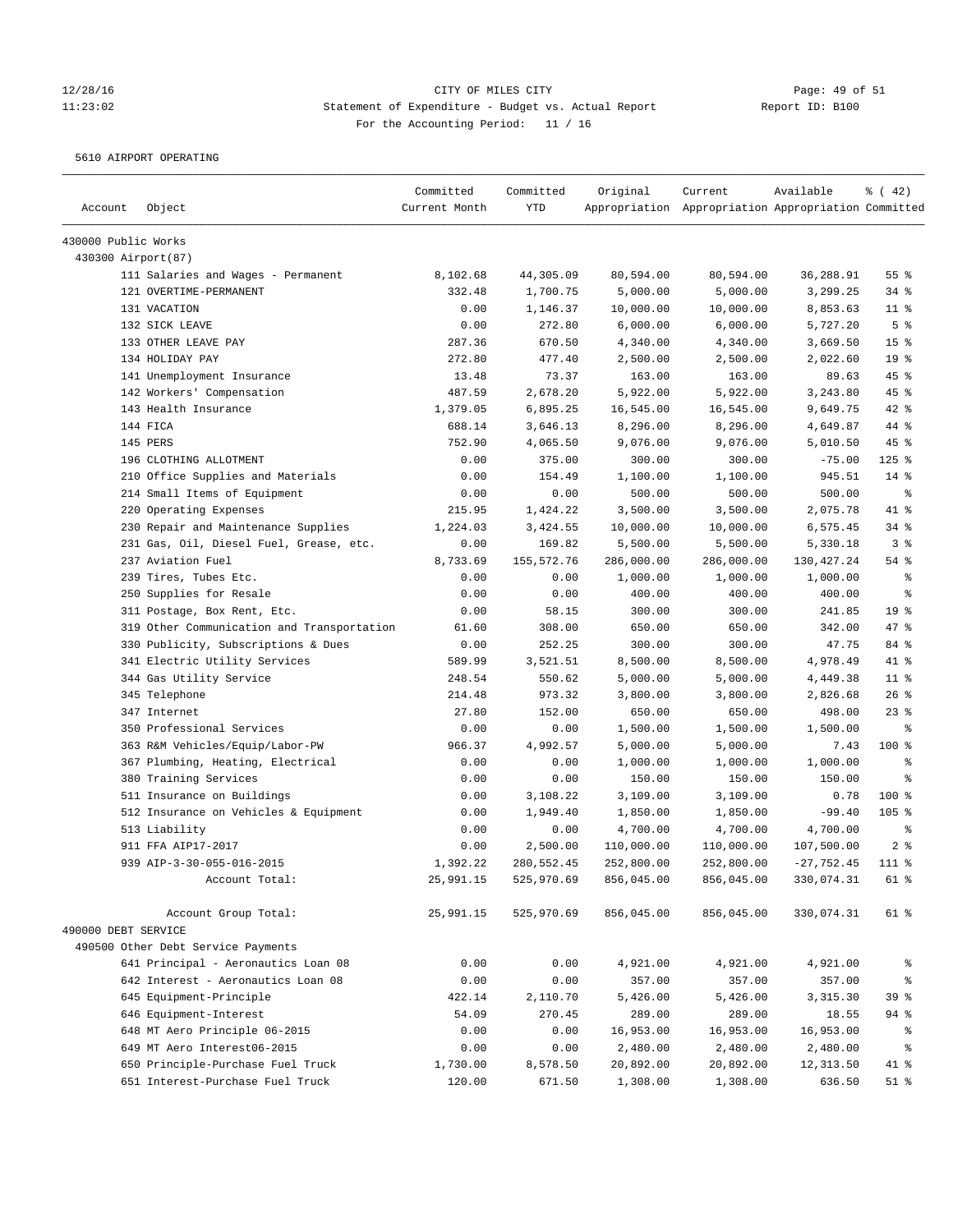## 12/28/16 CITY OF MILES CITY Page: 50 of 51 11:23:02 Statement of Expenditure - Budget vs. Actual Report Report ID: B100 For the Accounting Period: 11 / 16

### 5610 AIRPORT OPERATING

| Object<br>Account                                                                               | Committed<br>Current Month | Committed<br><b>YTD</b> | Original<br>Appropriation | Current                 | Available<br>Appropriation Appropriation Committed | $\frac{1}{6}$ (42) |
|-------------------------------------------------------------------------------------------------|----------------------------|-------------------------|---------------------------|-------------------------|----------------------------------------------------|--------------------|
| Account Total:                                                                                  | 2,326.23                   | 11,631.15               | 52,626.00                 | 52,626.00               | 40,994.85                                          | $22$ $%$           |
| Account Group Total:<br>520000 OTHER FINANCING USES<br>521000 Interfund Operating Transfers Out | 2,326.23                   | 11,631.15               | 52,626.00                 | 52,626.00               | 40,994.85                                          | $22$ $%$           |
| 820 Transfers to Other Funds                                                                    | 1,634.00                   | 8,170.00                | 19,609.00                 | 19,609.00               | 11,439.00                                          | $42*$              |
| Account Total:                                                                                  | 1,634.00                   | 8,170.00                | 19,609.00                 | 19,609.00               | 11,439.00                                          | $42*$              |
| Account Group Total:<br>Fund Total:                                                             | 1,634.00<br>29,951.38      | 8,170.00<br>545, 771.84 | 19,609.00<br>928,280.00   | 19,609.00<br>928,280.00 | 11,439.00<br>382,508.16                            | $42*$<br>$59*$     |